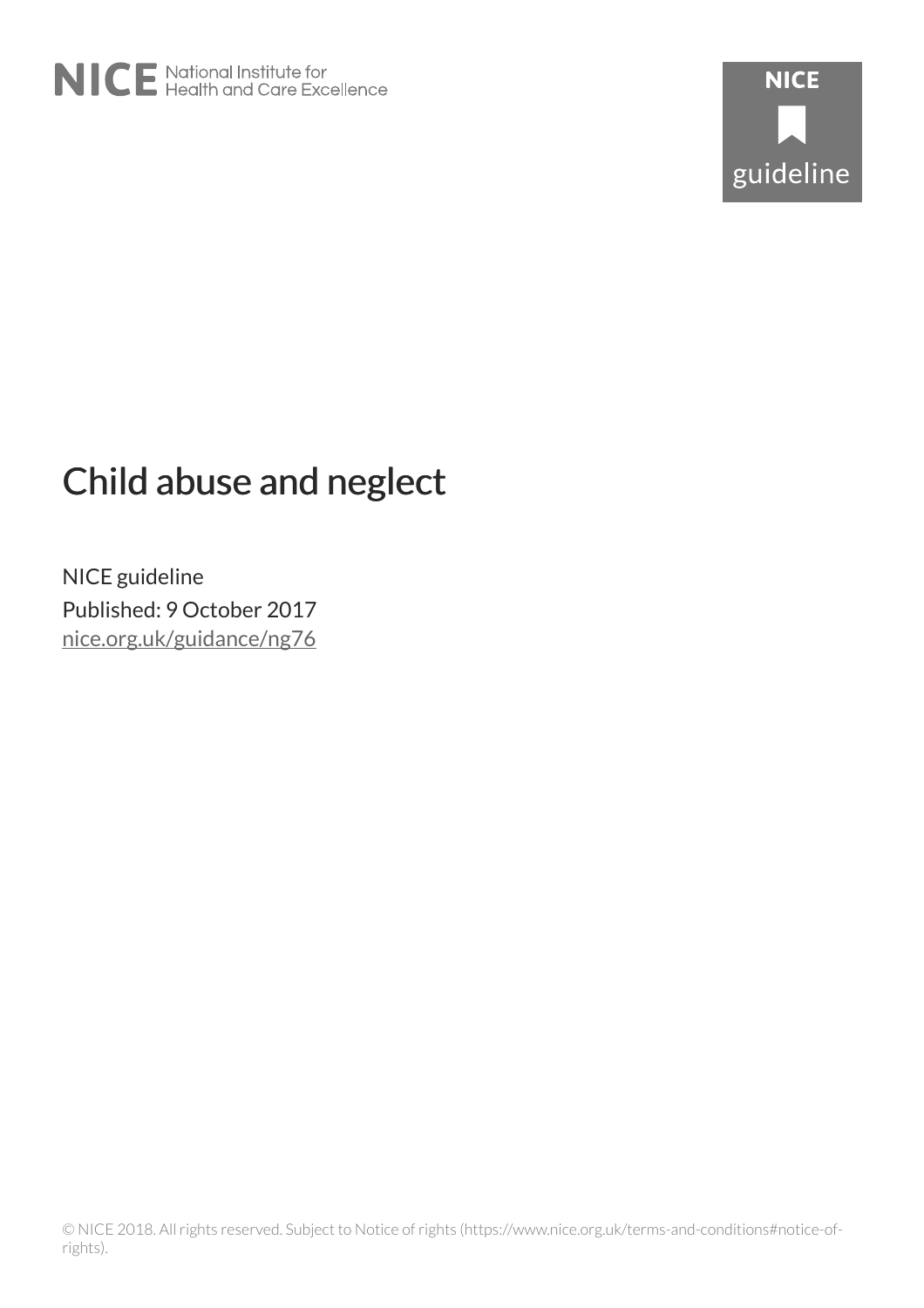# Your responsibility

The recommendations in this guideline represent the view of NICE, arrived at after careful consideration of the evidence available. When exercising their judgement, professionals and practitioners are expected to take this guideline fully into account, alongside the individual needs, preferences and values of their patients or the people using their service. It is not mandatory to apply the recommendations, and the guideline does not override the responsibility to make decisions appropriate to the circumstances of the individual, in consultation with them and their families and carers or guardian.

Local commissioners and providers of healthcare have a responsibility to enable the guideline to be applied when individual professionals and people using services wish to use it. They should do so in the context of local and national priorities for funding and developing services, and in light of their duties to have due regard to the need to eliminate unlawful discrimination, to advance equality of opportunity and to reduce health inequalities. Nothing in this guideline should be interpreted in a way that would be inconsistent with complying with those duties.

Commissioners and providers have a responsibility to promote an environmentally sustainable health and care system and should [assess and reduce the environmental impact of implementing](https://www.nice.org.uk/about/who-we-are/sustainability) [NICE recommendations](https://www.nice.org.uk/about/who-we-are/sustainability) wherever possible.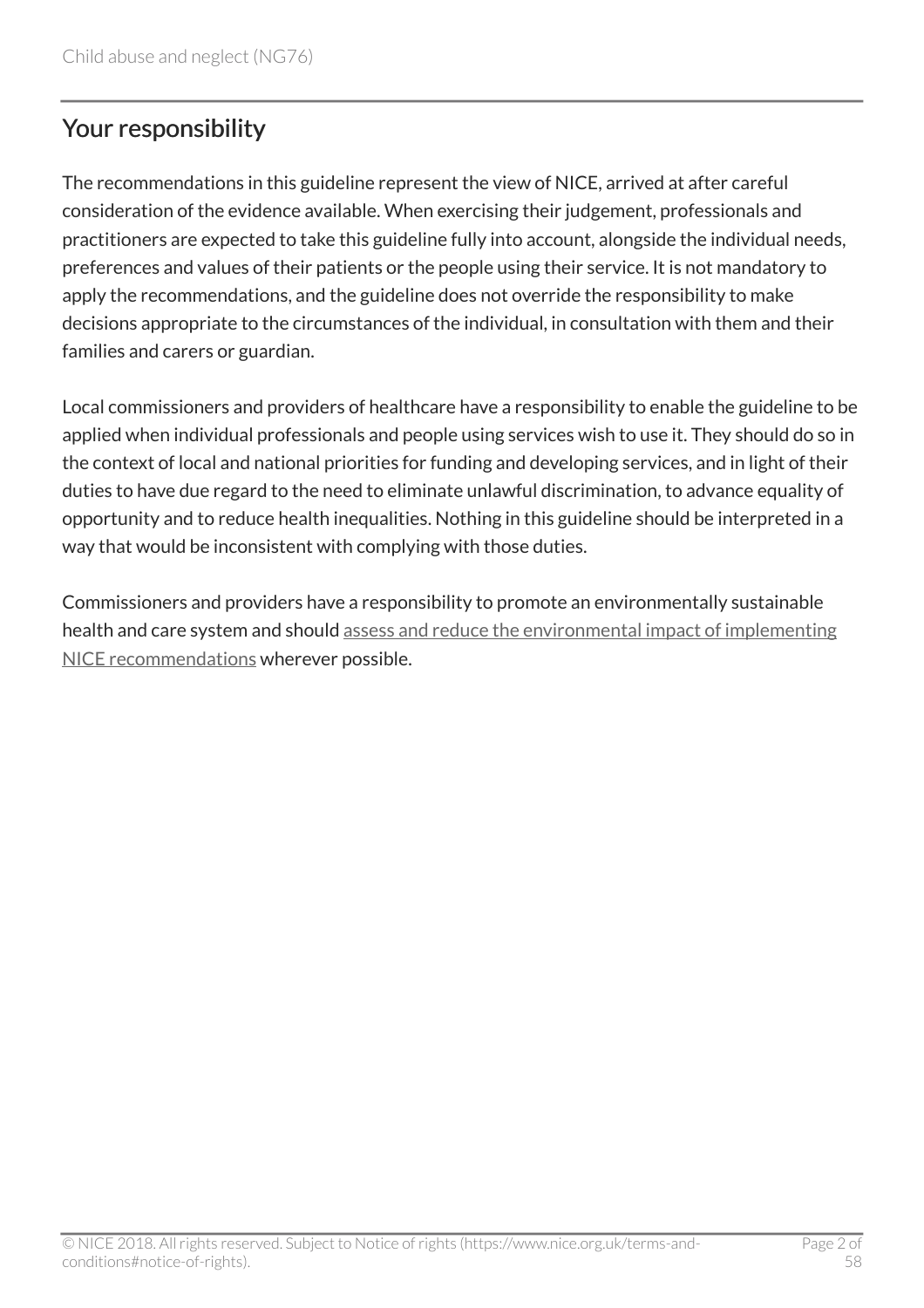# Contents

| 1.7 Therapeutic interventions for children, young people and families after child abuse and neglect 34 |  |
|--------------------------------------------------------------------------------------------------------|--|
|                                                                                                        |  |
|                                                                                                        |  |
|                                                                                                        |  |
|                                                                                                        |  |
|                                                                                                        |  |
|                                                                                                        |  |
|                                                                                                        |  |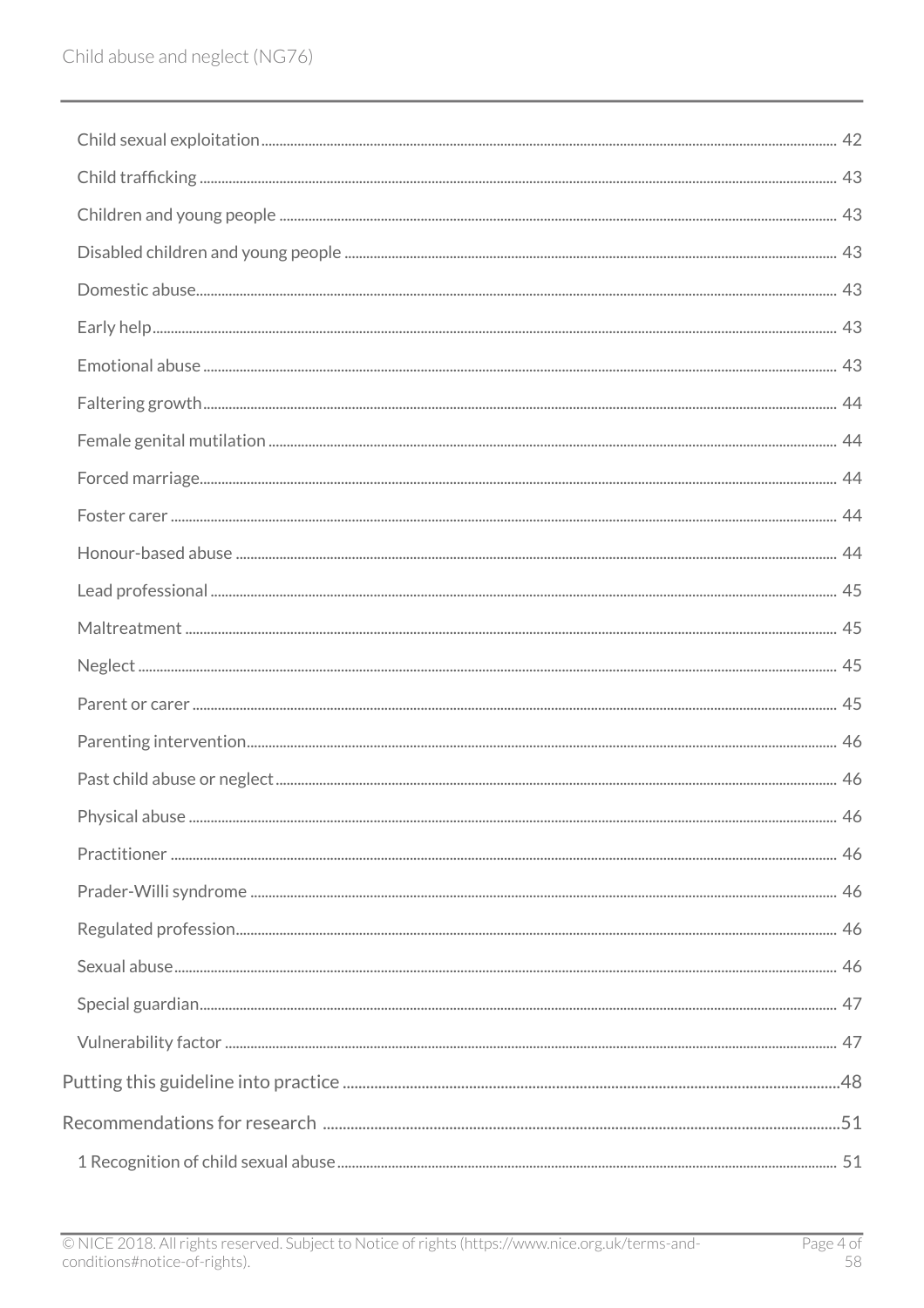| 8 Effective interventions for children and young people who have experienced online-facilitated abuse, |  |
|--------------------------------------------------------------------------------------------------------|--|
|                                                                                                        |  |
|                                                                                                        |  |
|                                                                                                        |  |
|                                                                                                        |  |
|                                                                                                        |  |
|                                                                                                        |  |
|                                                                                                        |  |
|                                                                                                        |  |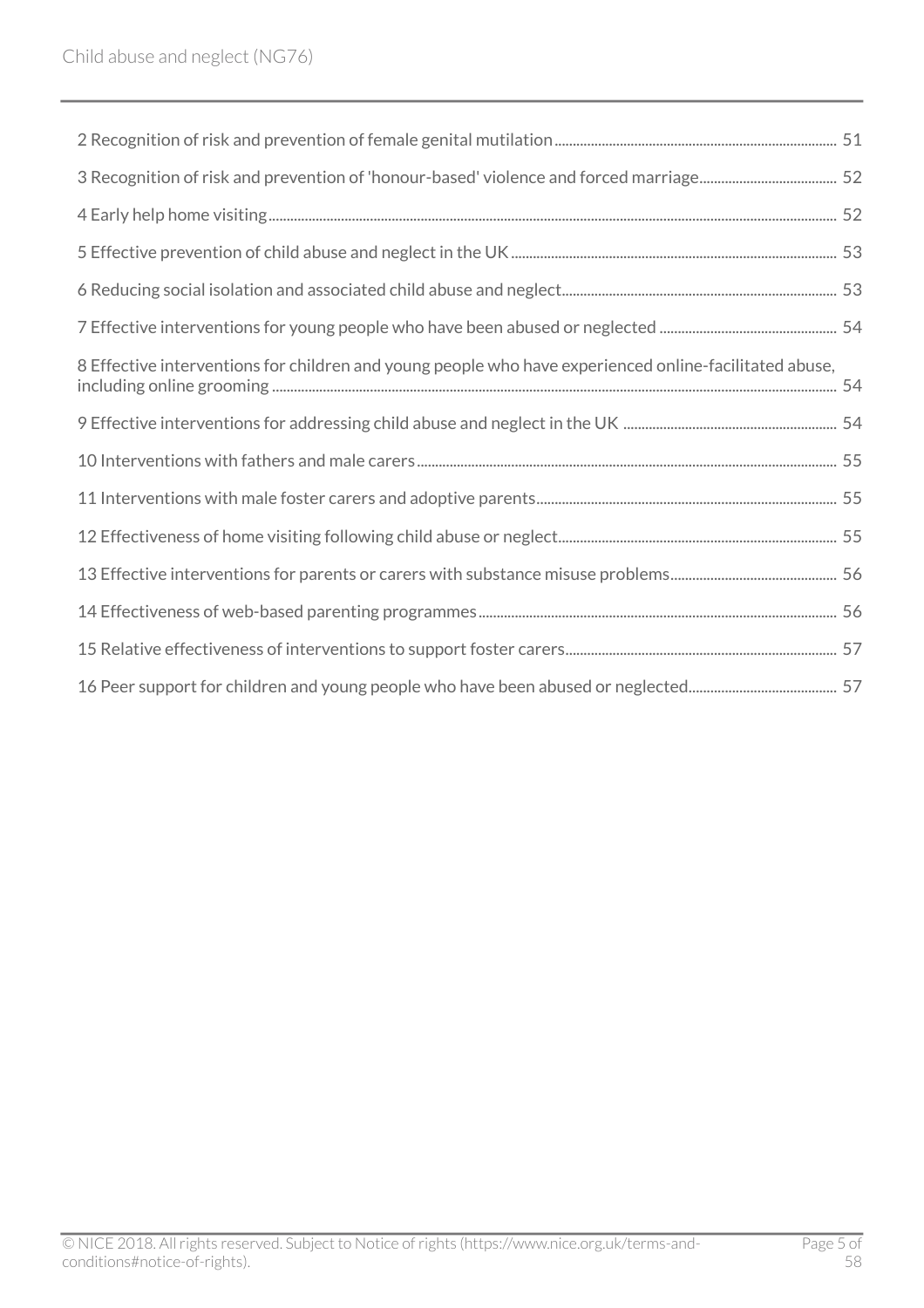### <span id="page-5-0"></span>Overview

This guideline covers recognising and responding to abuse and neglect in children and young people aged under 18. It covers physical, sexual and emotional abuse, and neglect. The guideline aims to help anyone whose work brings them into contact with children and young people to spot signs of abuse and neglect and to know how to respond. It also supports practitioners who carry out assessments and provide early help and interventions to children, young people, parents and carers.

Clinical features of abuse and neglect (including physical injury) are covered in NICE's guideline on [child maltreatment.](https://www.nice.org.uk/guidance/cg89/chapter/1-Guidance) Recommendations relevant to both health and social care practitioners appear in both guidelines.

NICE has also produced guidelines on [children's attachment,](http://www.nice.org.uk/guidance/ng26) [harmful sexual behaviour](http://www.nice.org.uk/guidance/ng55) and [domestic violence and abuse](http://www.nice.org.uk/guidance/ph50).

# <span id="page-5-1"></span>*Who is it for?*

- All practitioners whose work brings them into contact with children and young people, including those in early years, social care, health (including staff in A&E and health drop-in settings), education (including schools), the police, the voluntary and community sector, youth justice services and adult services (sections 1.1 to 1.3 only)
- Practitioners with specific roles in assessing risk and need, providing early help and interventions to children, young people, parents and carers
- Commissioners and managers of services for children and young people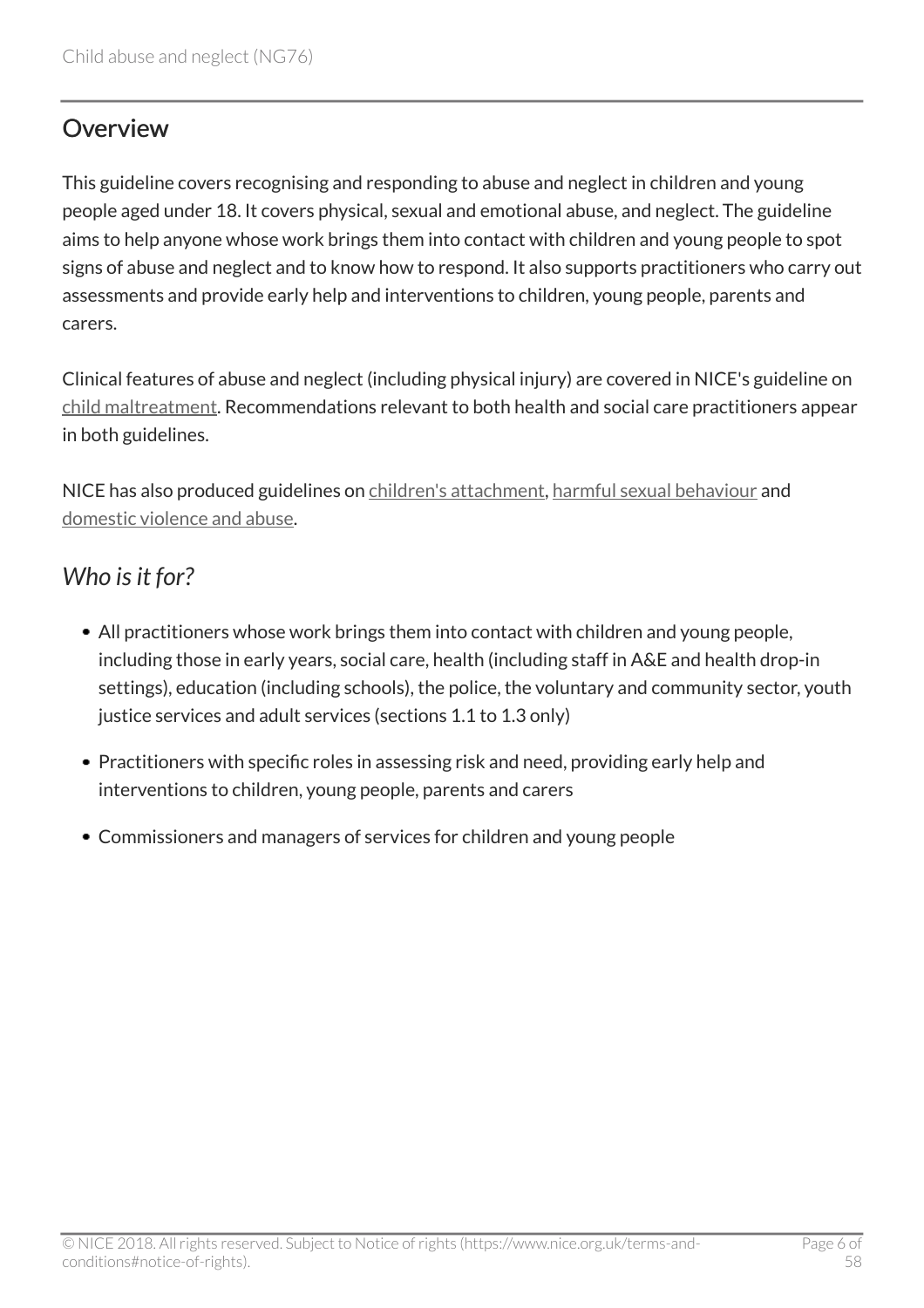# <span id="page-6-0"></span>About this guideline

# <span id="page-6-1"></span>*What is the purpose of this guideline?*

This guideline provides recommendations based on evidence on how to recognise and respond to child abuse and neglect. It offers a robust and rigorous review of the literature, in addition to lessons from practice, and provides an overview of the research into best practice in child protection. As a result it provides a reliable guide to what works and what is cost effective, as indicated by the best available evidence. It offers practitioners and commissioners a clear guide to the interventions and approaches that are most appropriate, and represent best value for money.

The Department for Education's [Working together to safeguard children](http://www.gov.uk/government/publications/working-together-to-safeguard-children--2) sets out the statutory responsibilities. This guideline will help practitioners to fulfil those responsibilities by providing recommendations for practice which:

- Provide more detail about how to discharge duties set out in existing guidance.
- Emphasise areas of practice that have been highlighted by research evidence as:
	- being of particular importance, or
	- not always working well in current practice.

### <span id="page-6-2"></span>*Why do we need this guideline?*

Cruelty to children and young people is a criminal offence, and child abuse and neglect can have serious adverse health and social consequences for children and young people. These include:

- effects on growth and physical development ([The impact of abuse and neglect on the health](http://www.childmatters.org.nz/file/Diploma-Readings/Block-2/Neglect/4.5-impact-of-abuse-and-neglect-on-health-mh-updated.pdf) [and mental health of children and young people](http://www.childmatters.org.nz/file/Diploma-Readings/Block-2/Neglect/4.5-impact-of-abuse-and-neglect-on-health-mh-updated.pdf) NSPCC)
- impaired language development and behaviour by age 4
- impaired ability to socialise, play and learn [\(Developing an effective response to neglect and](http://www.nspcc.org.uk/globalassets/documents/research-reports/developing-effective-response-neglect-emotional-harm-children.pdf) [emotional harm to children](http://www.nspcc.org.uk/globalassets/documents/research-reports/developing-effective-response-neglect-emotional-harm-children.pdf) NSPCC)
- increased likelihood of being involved in antisocial behaviour [\(Child abuse and neglect in the](http://www.nspcc.org.uk/services-and-resources/research-and-resources/pre-2013/child-abuse-and-neglect-in-the-uk-today/) [UK today](http://www.nspcc.org.uk/services-and-resources/research-and-resources/pre-2013/child-abuse-and-neglect-in-the-uk-today/) NSPCC)
- increased likelihood of suicidal thoughts and attempts during adolescence.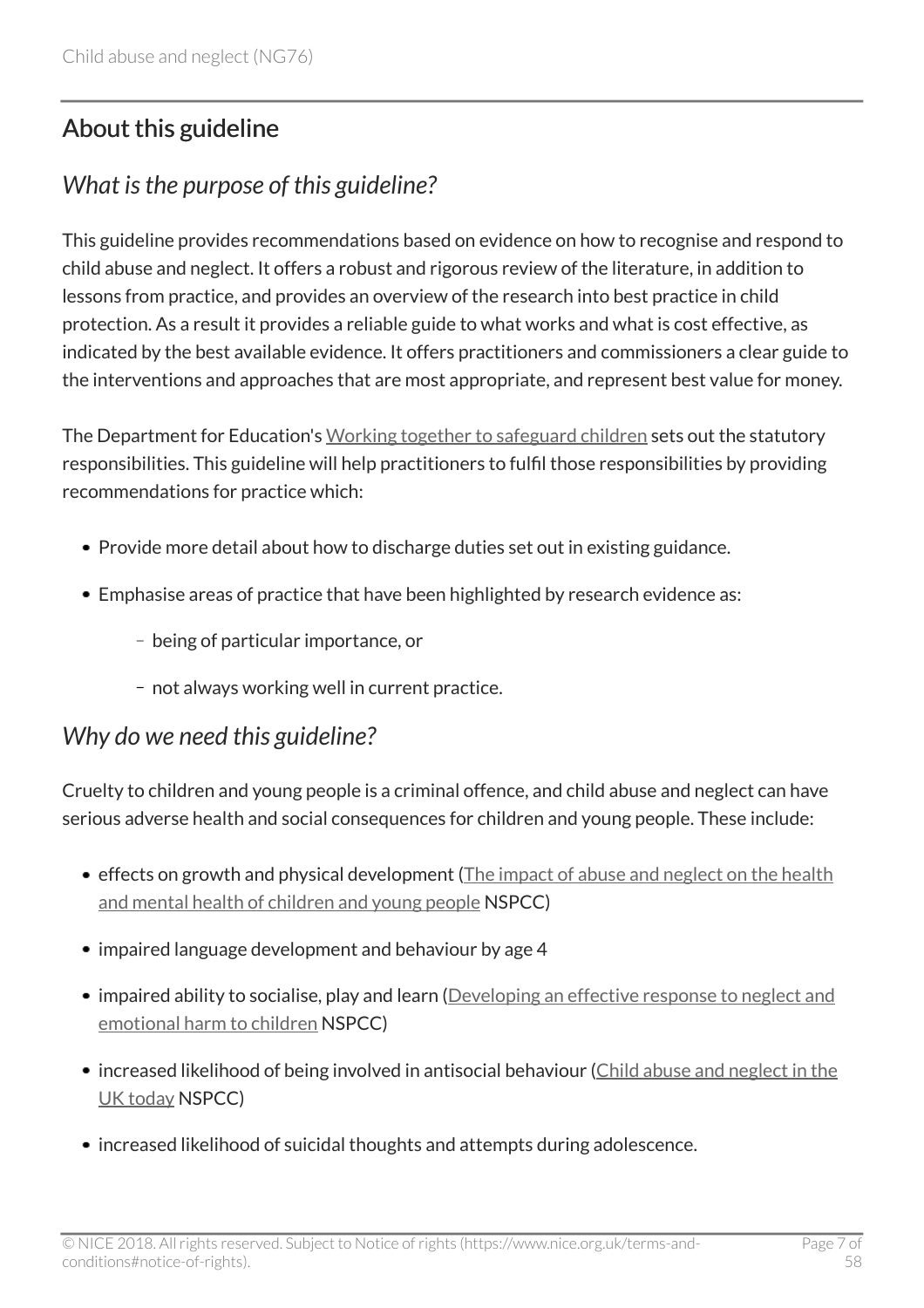These negative consequences can persist into adulthood. Adult survivors of childhood abuse are more likely to misuse substances and to experience mental health problems and physical ill health.

Recognising and responding to child abuse and neglect, or its early signs, is complex. Key challenges practitioners face may include:

- Knowing 'when to be worried' that a child or young person is being abused or neglected, and how serious a cause for concern different indicators may be.
- Assessing levels of risk and need in relation to child abuse and neglect.
- Knowing what early help interventions are effective when there are early signs of child abuse and neglect.
- Knowing what interventions are effective in helping children and young people to recover following child abuse and neglect, and to support families in which there has been child abuse and neglect.

This guideline makes evidence-based recommendations aiming to support these areas of practice.

### <span id="page-7-0"></span>*What does it cover?*

The guideline makes recommendations about practice in relation to children and young people (under 18, including unborn babies) at risk of, experiencing, or who have experienced, child abuse or neglect, and their parents and carers. It is not a comprehensive manual for frontline practice with children and families; rather, it focuses on areas where practice needs to improve, and where there is a paucity of guidance in existence.

The guideline does not cover people who are suspected or known to abuse children or young people of whom they are not the parent, step-parent, partner of a parent, family member or carer. Abuse perpetrated by this group is covered, but response (interventions) for this group is not. This is because the principal focus of this guideline is on supporting children and young people, including through supporting their parents and carers. It also does not cover adults (aged 18 or older) who experienced abuse or neglect as children.

# <span id="page-7-1"></span>*What is the status of this guidance?*

The application of the recommendations in this guideline is not mandatory. While there is no legal obligation to implement our guidance, health and social care practitioners are actively encouraged to follow our recommendations to help them deliver the highest quality care. Our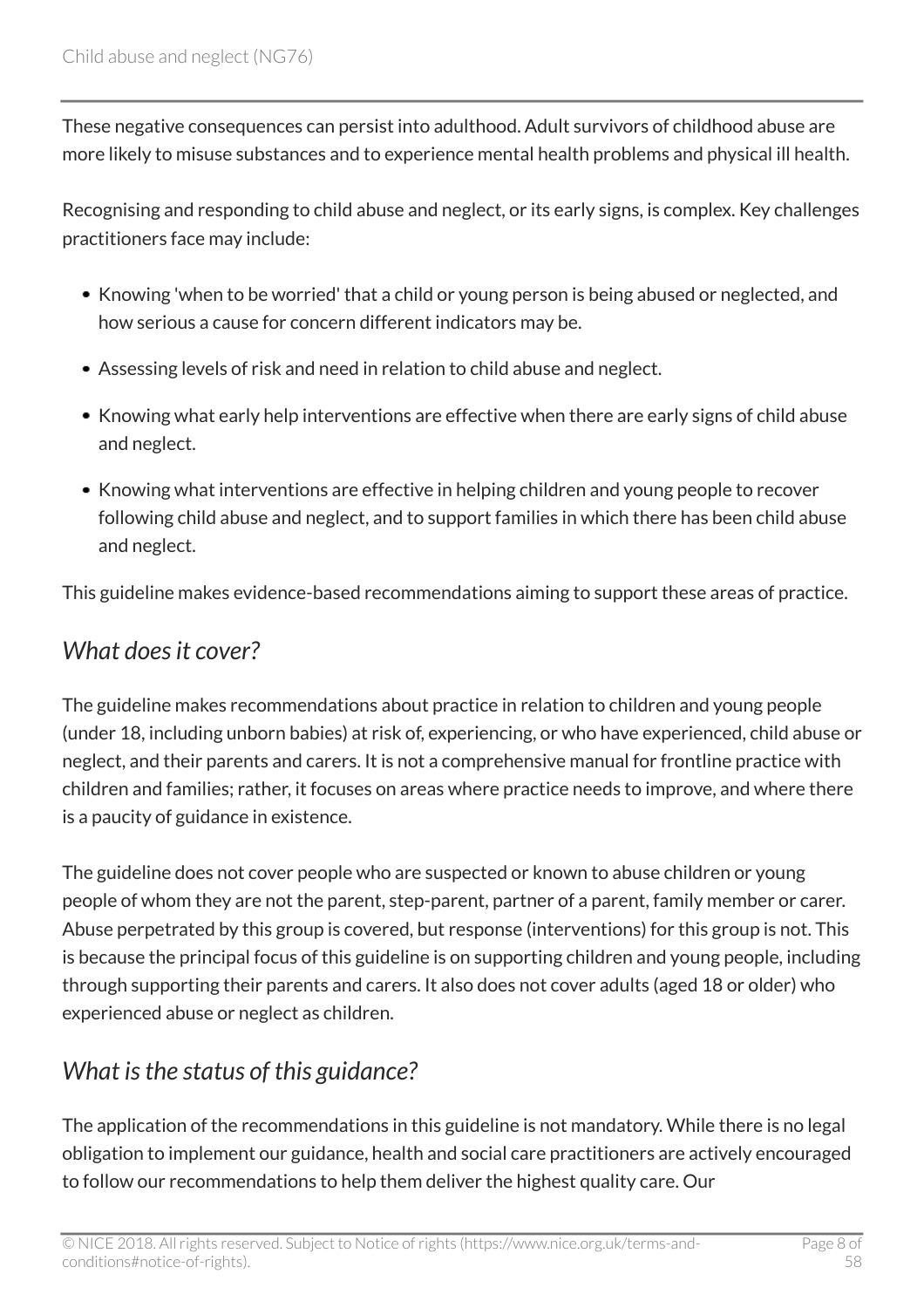recommendations are not intended to replace the professional expertise and judgement of practitioners, as they discuss care and support options with people.

### <span id="page-8-0"></span>*How does it relate to statutory and non-statutory guidance?*

Practitioners must comply with the statutory functions of the agencies they work for under the [Children Act 1989](http://www.legislation.gov.uk/ukpga/1989/41/contents) and [Children Act 2004,](http://www.legislation.gov.uk/ukpga/2004/31/pdfs/ukpga_20040031_en.pdf) the [Children and Families Act 2014](http://www.legislation.gov.uk/ukpga/2014/6/contents/enacted) and the [Children](http://www.legislation.gov.uk/ukpga/2017/16/contents/enacted) [and Social Work Act 2017](http://www.legislation.gov.uk/ukpga/2017/16/contents/enacted) and any other legislation relevant to their profession. They must also comply with the statutory guidance in [Working together to safeguard children.](http://www.gov.uk/government/publications/working-together-to-safeguard-children--2) Practitioners should also follow the non-statutory guidance in the Department for Education's [What to do if](http://www.gov.uk/government/publications/what-to-do-if-youre-worried-a-child-is-being-abused--2) [you're worried about a child.](http://www.gov.uk/government/publications/what-to-do-if-youre-worried-a-child-is-being-abused--2) Links to 'Working together to safeguard children' are highlighted in each section.

This legislation and guidance describes what individuals and agencies need to do to keep children and young people safe. This guideline provides detail on how they can do this, based on best available evidence about effectiveness and cost effectiveness, and lessons from practice. The guideline will, in turn, be complemented by profession-specific guidance, such as the Department for Education's [Keeping children safe in education](http://www.gov.uk/government/publications/keeping-children-safe-in-education--2) and the General Medical Council's [Protecting](http://www.gmc-uk.org/guidance/ethical_guidance/13257.asp) [children and young people: doctors' responsibilities](http://www.gmc-uk.org/guidance/ethical_guidance/13257.asp).

For more information on the statutory framework and other guidance, see appendices B and C of [Working together to safeguard children.](http://www.gov.uk/government/publications/working-together-to-safeguard-children--2)

# <span id="page-8-1"></span>*How has it been developed?*

This guideline has been developed by a multidisciplinary guideline committee, using an extensive review of research evidence, expert witnesses and input from a children and young people's expert reference group. See the [NICE guidelines manual](http://www.nice.org.uk/process/pmg20/chapter/introduction-and-overview) for more information about how the guideline is developed.

Recommendations about who a particular intervention is for are based on the evidence base. This means that not all interventions are recommended for all groups.

Some recommendations are made with more certainty than others. We word our recommendations to reflect this. In the sections on interventions we use 'offer' to reflect a strong recommendation, usually where there is clear evidence of benefit. We use 'consider' to reflect a recommendation for which the evidence of benefit is less certain. For more information see [making](http://www.nice.org.uk/about/what-we-do/our-programmes/nice-guidance/nice-guidelines/making-decisions-using-nice-guidelines) [decisions using NICE guidelines](http://www.nice.org.uk/about/what-we-do/our-programmes/nice-guidance/nice-guidelines/making-decisions-using-nice-guidelines).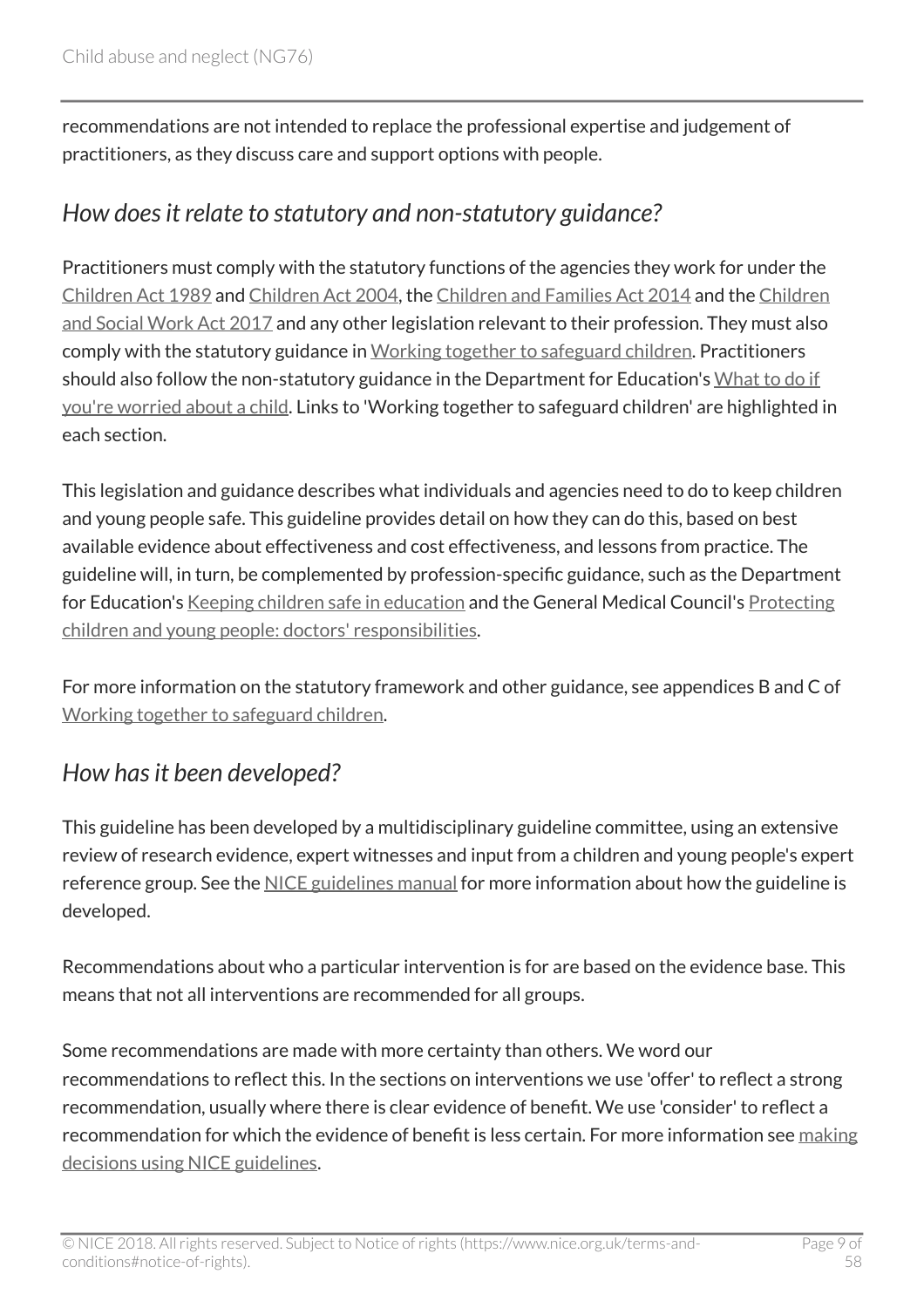In the section on recognition of child abuse and neglect, we use 'suspect' and 'consider' to indicate the extent to which an alerting feature suggests child abuse and neglect, with 'suspect' indicating stronger evidence of child abuse and neglect.

### <span id="page-9-0"></span>*What evidence is the guideline based on?*

To develop the guideline we looked for evidence about:

- The views of children, young people, their parents and carers.
- What interventions are effective in working with children and young people at risk of, or who have experienced, child abuse and neglect and their parents and carers (evidence from randomised and quasi-randomised control trials).
- What helps and hinders professional practice in working with this group. This included evidence from syntheses of Serious Case Review data.

All the interventions recommended in this guideline are based on at least 1 well-designed study (randomised or quasi-randomised controlled trial). It is important to note that much of the evidence on effective interventions came from the US, but the applicability of this in a UK context was carefully considered by the guideline committee when making the recommendations.

# <span id="page-9-1"></span>*How does it relate to other NICE guidelines?*

This guideline builds on NICE's guideline on [child maltreatment](http://www.nice.org.uk/guidance/cg89), which covers clinical features of maltreatment. This guideline is broader: it extends coverage of alerting features for child abuse and neglect to those which may be observed by other professional groups, and also addresses assessment, early help and response. The committee identified recommendations from '[child](http://www.nice.org.uk/guidance/cg89) [maltreatment](http://www.nice.org.uk/guidance/cg89)' that are relevant to both health and social care practitioners, and adapted them for this guideline (see [section 1.3\)](http://live-publications.nice.org.uk/recommendations#alerting-features-for-child-abuse-and-neglect).

This guideline has also adapted recommendations from the guidelines on [children's attachment](http://www.nice.org.uk/guidance/ng26) and [domestic abuse](http://www.nice.org.uk/guidance/ph50). Other relevant NICE guidelines include [harmful sexual behaviour among children](http://www.nice.org.uk/guidance/ng55) [and young people](http://www.nice.org.uk/guidance/ng55) and [looked-after children and young people](http://www.nice.org.uk/guidance/ph28).

### <span id="page-9-2"></span>*More information*

To find out what NICE has said on topics related to this guideline, see our web page on [safeguarding](http://www.nice.org.uk/guidance/service-delivery--organisation-and-staffing/safeguarding) and [children and young people](http://www.nice.org.uk/guidance/population-groups/children-and-young-people).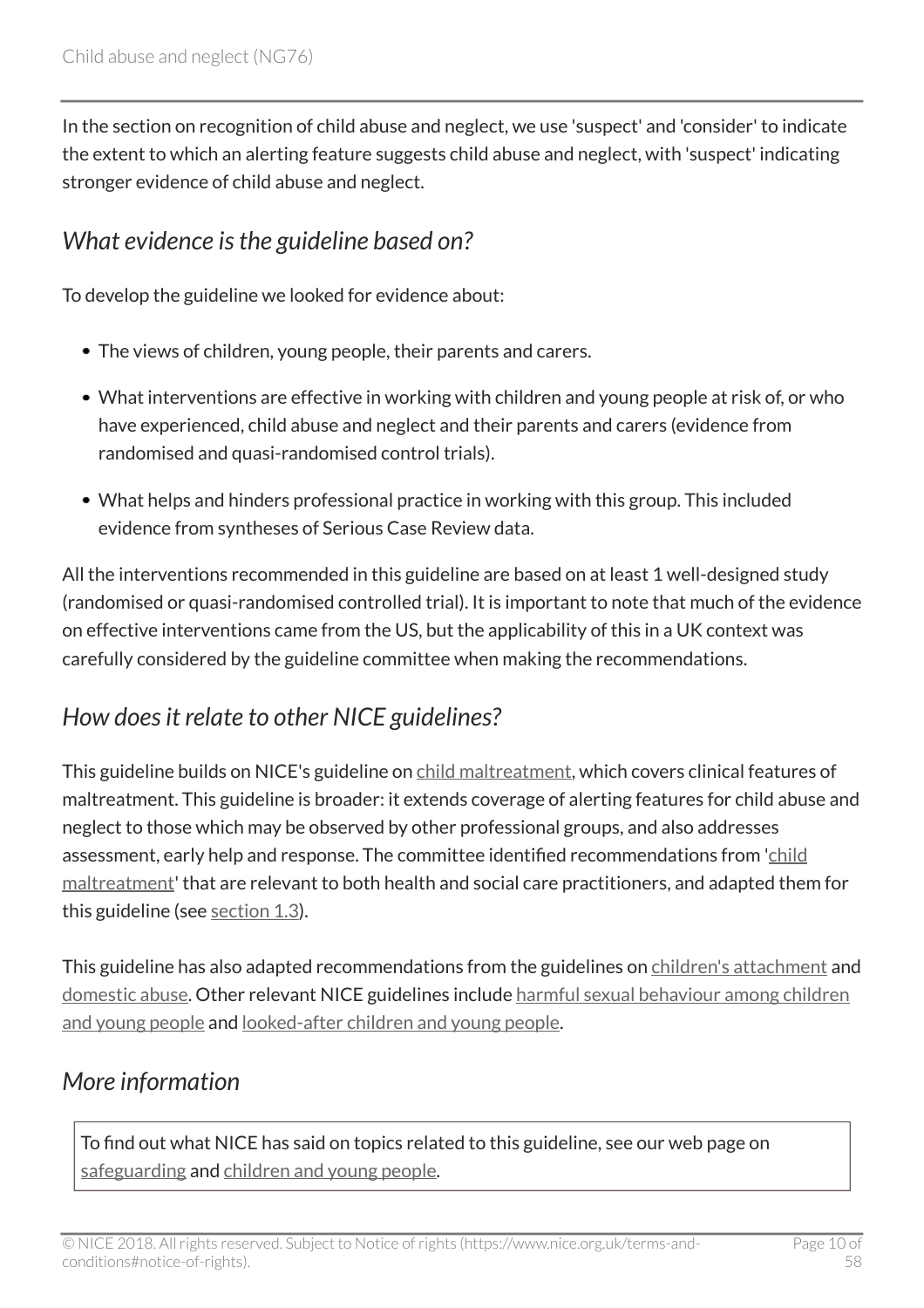# <span id="page-10-0"></span>Recommendations

Recommendations in sections 1.1 to 1.3 are for anyone whose work brings them into contact with children, young people, parents and carers including those who work in early years, social care, health (including staff in A&E and health drop-in settings), education (including schools), the police, the voluntary and community sector, youth justice services and adult services.

#### <span id="page-10-1"></span>*1.1 Principles for working with children, young people, parents and carers*

#### Working with children and young people

- 1.1.1 Take a child-centred approach to all work with [children and young people.](http://live-publications.nice.org.uk/terms-used-in-this-guideline#children-and-young-people) Involve them in decision-making to the fullest extent possible depending on their age and developmental stage.
- 1.1.2 Use a range of methods (for example, drawing, books or activities if appropriate) for communicating with children and young people. Tailor communication to:
	- their age and developmental stage
	- any disabilities, for example learning disabilities, neurodevelopmental disorders and hearing and visual impairments, seeking assistance from specialists if needed
	- communication needs, for example by using communication aids or providing an interpreter (ensure the interpreter is not a family member).
- 1.1.3 In all conversations with children and young people where there are concerns about [child abuse and neglect](http://live-publications.nice.org.uk/terms-used-in-this-guideline#child-abuse-and-neglect):
	- explain confidentiality and when you might need to share specific information, and with whom
	- be sensitive and empathetic
	- listen actively and use open questions
	- find out their views and wishes
	- check your understanding of what the child has told you
	- be sensitive to any religious or cultural beliefs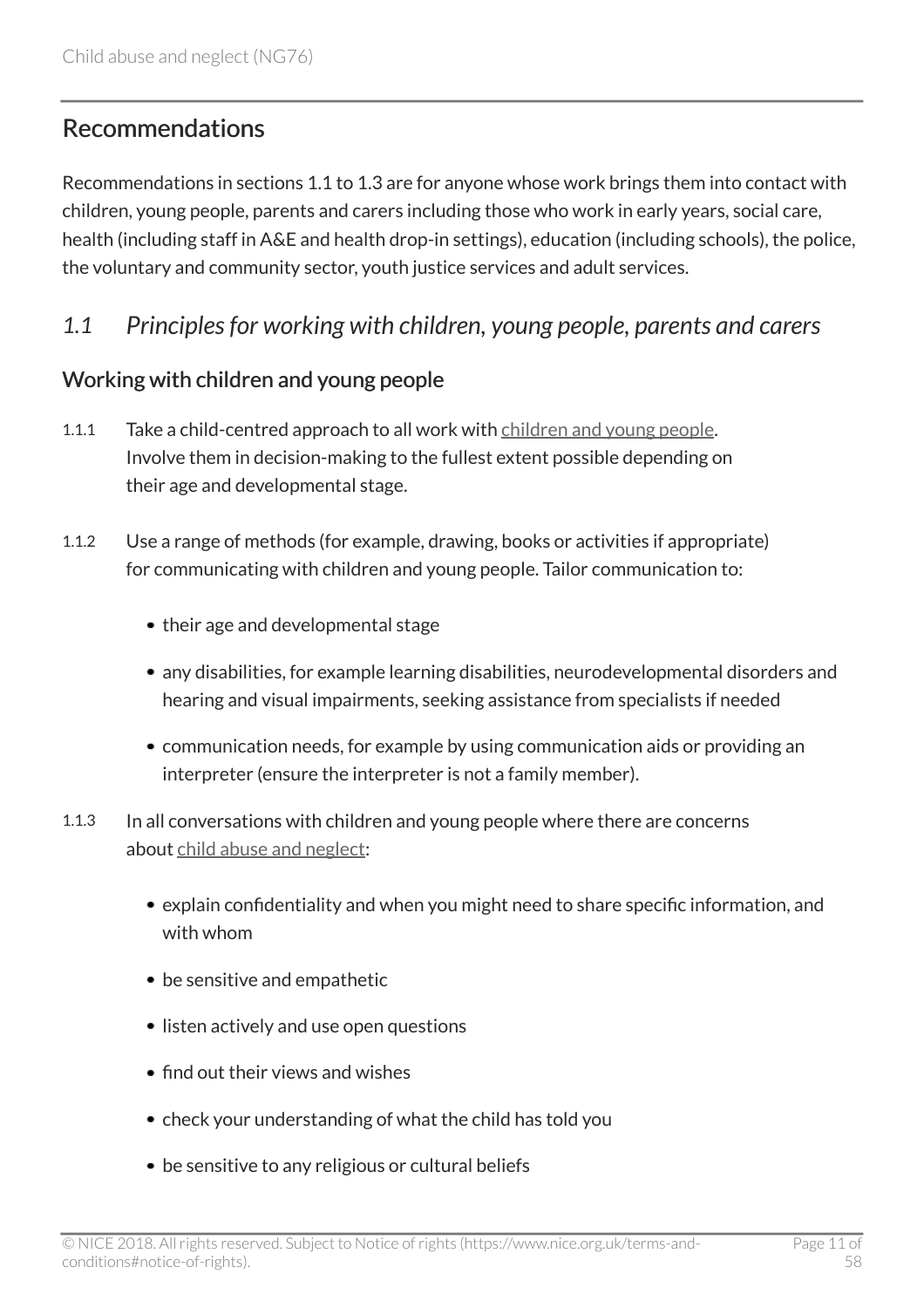- use plain language and explain any technical terms
- work at the child or young person's pace
- give them opportunities to stop the conversation or leave the room, and follow up if this does happen
- explain what will happen next and when.
- 1.1.4 Make sure that conversations take place somewhere private and where the child or young person feels comfortable. Take account of any sensory issues the child or young person may have.
- 1.1.5 If your interaction with a child or young person involves touching them (for example, a medical examination) explain what you are going to do and ask for consent:
	- from them if they are over 16 (follow the [Mental Capacity Act 2005](http://www.legislation.gov.uk/ukpga/2005/9/contents)) or under 16 but [Gillick competent](http://www.gov.uk/government/publications/reference-guide-to-consent-for-examination-or-treatment-second-edition) or
	- from their [parent or carer](http://live-publications.nice.org.uk/terms-used-in-this-guideline#parent-or-carer) if they are under 16 and not Gillick competent.

If the child, young person or parent does not agree, respect their wishes unless touching them is essential to their treatment (seek legal advice first unless the need for treatment is immediate).

For more guidance on seeking consent for medical examination in children and young people see the General Medical Council's [0-18 years: guidance for all doctors](http://www.gmc-uk.org/guidance/ethical_guidance/children_guidance_index.asp).

- 1.1.6 Produce a record of conversations with children and young people about child abuse and neglect, and any subsequent interventions as appropriate to their age, developmental stage and language abilities. This could be in writing or another format suitable to meet the child or young person's communication needs. Ensure that you:
	- Accurately represent their words, using their actual words unless there is a good reason not to, for example if this would include information about another child or young person.
	- Check that they have understood and agree with what is recorded (this could include both of you signing a written record) and record any disagreements.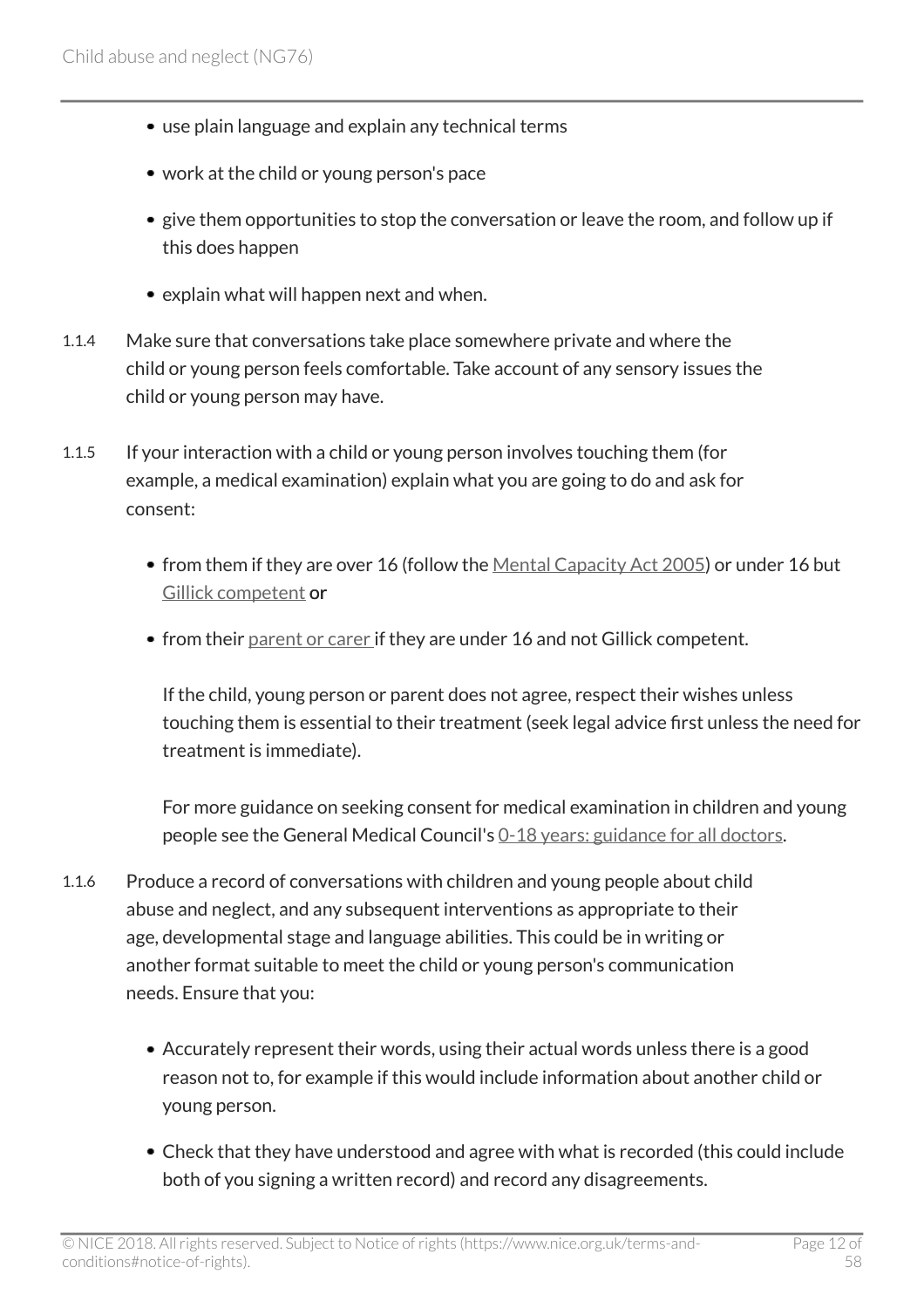- 1.1.7 Share reports and plans with the child or young person in a way that is appropriate to their age and understanding.
- 1.1.8 Clearly explain how you will work together with children and young people and do what you have said you will do. If circumstances change and this is no longer possible, explain why as soon as possible, and offer alternative actions.
- 1.1.9 Agree with the child or young person (if age appropriate) how you will communicate with each other. Give them contact details, including for services available out of hours. When contacting them:
	- be aware of safety issues such as whether a perpetrator of abuse may have access to a young person's phone
	- agree what will happen if you contact them and they do not respond, for example following up with their nominated emergency contact.

#### Working with parents and carers

- 1.1.10 Aim to build good working relationships with parents and carers to encourage their engagement and continued participation. This should involve:
	- actively listening to them, and helping them to deal with any emotional impact of your involvement with their family
	- being open and honest
	- seeking to empower them and engaging them in finding solutions
	- avoiding blame, even if they may be responsible for the child abuse or neglect
	- inviting, recognising and discussing any worries they have about specific interventions they will be offered
	- identifying what they are currently doing well, and building on this
	- making adjustments for any factors which may make it harder for them to get support, such as refugee status, long-term illness, neurodevelopmental disorders, mental health problems, disability or learning disability
	- being sensitive to religious or cultural beliefs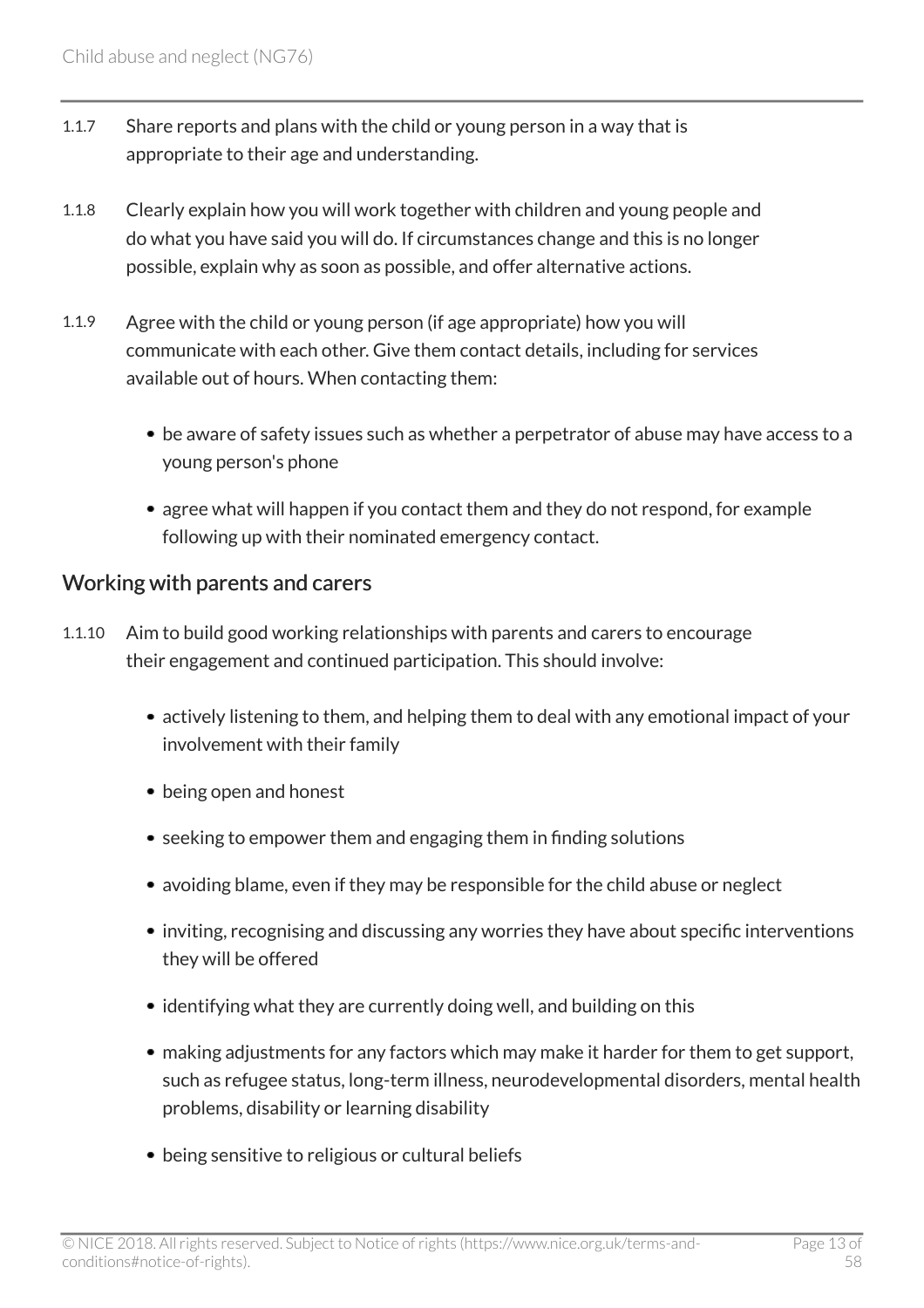- working in a way that enables trust to develop while maintaining professional boundaries
- maintaining professional curiosity and questioning while building good relationships.
- 1.1.11 When working with parents and carers:
	- be reliable and available as promised
	- provide clear information about who to contact, including in an emergency
	- keep them informed, including explaining what information has been shared, and with whom
	- support people's communication needs, for example by using communication aids or providing an interpreter
	- agree records of any conversations, and share relevant documents and plans
	- be clear about the issues and concerns that have led to your involvement, and inform parents and carers if those concerns are resolved
	- be clear about the legal context in which your involvement with them is taking place.

#### Working with other practitioners

1.1.12 Coordinate your work with [practitioners](http://live-publications.nice.org.uk/terms-used-in-this-guideline#practitioner) in other agencies so that children, young people, parents and carers do not need to give the same information repeatedly, in line with the Department for Education's advice on [Information](http://www.gov.uk/government/publications/safeguarding-practitioners-information-sharing-advice) [sharing: advice for practitioners providing safeguarding services](http://www.gov.uk/government/publications/safeguarding-practitioners-information-sharing-advice).

#### Critical thinking and analysis

1.1.13 Present information critically and analytically and do not rely solely on protocols, proformas and electronic recording systems to support your professional thinking and planning.

### <span id="page-13-0"></span>*1.2 Factors that increase vulnerability to child abuse and neglect*

Vulnerability factors are factors that are known to increase the risk of child abuse and neglect. The presence of these factors does not mean that child abuse or neglect will occur, but practitioners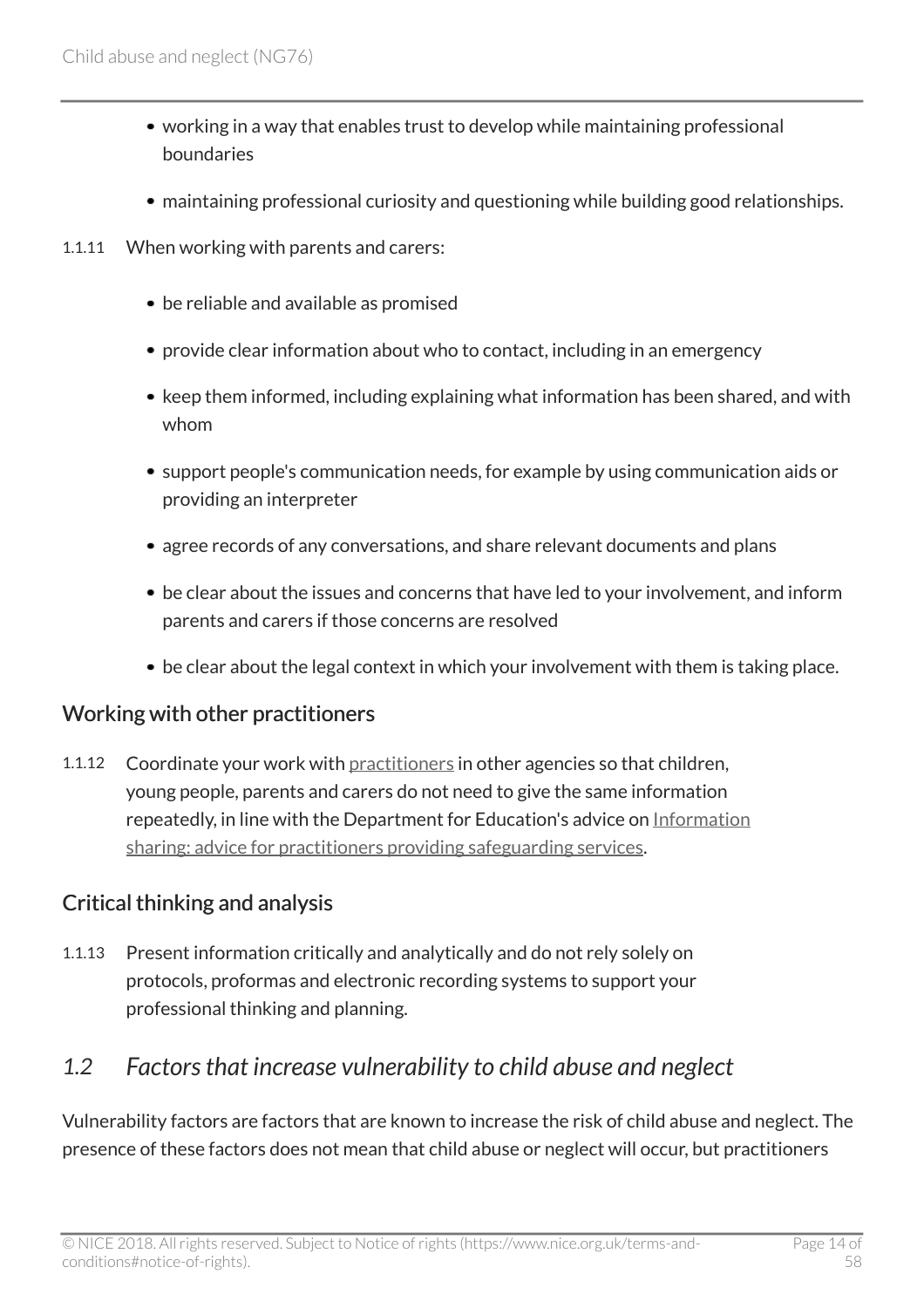should use their professional judgement to assess their significance in a particular child, young person or family. They should be considered in conjunction with the alerting features in [section 1.3.](http://live-publications.nice.org.uk/recommendations#recognising-child-abuse-and-neglect)

These recommendations add further detail to the Department for Education's [What to do if you're](http://www.gov.uk/government/publications/what-to-do-if-youre-worried-a-child-is-being-abused--2) [worried a child is being abused](http://www.gov.uk/government/publications/what-to-do-if-youre-worried-a-child-is-being-abused--2) about factors that increase vulnerability to child abuse and neglect.

- 1.2.1 Recognise that [vulnerability factors](http://live-publications.nice.org.uk/terms-used-in-this-guideline#vulnerability-factor) can be interrelated, and that separate factors can combine to increase the risk of harm to a child or young person.
- 1.2.2 Take into account socioeconomic vulnerability factors for child abuse and neglect, such as poverty and poor housing.

#### Family factors

- 1.2.3 Recognise that the following parental factors increase vulnerability to child abuse and neglect, and that these may be compounded if the parent or carer lacks support from family or friends:
	- Substance misuse problems.
	- A history of [domestic abuse,](http://live-publications.nice.org.uk/terms-used-in-this-guideline#domestic-abuse) including sexual violence or exploitation.
	- Emotional volatility or having problems managing anger.
	- Mental health problems which have a significant impact on the tasks of parenting.
- 1.2.4 Recognise the following as vulnerability factors for recurring or persistent child abuse and neglect:
	- The parent or carer does not engage with services.
	- There have been 1 or more previous episodes of child abuse or neglect.
	- The parent or carer has a mental health or substance misuse problem which has a significant impact on the tasks of parenting.
	- There is chronic parental stress.
	- The parent or carer experienced abuse or neglect as a child.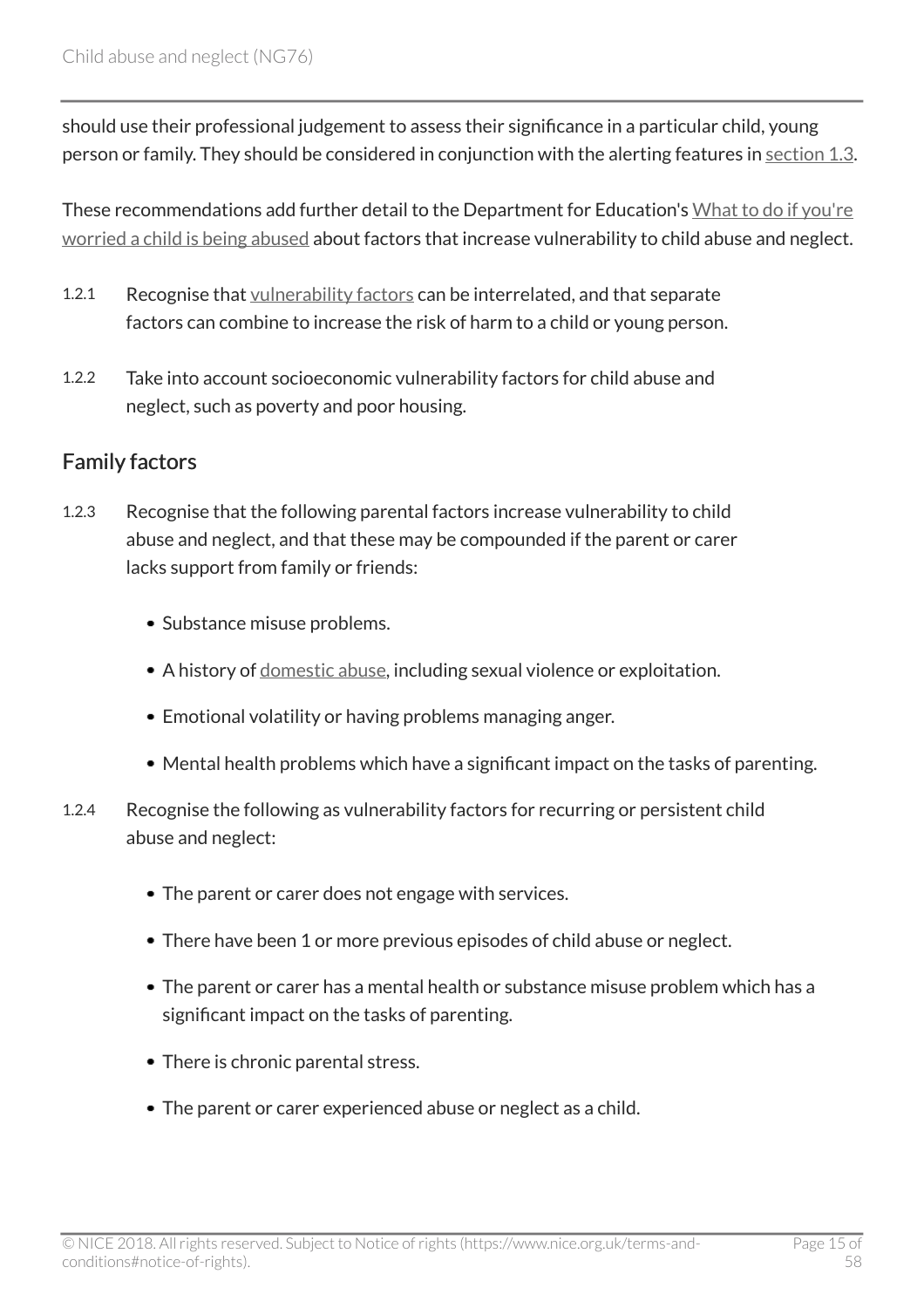1.2.5 Recognise that [neglect](http://live-publications.nice.org.uk/terms-used-in-this-guideline#neglect) and [emotional abuse](http://live-publications.nice.org.uk/terms-used-in-this-guideline#emotional-abuse) may be more likely to recur or persist than other forms of abuse.

#### Child factors

- 1.2.6 Be aware of the impact of a child or young person's age or gender on their vulnerability to child abuse and neglect, and the likelihood of recognition. For example, boys and young men may be less likely to disclose sexual exploitation (see also the Department for Education's guidance on [Child sexual exploitation](http://www.gov.uk/government/publications/child-sexual-exploitation-definition-and-guide-for-practitioners)).
- 1.2.7 Recognise that [disabled children and young people](http://live-publications.nice.org.uk/terms-used-in-this-guideline#disabled-children-and-young-people) are more vulnerable to child abuse or neglect.

### <span id="page-15-0"></span>*1.3 Recognising child abuse and neglect*

These recommendations add further detail to [What to do if you're worried a child is being abused](http://www.gov.uk/government/publications/what-to-do-if-youre-worried-a-child-is-being-abused--2) on [alerting features](http://live-publications.nice.org.uk/terms-used-in-this-guideline#alerting-feature) for child abuse and neglect.

#### Children and young people telling others about child abuse or neglect

- 1.3.1 Recognise that children and young people who are being abused or neglected may find it difficult to tell someone for the first time because:
	- they may have feelings of confusion, shame, guilt and of being stigmatised
	- they may not recognise their own experiences as abusive or neglectful
	- they may be being coerced by (or may be attached to) the person or people abusing or neglecting them
	- they may fear the consequences of telling someone, for example that no one will believe them, the abuse or neglect might get worse, their family will be split up or excluded by their community, or they will go into care
	- they may have communication difficulties or may not speak English fluently.
- 1.3.2 Recognise that children and young people who are being abused or neglected may not acknowledge this when asked, or may not want others to know.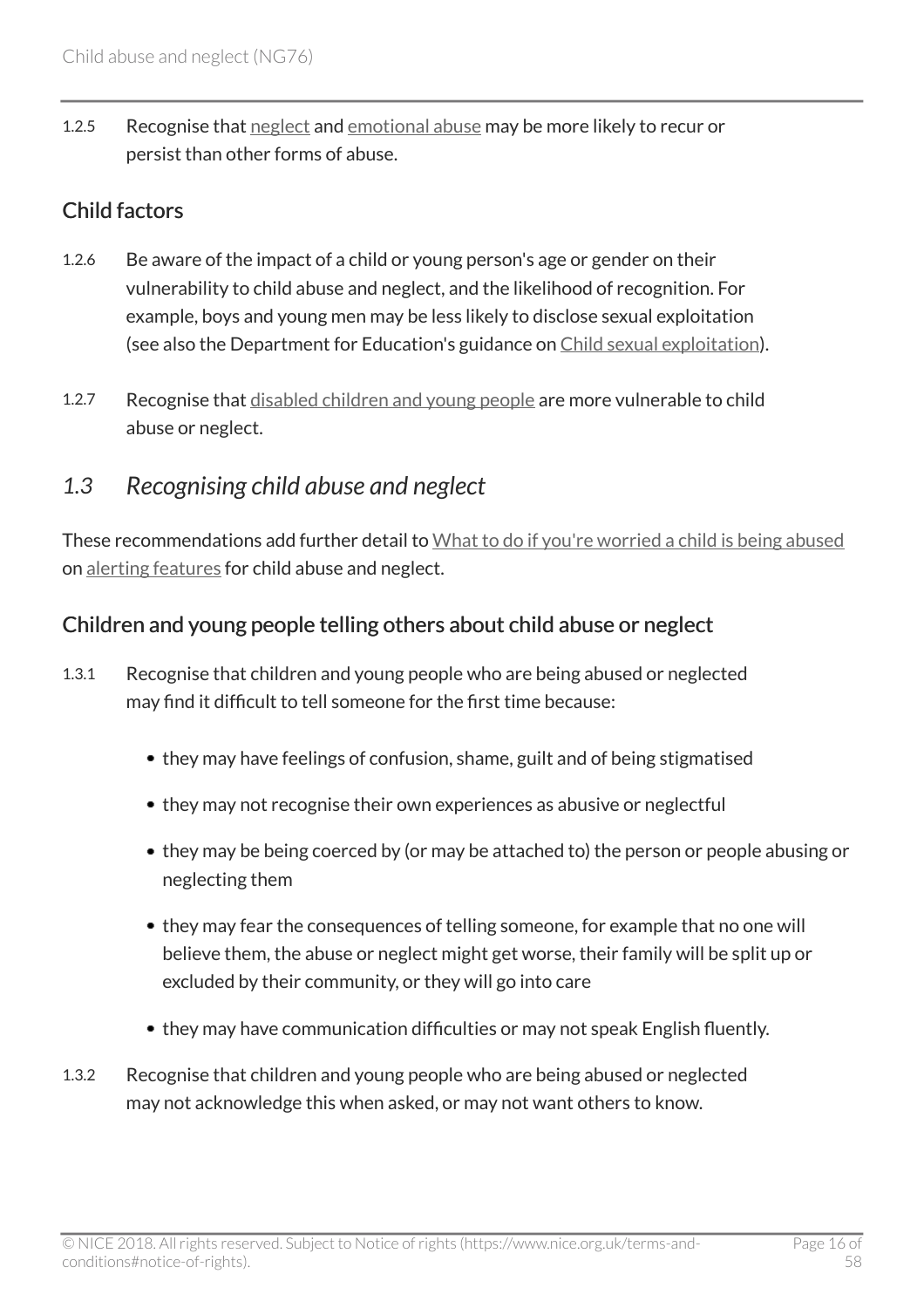- 1.3.3 Recognise that children and young people may communicate their abuse or neglect indirectly through their behaviour and appearance (see recommendations 1.3.12 to 1.3.47 and NICE's guideline on [child maltreatment](http://www.nice.org.uk/guidance/cg89)).
- 1.3.4 Take into account that when children and young people communicate their abuse or neglect (either directly or indirectly), it may refer to non-recent abuse or neglect.
- 1.3.5 Explore your concerns with children and young people in a non-leading way, for example by using open questions, if you are worried that they may be being abused or neglected.
- 1.3.6 Avoid causing possible prejudice to any formal investigation during early conversations about child abuse and neglect with children and young people by following guidance in the Ministry of Justice's [Achieving best evidence in](http://www.cps.gov.uk/publications/prosecution/victims.html) [criminal proceedings.](http://www.cps.gov.uk/publications/prosecution/victims.html)
- 1.3.7 If a child or young person tells you they have been abused or neglected, make a referral to children's social care using your local procedures. Explain to the child or young person who you will need to tell, and discuss what will happen next and when.
- 1.3.8 For people working in [regulated professions](http://live-publications.nice.org.uk/terms-used-in-this-guideline#regulated-profession) (healthcare professionals and teachers), if a girl or young woman tells you they have experienced [female](http://live-publications.nice.org.uk/terms-used-in-this-guideline#female-genital-mutilation) [genital mutilation](http://live-publications.nice.org.uk/terms-used-in-this-guideline#female-genital-mutilation) (FGM), or you observe physical signs of FGM, you must report this to the police, in line with [Home Office guidance on Mandatory reporting of](http://www.gov.uk/government/publications/mandatory-reporting-of-female-genital-mutilation-procedural-information) [female genital mutilation.](http://www.gov.uk/government/publications/mandatory-reporting-of-female-genital-mutilation-procedural-information)

#### Supporting staff to recognise child abuse and neglect

- 1.3.9 Senior managers should ensure staff working in community settings, including education, can recognise and respond to child abuse and neglect and are aware of child safeguarding guidance relevant to their profession, for example the Department for Education's [Keeping children safe in education.](http://www.gov.uk/government/publications/keeping-children-safe-in-education--2)
- 1.3.10 Commissioners should ensure all practitioners working in primary care can recognise and respond to child abuse and neglect. Ways to achieve this include: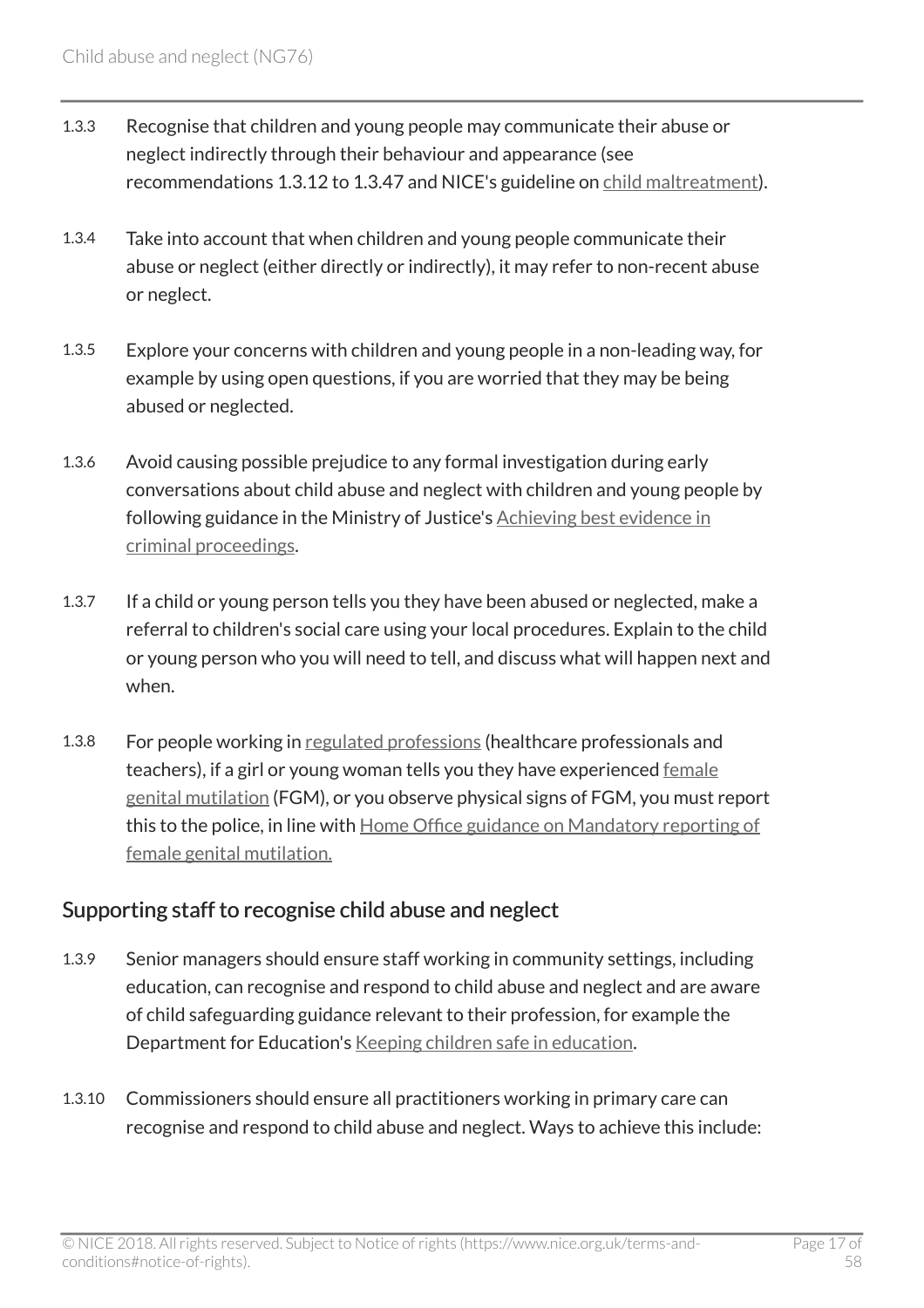- ensuring that newly qualified practitioners receive training in line with an approved training programme, for example levels 1 to 3 in the Royal College of Paediatrics and Child Health's [intercollegiate training document.](http://www.rcoa.ac.uk/document-store/safeguarding-children-and-young-people-roles-and-competences-healthcare-staff-2014) This should include an understanding of vulnerability factors for child abuse and neglect, such as parental mental health problems, alcohol and substance misuse
- giving information to newly qualified practitioners, for example about local resources such as children's centres and parenting groups
- giving practitioners advice on how to make a referral to social care.
- 1.3.11 For guidance on training health and social care practitioners to respond to domestic violence and abuse, follow recommendations 15 and 16 in NICE's guideline on [domestic violence and abuse.](http://www.nice.org.uk/guidance/ph50)

#### Alerting features for child abuse and neglect

This section describes indicators that should alert practitioners to the possibility of child abuse or neglect. It may be child abuse or neglect occurring now or that has occurred in the past. Note that physical injuries and other clinical indicators are covered in the NICE guideline on [child](http://www.nice.org.uk/guidance/cg89) [maltreatment](http://www.nice.org.uk/guidance/cg89).

In this section we use 'consider' and 'suspect' (as defined in the NICE guideline on child maltreatment) to indicate the extent to which an alerting feature suggests child abuse and neglect, with 'suspect' indicating stronger evidence of child abuse and neglect.

#### *How to use these recommendations*

If a child is in immediate danger, refer to children's social care and/or the police. Otherwise, in response to any of the alerting features in this section, please follow the steps below in line with the Department for Education's [Working together to safeguard children.](http://www.gov.uk/government/publications/working-together-to-safeguard-children--2)

#### For all alerting features:

- Seek advice from named or designated colleagues or your organisation's safeguarding lead.
- Speak to the child or young person as detailed in recommendations 1.3.5 and 1.3.6, if this is age and developmentally appropriate and it is safe to do so.

#### For recommendations starting with 'suspect':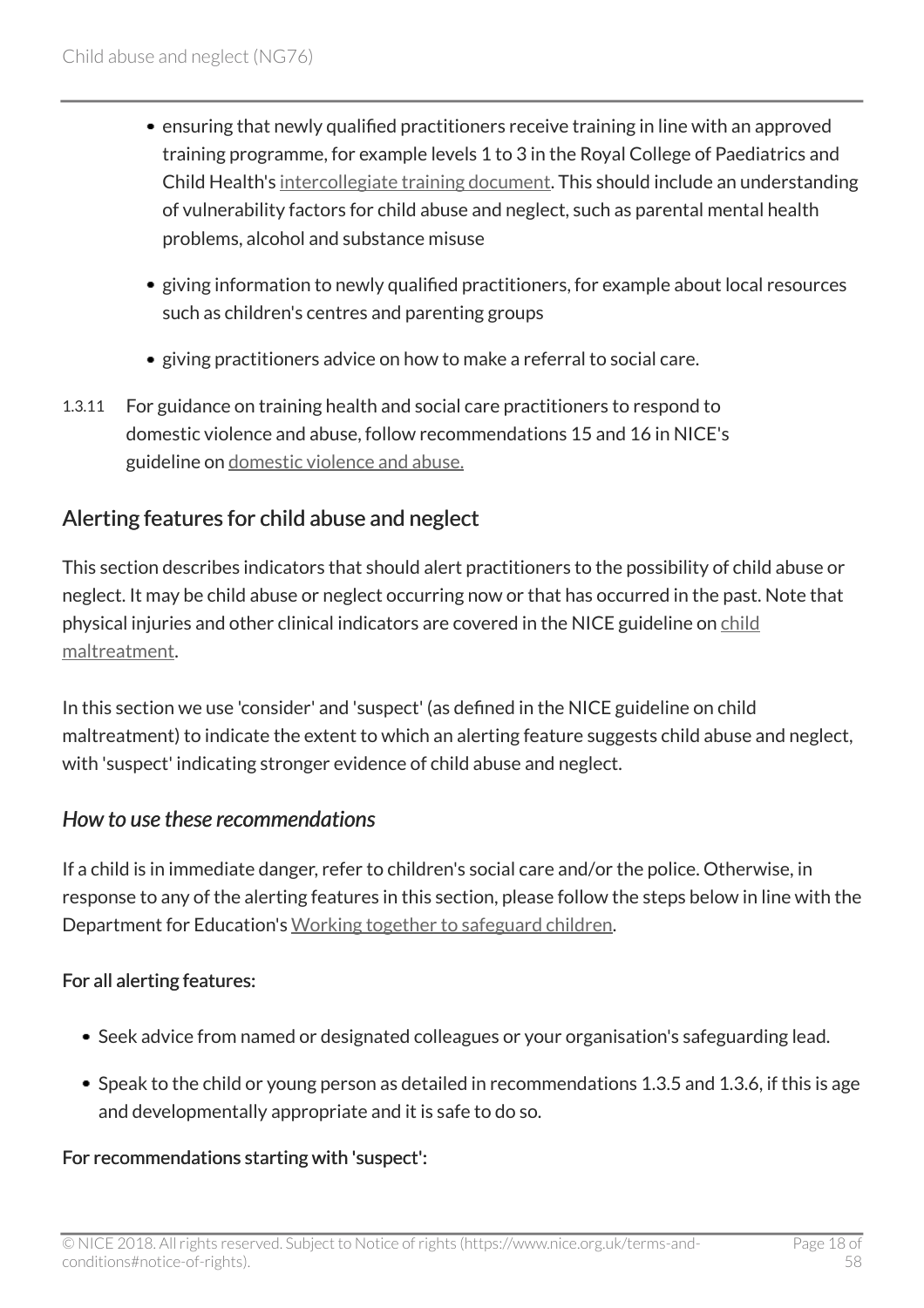Discuss the need for a referral with children's social care using local multi-agency safeguarding procedures.

#### For recommendations starting with 'consider':

- Look for other alerting features in the child or young person's history, presentation or interactions with their parents or carers, now or in the past.
- Gather information from other agencies and explain to the family that this information is needed to make an overall assessment of the child or young person. If this is likely to place the child or young person at risk, seek advice from children's social care.
- Make sure a review of the child or young person takes place, with the timing depending on your level of concern. Continue to look out for the alerting feature being repeated, or for any other alerting features.

After taking these steps, if your level of concern increases to 'suspect', discuss the need for a referral with children's social care. If you conclude that a referral to children's social care is not required, you may wish to undertake or make a referral for [early help](http://live-publications.nice.org.uk/terms-used-in-this-guideline#early-help) assessment in line with local procedures.

As highlighted in the recommendations below, alerting features for child abuse and neglect can be similar to behaviours arising from other causes, such as other stressful life experiences or neurodevelopmental disorders such as autism. However, practitioners should continue to consider the possibility of child abuse or neglect as a cause for behavioural and emotional alerting features, even if they are seemingly explained by another cause.

Practitioners should also recognise that alerting features may be due to non-recent child abuse or neglect. If the alerting features relate to past child abuse or neglect, but the child or young person is now in a place of safety (for example, in an adoptive family), assess the child or young person to see what support they and their parent, carer, foster carer or adoptive parent need to cope with the consequences of the child abuse or neglect.

### Behavioural and emotional alerting features

1.3.12 Consider child abuse and neglect if a child or young person displays or is reported to display a marked change in behaviour or emotional state (see examples below) that is a departure from what would be expected for their age and developmental stage and is not fully explained by a known stressful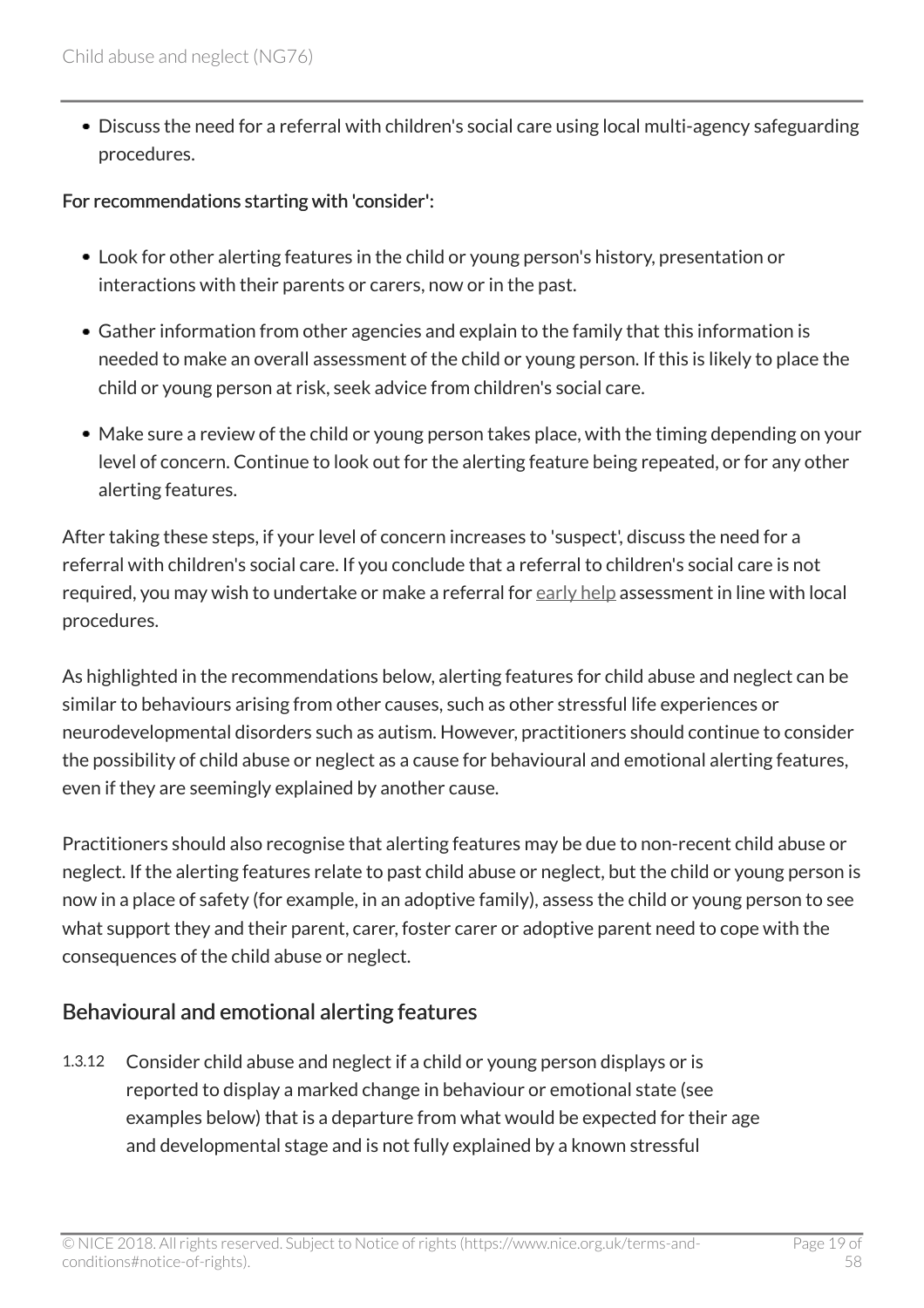situation that is not part of child abuse and neglect (for example, bereavement or parental separation) or medical cause. Examples include:

- recurrent nightmares containing similar themes
- extreme distress
- markedly oppositional behaviour
- withdrawal of communication
- becoming withdrawn.
- 1.3.13 Consider child abuse and neglect if a child's behaviour or emotional state is not consistent with their age and developmental stage or cannot be fully explained by medical causes, neurodevelopmental disorders (for example, attention deficit hyperactivity disorder [ADHD], autism spectrum disorders) or other stressful situation that is not part of child abuse or neglect (for example, bereavement or parental separation). Examples of behaviour or emotional states that may fit this description include:
	- Emotional states:
		- fearful, withdrawn, low self-esteem
	- Behaviour:
		- aggressive, oppositional
		- habitual body rocking
	- Interpersonal behaviours:
		- indiscriminate contact or affection seeking
		- over-friendliness to strangers including healthcare professionals
		- excessive clinginess
		- persistently resorting to gaining attention
		- demonstrating excessively 'good' behaviour to prevent parental or carer disapproval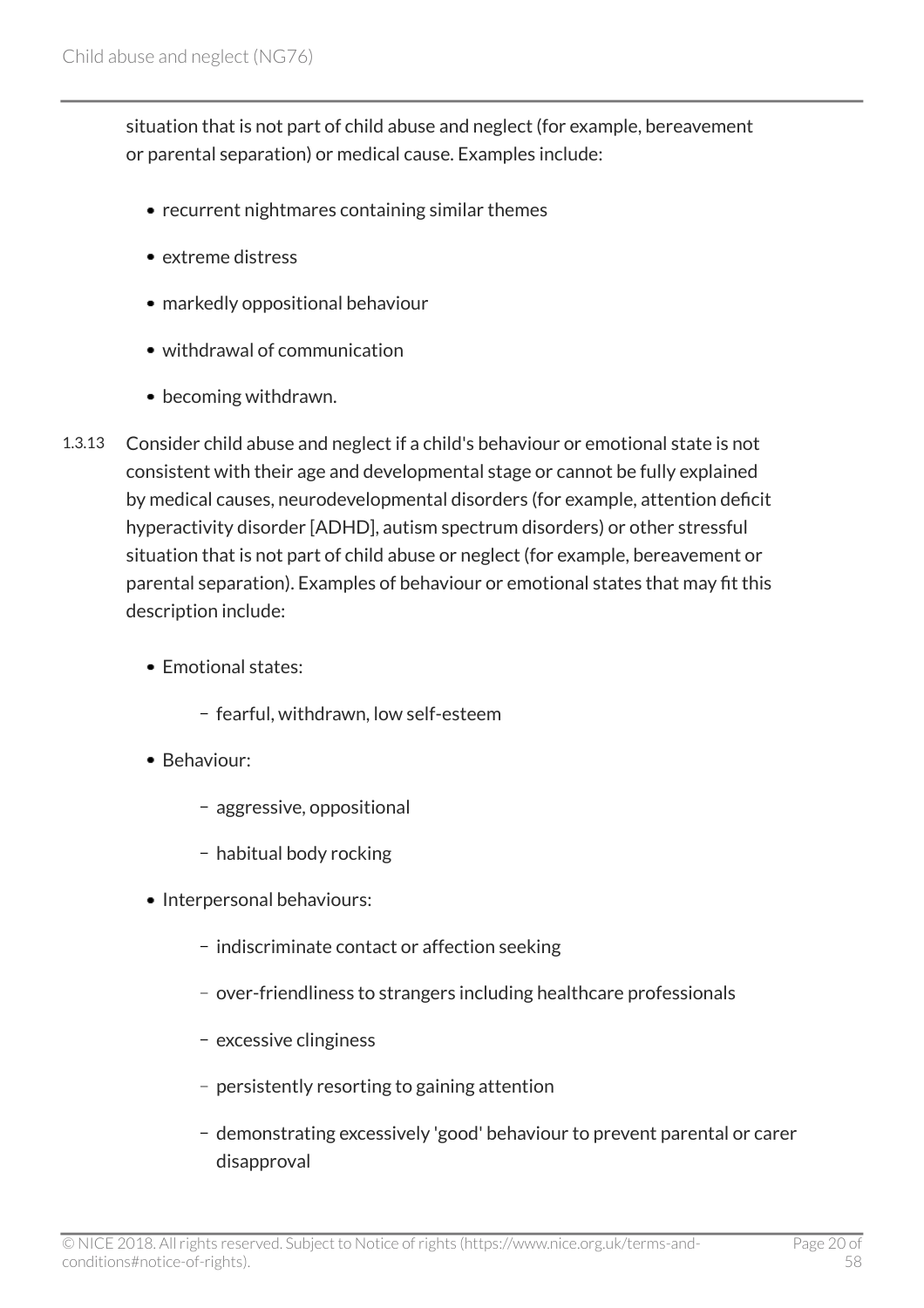- failing to seek or accept appropriate comfort or affection from an appropriate person when significantly distressed
- coercive controlling behaviour towards parents or carers
- lack of ability to understand and recognise emotions
- very young children showing excessive comforting behaviours when witnessing parental or carer distress.
- 1.3.14 Consider child abuse and neglect if a child shows repeated, extreme or sustained emotional responses that are out of proportion to a situation and are not expected for the child's age or developmental stage or fully explained by a medical cause, neurodevelopmental disorder (for example, ADHD, autism spectrum disorders) or bipolar disorder and the effects of any known past abuse or neglect have been explored. Examples of these emotional responses include:
	- anger or frustration expressed as a temper tantrum in a school-aged child
	- frequent rages at minor provocation
	- distress expressed as inconsolable crying.
- 1.3.15 Consider child abuse and neglect if a child shows dissociation (transient episodes of detachment that are outside the child's control and that are distinguished from daydreaming, seizures or deliberate avoidance of interaction) that is not fully explained by a known traumatic event unrelated to maltreatment.
- 1.3.16 Consider current or [past child abuse or neglect](http://live-publications.nice.org.uk/terms-used-in-this-guideline#past-child-abuse-or-neglect) if children or young people are showing any of the following behaviours:
	- substance or alcohol misuse
	- self-harm
	- eating disorders
	- suicidal behaviours
	- [bullying](http://live-publications.nice.org.uk/terms-used-in-this-guideline#bullying) or being bullied.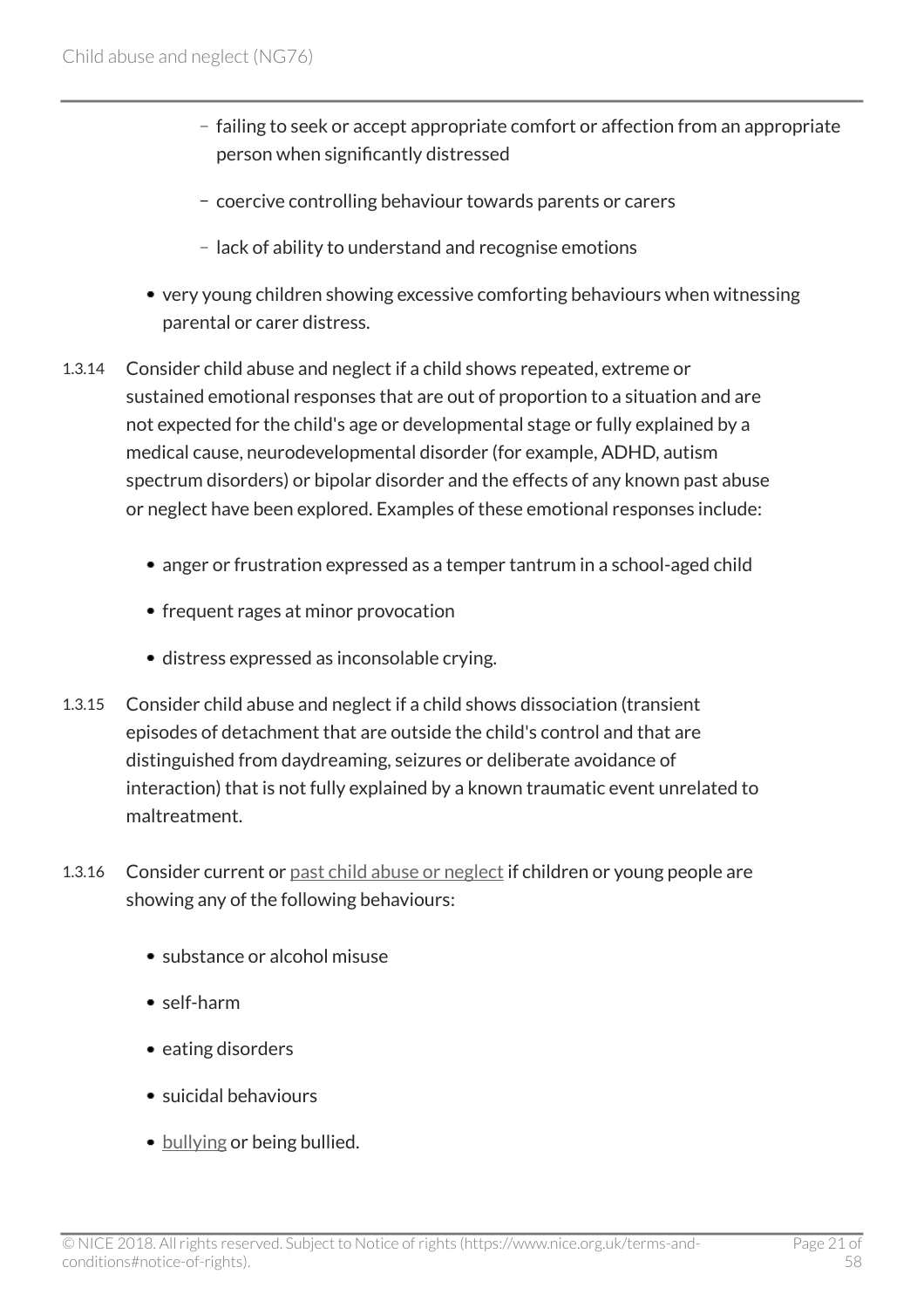- 1.3.17 Consider child abuse and neglect if a child or young person has run away from home or care, or is living in alternative accommodation without the full agreement of their parents or carers.
- 1.3.18 Consider child abuse and neglect if a child or young person regularly has responsibilities that interfere with the child's essential normal daily activities (for example, school attendance).
- 1.3.19 Consider child abuse and neglect if a child responds to a health examination or assessment in an unusual, unexpected or developmentally inappropriate way (for example, extreme passivity, resistance or refusal).

#### *Sexual behavioural alerting features*

For more guidance about responding to potentially harmful sexual behaviours, see NICE's guideline on [harmful sexual behaviour among children and young people.](http://www.nice.org.uk/guidance/ng55)

- 1.3.20 Suspect current or past child abuse and neglect if a child or young person's sexual behaviour is indiscriminate, precocious or coercive.
- 1.3.21 Suspect child abuse and neglect, and in particular [sexual abuse](http://live-publications.nice.org.uk/terms-used-in-this-guideline#sexual-abuse), if a pre-pubertal child displays or is reported to display repeated or coercive sexualised behaviours or preoccupation (for example, sexual talk associated with knowledge, emulating sexual activity with another child).
- 1.3.22 Suspect sexual abuse if a pre-pubertal child displays or is reported to display unusual sexualised behaviours. Examples include:
	- oral–genital contact with another child or a doll
	- requesting to be touched in the genital area
	- inserting or attempting to insert an object, finger or penis into another child's vagina or anus.

#### *Alerting features for child physical neglect*

1.3.23 Suspect child abuse and neglect if a child repeatedly scavenges, steals, hoards or hides food with no medical explanation (for example [Prader–Willi syndrome](http://live-publications.nice.org.uk/terms-used-in-this-guideline#prader-willi-syndrome)).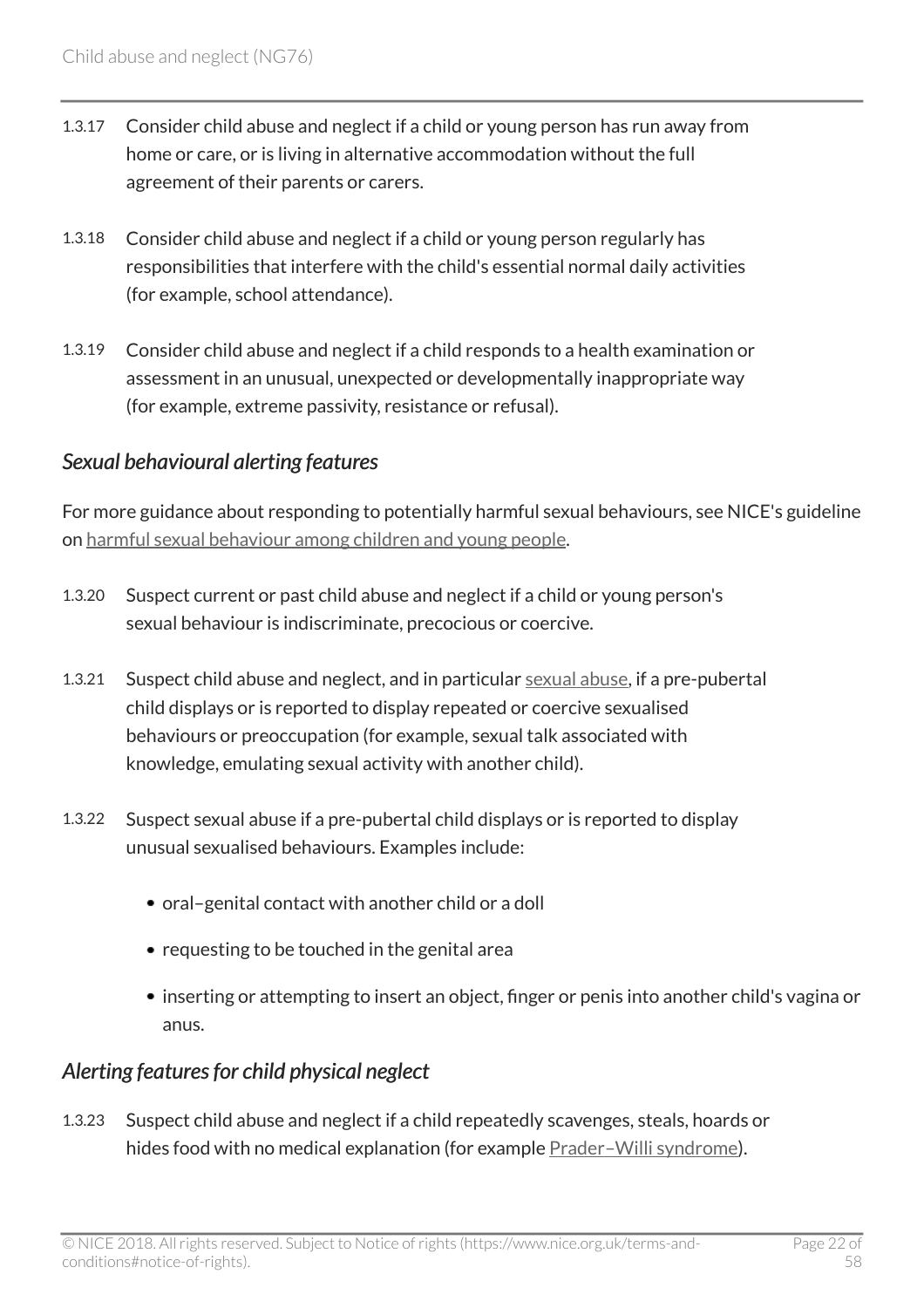- 1.3.24 Suspect neglect if you repeatedly observe or hear reports of any of the following in the home that is in the parents' or carers' control:
	- a poor standard of hygiene that affects a child's health
	- inadequate provision of food
	- a living environment that is unsafe for the child's developmental stage.

Be aware that it may be difficult to distinguish between neglect and material poverty. However, care should be taken to balance recognition of the constraints on the parents' or carers' ability to meet their children's needs for food, clothing and shelter with an appreciation of how people in similar circumstances have been able to meet those needs.

- 1.3.25 Suspect neglect if a child is persistently smelly and dirty. Take into account that children often become dirty and smelly during the course of the day. Use judgement to determine if persistent lack of provision or care is a possibility. Examples include:
	- child seen at times of the day when it is unlikely that they would have had an opportunity to become dirty or smelly (for example, an early morning visit)
	- if the dirtiness is ingrained.
- 1.3.26 Consider neglect if a child has severe and persistent infestations, such as scabies or head lice.
- 1.3.27 Consider neglect if a child's clothing or footwear is consistently inappropriate (for example, for the weather or the child's size). Take into account that instances of inadequate clothing that have a suitable explanation (for example, a sudden change in the weather, slippers worn because they were closest to hand when leaving the house in a rush) or resulting from behaviour associated with neurodevelopmental disorders such as autism would not be alerting features for possible neglect.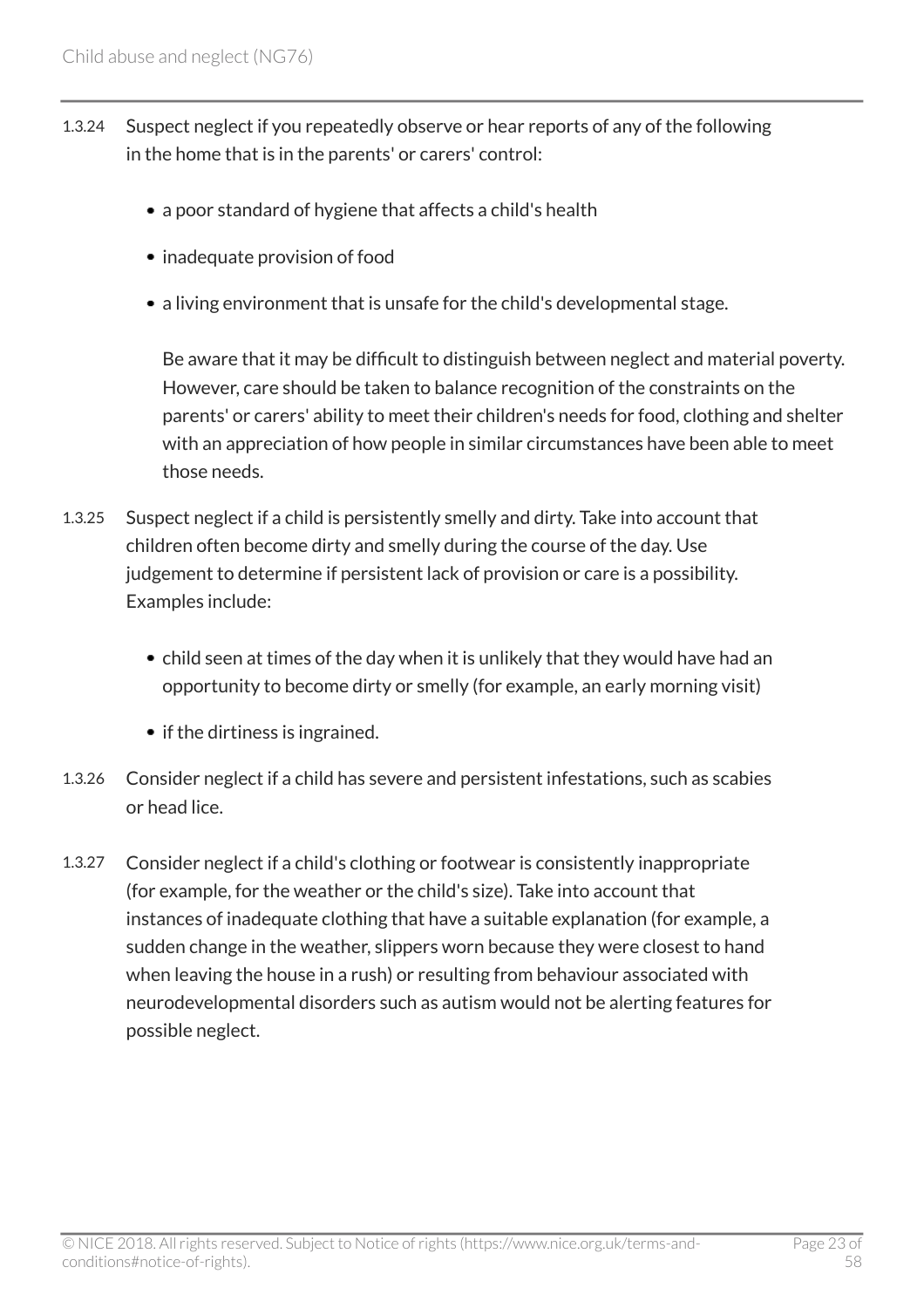#### *Alerting features relating to child development*

- 1.3.28 Consider neglect if a child displays [faltering growth](http://live-publications.nice.org.uk/terms-used-in-this-guideline#faltering-growth) because of lack of provision of an adequate or appropriate diet. NICE has produced a guideline on [faltering](http://www.nice.org.uk/guidance/ng75) [growth](http://www.nice.org.uk/guidance/ng75).
- 1.3.29 Consider current or past physical or emotional child abuse or neglect if a child under 12 shows poorer than expected language abilities for their overall development (particularly in their ability to express their thoughts, wants and needs) that is not explained by other factors, for example neurodevelopmental difficulties or speaking English as a second language.

#### *Alerting features relating to interactions between children and young people and parents or carers*

These recommendations assume that practitioners are seeing a parent or carer and child interacting.

- 1.3.30 Consider neglect or [physical abuse](http://live-publications.nice.org.uk/terms-used-in-this-guideline#physical-abuse) if a child's behaviour towards their parent or carer shows any of the following, particularly if they are not observed in the child's other interactions:
	- dislike or lack of cooperation
	- lack of interest or low responsiveness
	- high levels of anger or annoyance
	- seeming passive or withdrawn.
- 1.3.31 Consider emotional abuse if there is concern that parent– or carer–child interactions may be harmful. Examples include:
	- Negativity or hostility towards a child or young person.
	- Rejection or scapegoating of a child or young person.
	- Developmentally inappropriate expectations of or interactions with a child, including inappropriate threats or methods of disciplining.
	- Exposure to frightening or traumatic experiences.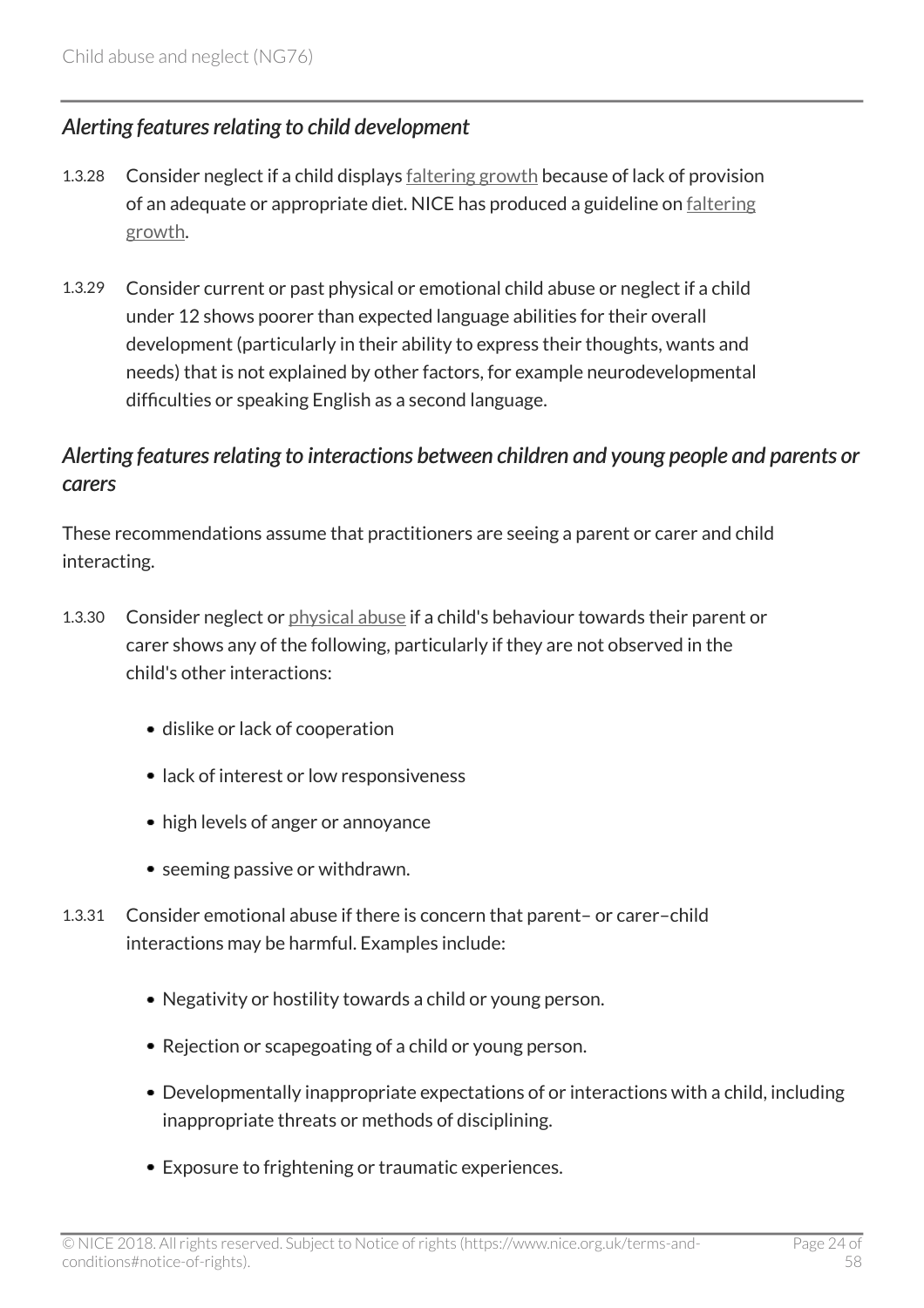- Using the child for the fulfilment of the adult's needs (for example, in marital disputes).
- Failure to promote the child's appropriate socialisation (for example, involving children in unlawful activities, isolation, not providing stimulation or education).
- 1.3.32 Suspect emotional abuse if the interactions observed in recommendation 1.3.31 are persistent.
- 1.3.33 Consider emotional neglect if there is emotional unavailability and unresponsiveness from the parent or carer towards a child or young person and in particular towards an infant.
- 1.3.34 Suspect emotional neglect if the interaction observed in recommendation 1.3.33 is persistent.
- 1.3.35 Consider child abuse and neglect if parents or carers are seen or reported to punish a child for wetting or soiling despite practitioner advice that the symptom is involuntary.
- 1.3.36 Consider child abuse and neglect if a parent or carer refuses to allow a child or young person to speak to a practitioner on their own when it is necessary for the assessment of the child or young person.

#### *Alerting features relating to supervision by parents or carers*

- 1.3.37 Consider neglect if parents or carers persistently fail to anticipate dangers and to take precautions to protect their child from harm. However, take into account that achieving a balance between an awareness of risk and allowing children freedom to learn by experience can be difficult.
- 1.3.38 Consider neglect if the explanation for an injury (for example, a burn, sunburn or an ingestion of a harmful substance) suggests a lack of appropriate supervision.

#### *Alerting features relating to providing access to medical care or treatment*

1.3.39 Consider neglect if parents or carers fail to administer essential prescribed treatment for their child.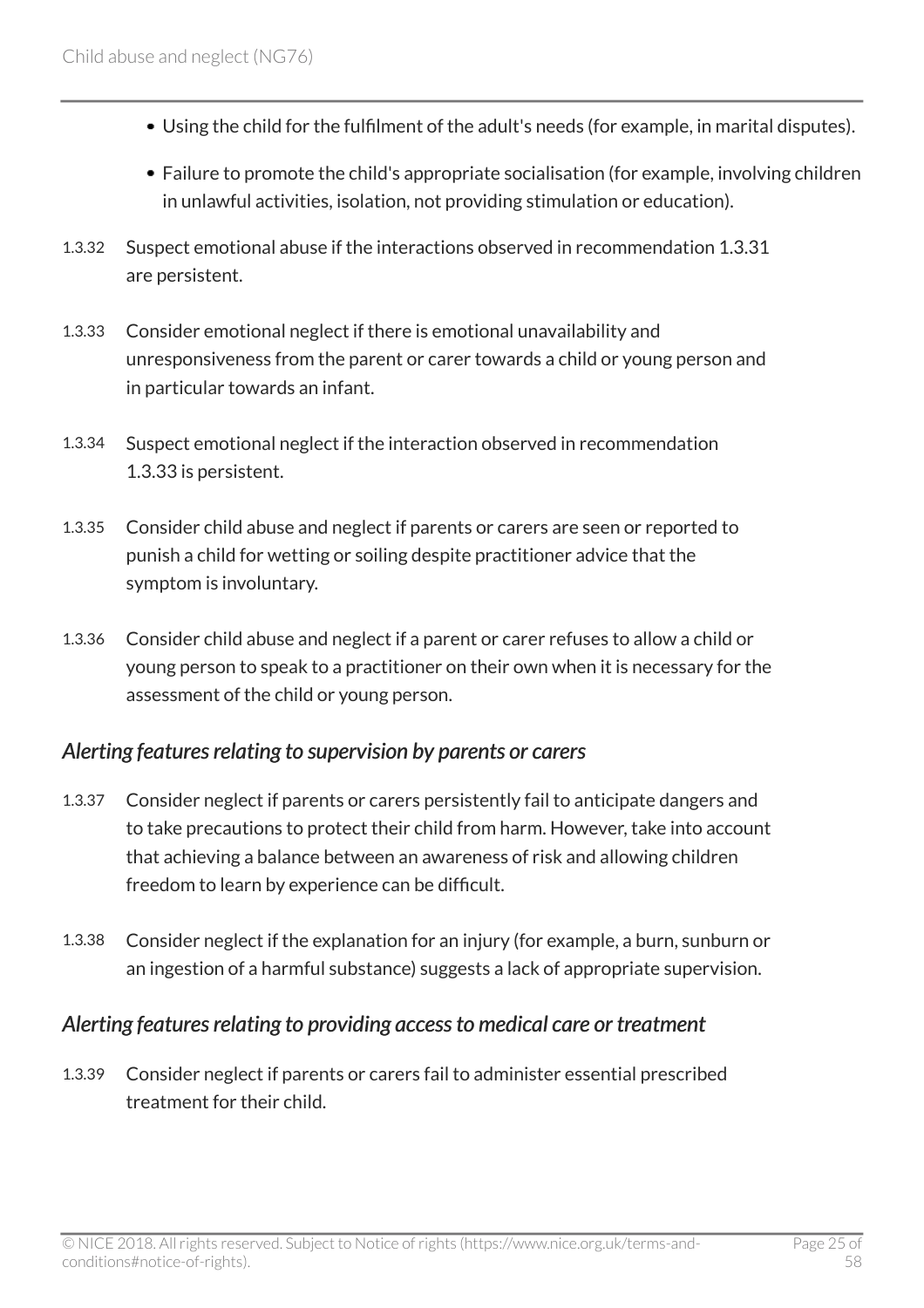- 1.3.40 Suspect neglect if parents or carers fail to seek medical advice for their child to the extent that the child's health and wellbeing is compromised, including if the child is in ongoing pain.
- 1.3.41 Consider neglect if parents or carers repeatedly fail to bring their child to follow-up appointments that are essential for their child's health and wellbeing.
- 1.3.42 Consider neglect if parents or carers persistently fail to engage with relevant child health promotion programmes, which include:
	- $\bullet$  immunisation
	- health and development reviews
	- screening.
- 1.3.43 Consider neglect if parents or carers have access to but persistently fail to obtain treatment for their child's dental caries (tooth decay).
- 1.3.44 Follow recommendations 1.2.11 and 1.2.12 in [child maltreatment](http://www.nice.org.uk/guidance/cg89) if you have concerns about fabricated or induced illness.

### Recognising child trafficking

- 1.3.45 Recognise that children and young people may be trafficked for sexual exploitation and other reasons including:
	- forced marriage
	- domestic servitude
	- working for low or no pay, or in illegal industries
	- being used for benefit fraud.
- 1.3.46 Recognise that both girls and boys can be trafficked and that children and young people can be trafficked within and from the UK, as well from other countries.
- 1.3.47 If you suspect a child or young person may have been trafficked:
	- make a referral to children's social care and the police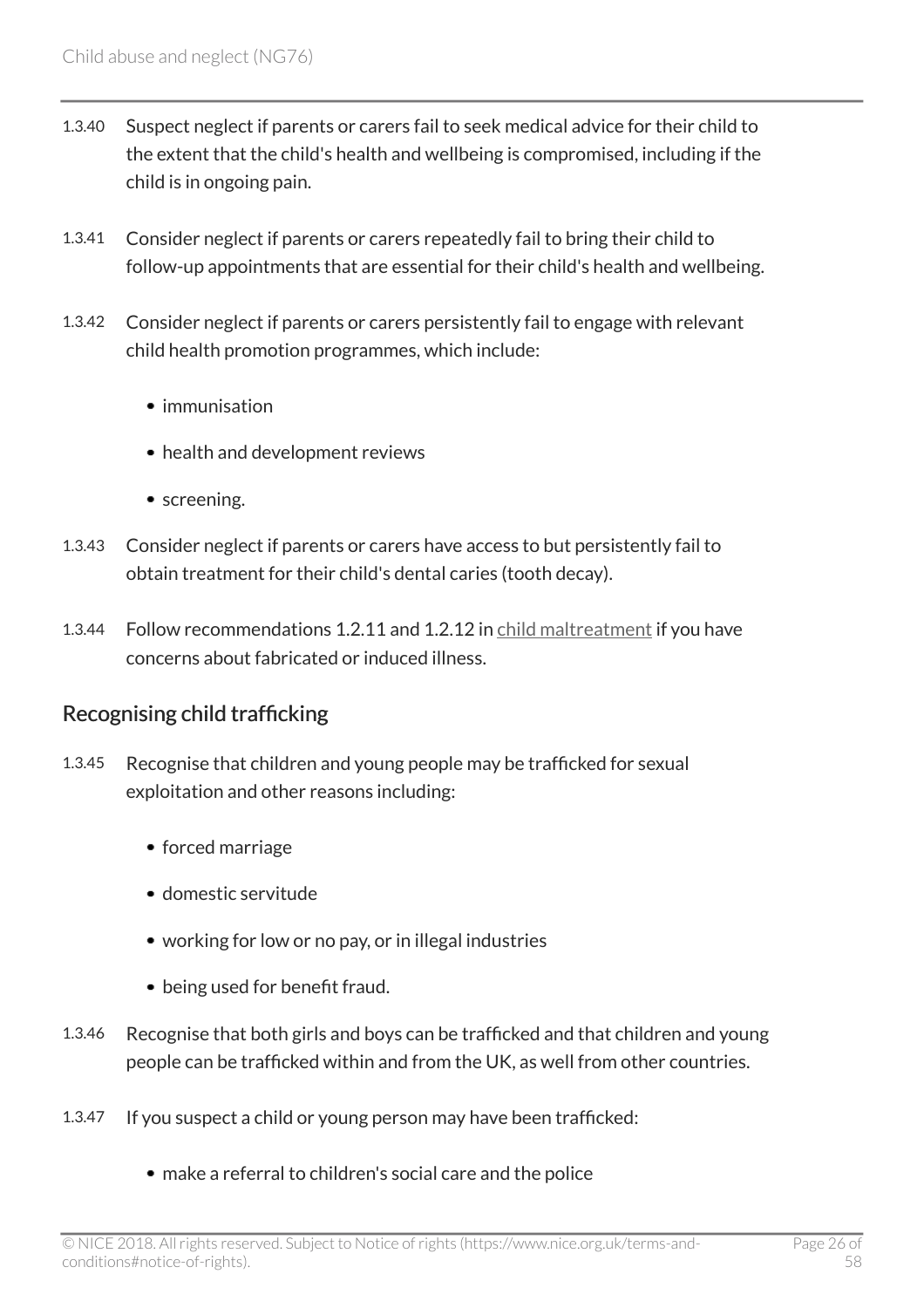- a designated first responder should make a referral to the government's [National](http://www.gov.uk/government/publications/human-trafficking-victims-referral-and-assessment-forms/guidance-on-the-national-referral-mechanism-for-potential-adult-victims-of-modern-slavery-england-and-wales) [Referral Mechanism](http://www.gov.uk/government/publications/human-trafficking-victims-referral-and-assessment-forms/guidance-on-the-national-referral-mechanism-for-potential-adult-victims-of-modern-slavery-england-and-wales)
- ensure that concerns about their age and immigration status do not override child protection considerations
- recognise that choosing an interpreter from the child's community may represent to them the community that has exploited them
- aim to ensure continuity with the same independent interpreter, keyworker or independent advocate.

### <span id="page-26-0"></span>*1.4 Assessing risk and need in relation to child abuse and neglect*

These recommendations are for practitioners undertaking:

- [early help](http://live-publications.nice.org.uk/terms-used-in-this-guideline#early-help) assessment (undertaken by a [lead professional\)](http://live-publications.nice.org.uk/terms-used-in-this-guideline#lead-professional)
- assessment under Section 17 of the [Children Act 1989](http://www.legislation.gov.uk/ukpga/1989/41/section/17) (led by a social worker) or
- enquiry under Section 47 of the [Children Act 1989](http://www.legislation.gov.uk/ukpga/1989/41/section/47) (led by a social worker, sometimes jointly with police).

Refer to guidance on early help and statutory assessment in [Working together to safeguard](http://www.gov.uk/government/publications/working-together-to-safeguard-children--2) [children](http://www.gov.uk/government/publications/working-together-to-safeguard-children--2) as well as local protocols for assessment. The following recommendations highlight areas or practice which have been shown by evidence as being of particular importance, or as not always working well in practice.

#### Carrying out assessments

- 1.4.1 During assessment:
	- observe the child or young person, including their relationships with parents or carers
	- communicate directly with the child or young person without their parent or carer being present, with the parent or carer's consent
	- explore in a non-leading way any presenting signs or possible history of child abuse and neglect.

Do not rely solely on information from the parent or carer in an assessment. See also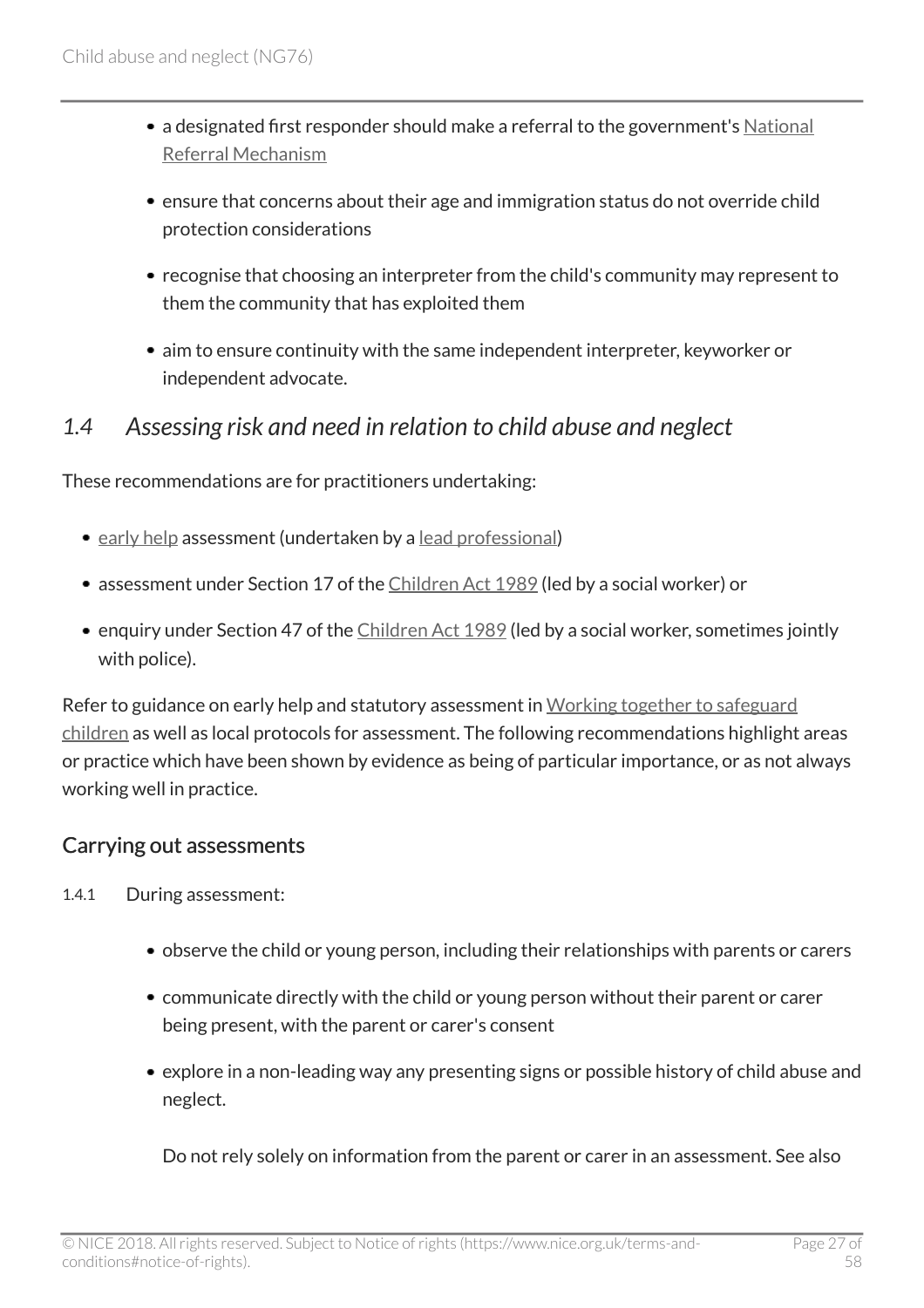[recommendations 1.1.1 to 1.1.11](http://live-publications.nice.org.uk/recommendations#working-with-children-and-young-people) about working with children, young people, parents and carers.

- 1.4.2 When assessing a child or young person follow the principles in [recommendations 1.1.2 and 1.1.3.](http://live-publications.nice.org.uk/recommendations#working-with-children-and-young-people)
- 1.4.3 During assessment, focus primarily on the child or young person's needs but also remember to:
	- address both the strengths and weaknesses of parents, carers and the wider family network
	- acknowledge that parenting can change over time, meaning that strengths and weaknesses are not fixed and should be reviewed
	- focus attention equally on male and female parents and carers.
- 1.4.4 As part of assessment or enquiry into child abuse and neglect under the [Children Act 1989,](http://www.legislation.gov.uk/ukpga/1989/41/contents) collect and analyse information about all significant people (including siblings) in the child or young person's care environment, unless it is not safe to do so (for example in cases of domestic abuse or [forced marriage](http://live-publications.nice.org.uk/terms-used-in-this-guideline#forced-marriage)) or it could affect the nature of a criminal investigation. Use professional judgement to determine the risks and benefits of including people in assessment in these instances. Gather the following information about each person:
	- Their personal, social and health history.
	- Their family history, including experiences of being parented.
	- Any adverse childhood experiences.
	- The quality of their relationship with the child or young person.
- 1.4.5 As part of assessment or enquiry into child abuse and neglect under the [Children Act 1989,](http://www.legislation.gov.uk/ukpga/1989/41/contents) communicate your concerns honestly to families about child abuse and neglect. Take into account what information should be shared, and with whom, to avoid increasing the risk of harm to the child or young person (and adult victims in cases of domestic abuse).
- 1.4.6 Organisations should ensure that practitioners conducting assessment in relation to abuse or neglect of disabled children or young people, or those with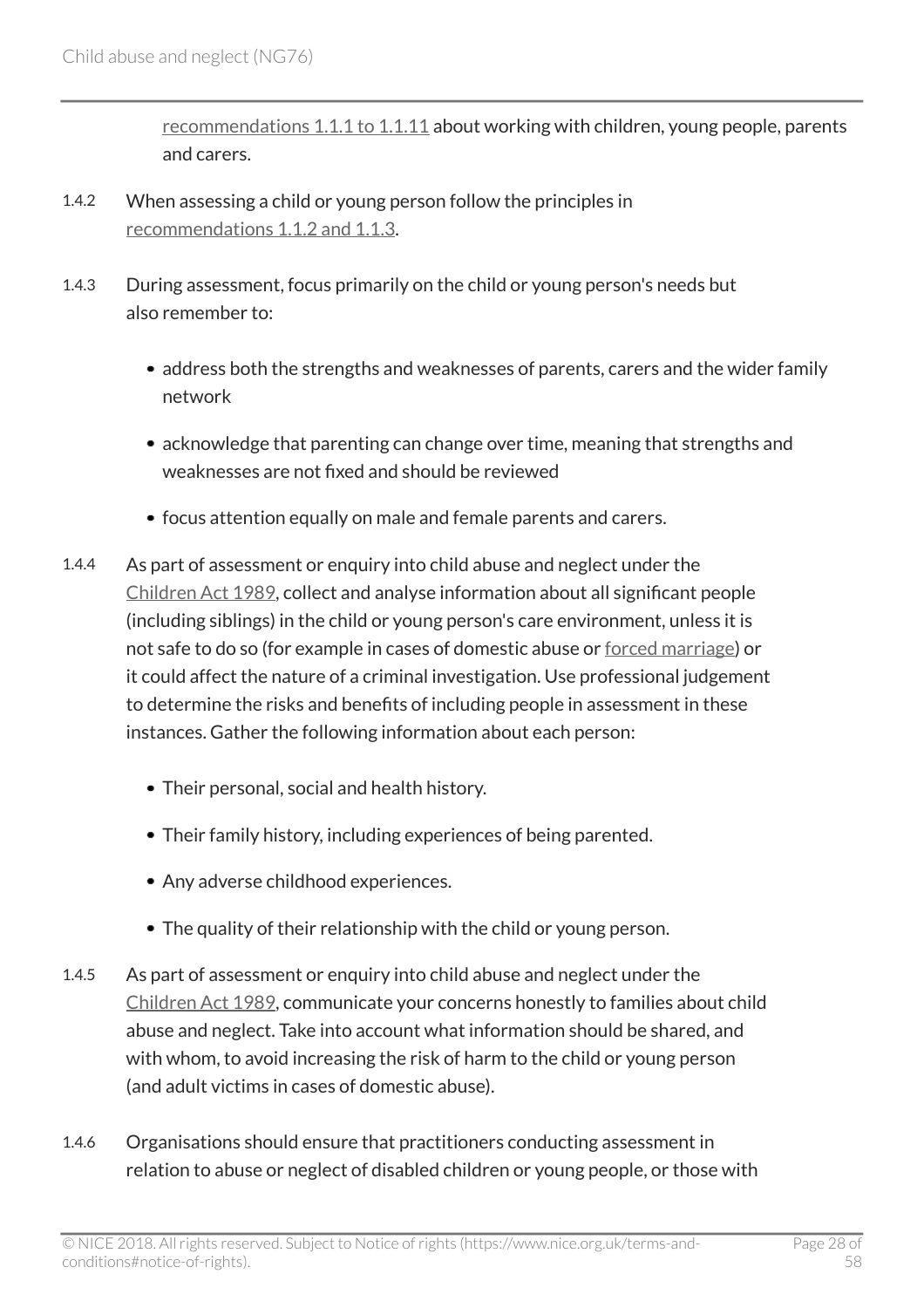neurodevelopmental disorders, can access a specialist with knowledge about those children and young people's specific needs and impairments.

- 1.4.7 Analyse the information collected during assessment and use it to develop a plan describing what services and support will be provided. Make sure the plan is agreed with the child or young person and their family (also see [recommendations 1.1.7](http://live-publications.nice.org.uk/recommendations#working-with-children-and-young-people) and 1.1.11). [Analysis](http://live-publications.nice.org.uk/terms-used-in-this-guideline#analysis) should include evaluating the impact of any [vulnerability factors](http://live-publications.nice.org.uk/terms-used-in-this-guideline#vulnerability-factor) and considering their implications for the child or young person.
- 1.4.8 Review assessments and plans regularly.

# <span id="page-28-0"></span>*1.5 Early help for families showing possible signs of child abuse or neglect*

These recommendations are for:

- Practitioners involved in early help for families showing possible signs of child abuse and neglect. This could include those undertaking the lead professional role (including a GP, family support worker, teacher, health visitor or special educational needs coordinator) or those providing early help interventions, such as family support workers.
- Commissioners of early help services for children, young people and families.

These recommendations support [Working together to safeguard children](http://www.gov.uk/government/publications/working-together-to-safeguard-children--2) by highlighting evidencebased programmes that could be offered as part of early help support based on the evidence.

#### Supporting families at the early help stage

- 1.5.1 Provide [early help](http://live-publications.nice.org.uk/terms-used-in-this-guideline#early-help) in line with local protocols and [Working together to](http://www.gov.uk/government/publications/working-together-to-safeguard-children--2) [safeguard children,](http://www.gov.uk/government/publications/working-together-to-safeguard-children--2) and based on an assessment of the needs of children, young people and families.
- 1.5.2 Discuss early help support and interventions with children, young people and families as part of building close working relationships with them and gaining their consent (see [section 1.1](http://live-publications.nice.org.uk/recommendations#working-with-children-and-young-people) for principles for working with children, young people, parents and carers). Explain what the support will involve and how you think it may help.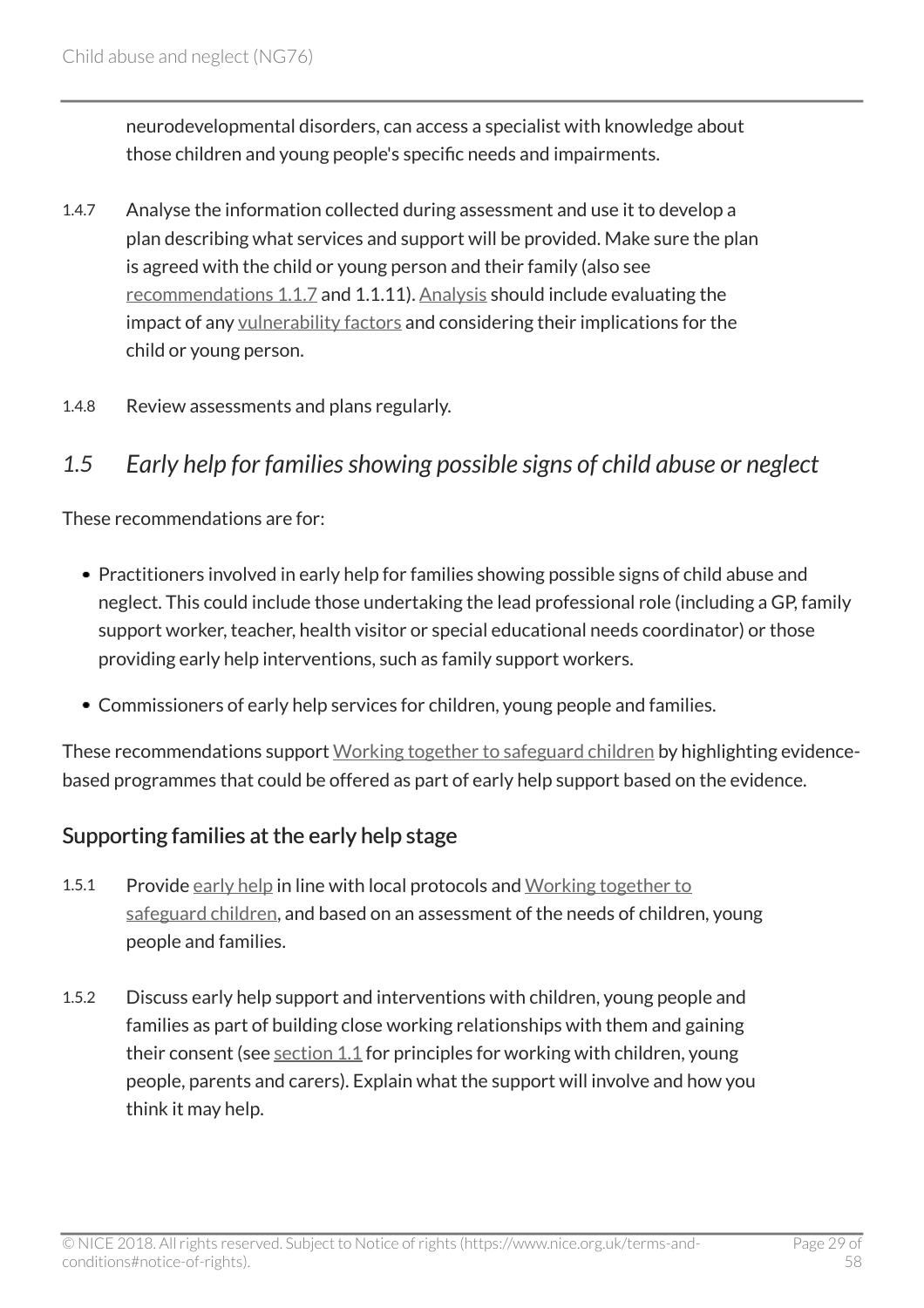- 1.5.3 Give children, young people and their families a choice of proposed interventions if possible. Recognise that some interventions may not suit that person or family.
- 1.5.4 Early help should include:
	- practical support, for example help to attend appointments and details of other agencies that can provide food, clothes and toys
	- emotional support, including empathy and active listening, and help to develop strategies for coping.
- 1.5.5 Give families information about local services and resources, including advocacy, that they may find useful.

#### Knowledge and skills of practitioners who provide early help

- 1.5.6 Commissioners and managers should ensure that all practitioners working at the early help stage:
	- have an understanding of typical and atypical child development
	- are able to tailor interventions to the needs of the child or young person, parents and carers including any disability or learning disability
	- understand the parental vulnerability factors for child abuse and neglect (see [recommendations 1.2.3 to 1.2.5\)](http://live-publications.nice.org.uk/recommendations#family-factors)
	- are aware of the possibility of escalation of risk, particularly if family circumstances change
	- understand how to work with families as a whole in order to better support children and young people.

#### Parenting programmes

1.5.7 Consider a parenting programme lasting at least 12 weeks for parents or carers at risk of abusing or neglecting their child or children. Tailor parenting programmes to the specific needs of parents or carers and children (see recommendations 1.5.9 to 1.5.12).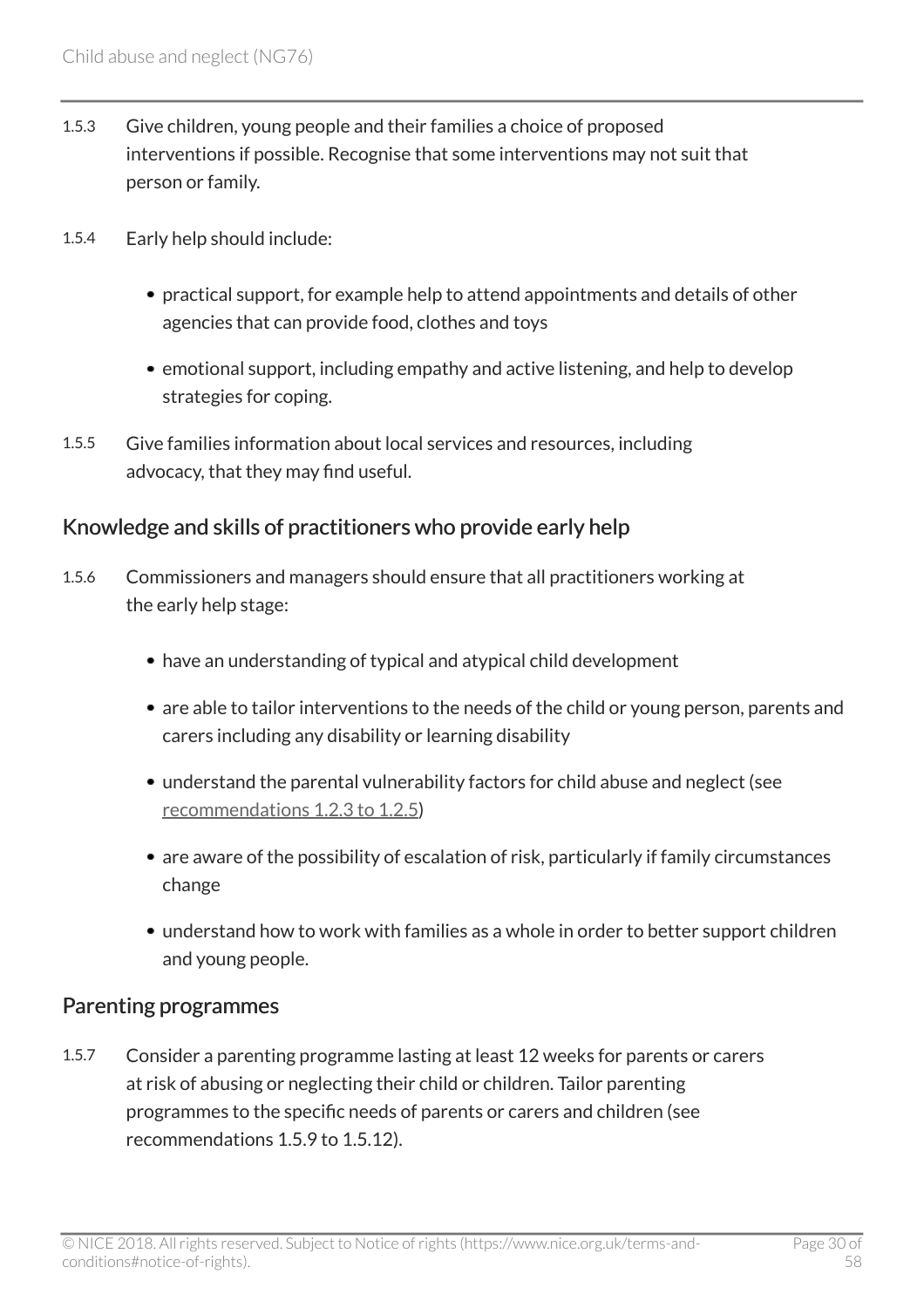- 1.5.8 When selecting parenting programmes think about whether parents or carers would benefit from help to:
	- develop skills in positive behaviour management
	- address negative beliefs about the child and their own parenting
	- manage difficult emotions, including anger.
- 1.5.9 Consider the [Enhanced Triple P](http://www.triplep.net/glo-en/find-out-about-triple-p/) (attributional retraining and anger management) programme for mothers of young children (up to age 7), who are experiencing anger management difficulties.
- 1.5.10 Consider a parenting programme for vulnerable mothers (for example, those with a low level of education or income or aged under 18) of preschool children. It should be based on a planned activities training model and focus on equipping parents or carers to prevent challenging behaviour by:
	- planning and explaining activities
	- establishing rules and consequences
	- ignoring minor misbehaviour and using positive interaction skills.

This can be provided with or without support provided by text message between training sessions.

- 1.5.11 Consider the [Parents Under Pressure](http://www.nspcc.org.uk/services-and-resources/services-for-children-and-families/parents-under-pressure/parents-under-pressure---referrals/) programme for mothers taking part in methadone maintenance programmes.
- 1.5.12 For parents or carers who have substance misuse problems, include content in the parenting programme to help them address their substance misuse in the context of parenting. For example, help them to address parenting stress which may be a trigger for substance misuse.

#### Home visiting programmes

1.5.13 For parents or carers at risk of abusing or neglecting their child or children, consider a weekly home visiting programme lasting at least 6 months, for example the Healthy Families model. This should be in addition to universal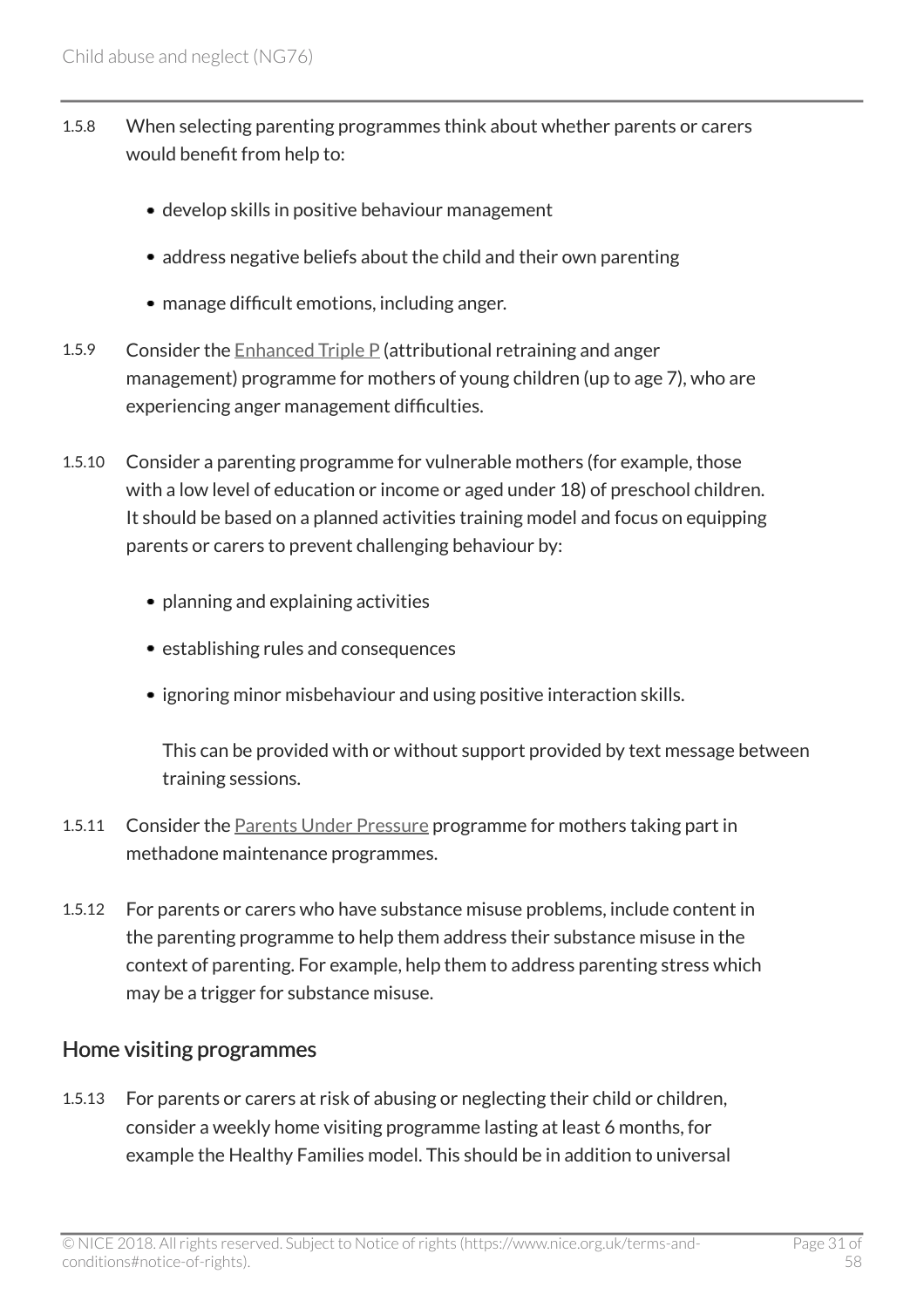health visiting services available through the Department of Health's [Healthy](http://www.gov.uk/government/publications/healthy-child-programme-pregnancy-and-the-first-5-years-of-life) [child programme.](http://www.gov.uk/government/publications/healthy-child-programme-pregnancy-and-the-first-5-years-of-life)

- 1.5.14 Identify parents and carers who could be supported by a home visiting programme during pregnancy or shortly after birth, wherever possible.
- 1.5.15 Ensure that the home visiting programme is agreed with families and includes:
	- support to develop positive parent-child relationships, including:
		- helping parents to understand children's behaviour more positively
		- modelling positive parenting behaviours
		- observing and giving feedback on parent–child interactions
	- helping parents to develop problem-solving skills
	- support for parents to address the impact of any substance use, previous domestic abuse and mental health problems on their parenting
	- support to access other relevant services, including health and mental health services, substance misuse services, early years, educational services and other community services
	- referral to children's social care where necessary, for example if current domestic abuse is discovered.
- 1.5.16 Ensure that the programme of home visits is delivered by a practitioner who has been trained in delivering that particular home visiting programme.

### <span id="page-31-0"></span>*1.6 Multi-agency response to child abuse and neglect*

These recommendations are for practitioners working with children, young people and parents or carers where a child or young person has been abused or neglected, including those assessed as 'in need', likely to suffer significant harm or suffering significant harm.

Practitioners must follow the 'Processes for managing individual cases' in [Working together to](http://www.gov.uk/government/publications/working-together-to-safeguard-children--2) [safeguard children](http://www.gov.uk/government/publications/working-together-to-safeguard-children--2). These recommendations complement the statutory guidance by adding or emphasising detail which has been shown by evidence to be of particular importance, or not currently happening in practice.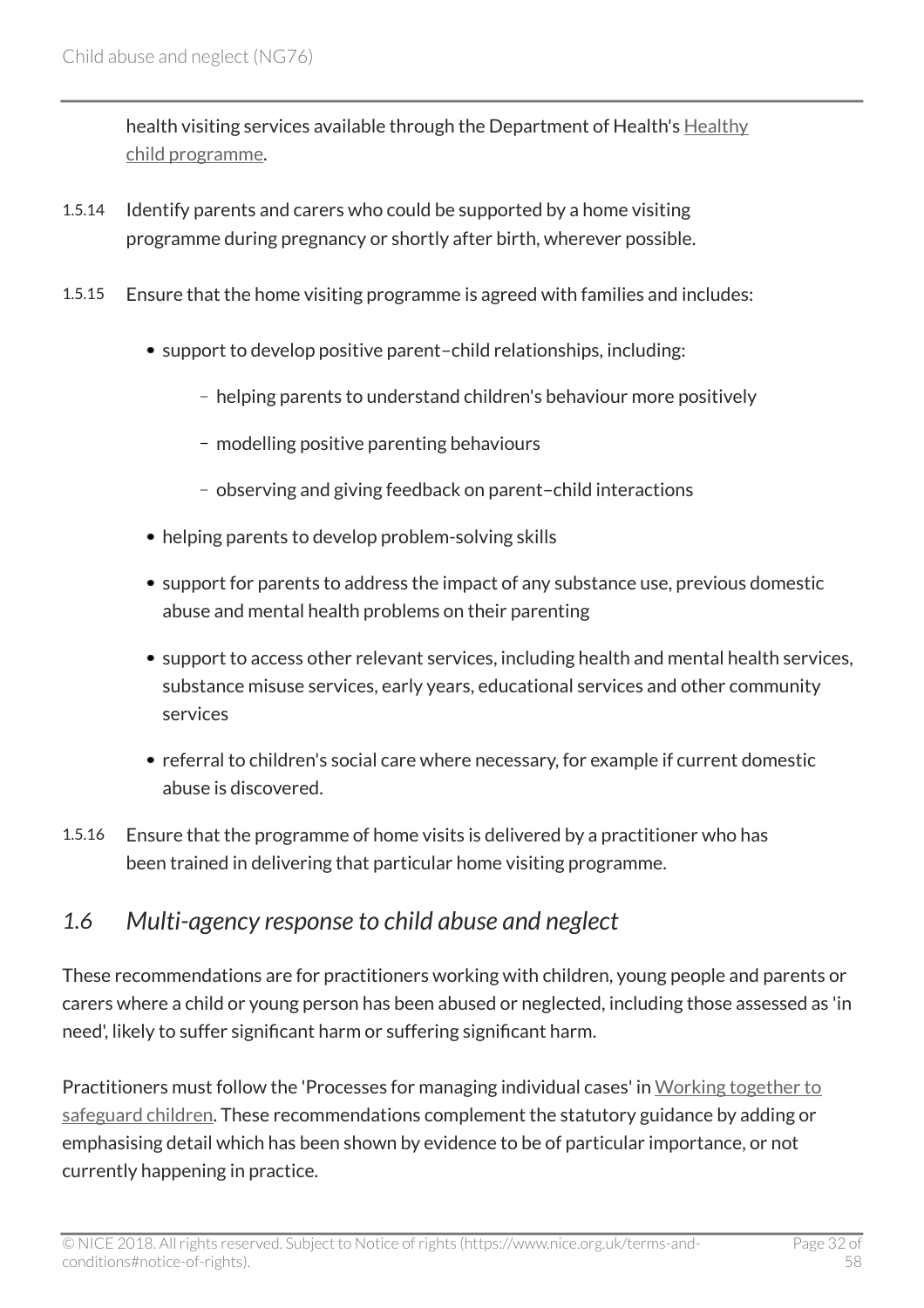#### Multi-agency working

- 1.6.1 Practitioners supporting children and young people who have been assessed as being 'in need', or suffering (or likely to suffer) significant harm in relation to child abuse or neglect should:
	- build relationships with other practitioners working with that family
	- organise handovers if new staff members from their agency become involved
	- ensure actions set out in the 'child in need' or child protection plan are completed.

#### Supporting children and young people

- 1.6.2 Practitioners supporting children and young people who have been assessed as being 'in need' or suffering (or likely to suffer) significant harm in relation to child abuse or neglect should, with leadership and coordination by the social worker, do the following as a minimum:
	- protect them from further abuse or neglect
	- support them to explore aspects of their experience and express their feelings
	- provide early emotional support, including building emotional resilience and strategies for coping with symptoms such as nightmares, flashbacks and self-harm
	- assess their physical health needs
	- assess the need for further mental health support
	- support them to reduce the risk of future abuse if appropriate, for example if a young person is at risk of sexual exploitation.

#### Children and young people affected by domestic abuse

1.6.3 For guidance on domestic abuse, see [recommendations 10 and 11](http://www.nice.org.uk/guidance/ph50/chapter/1-Recommendations#recommendation-10-identify-and-where-necessary-refer-children-and-young-people-affected-by) of NICE's guideline on domestic violence and abuse.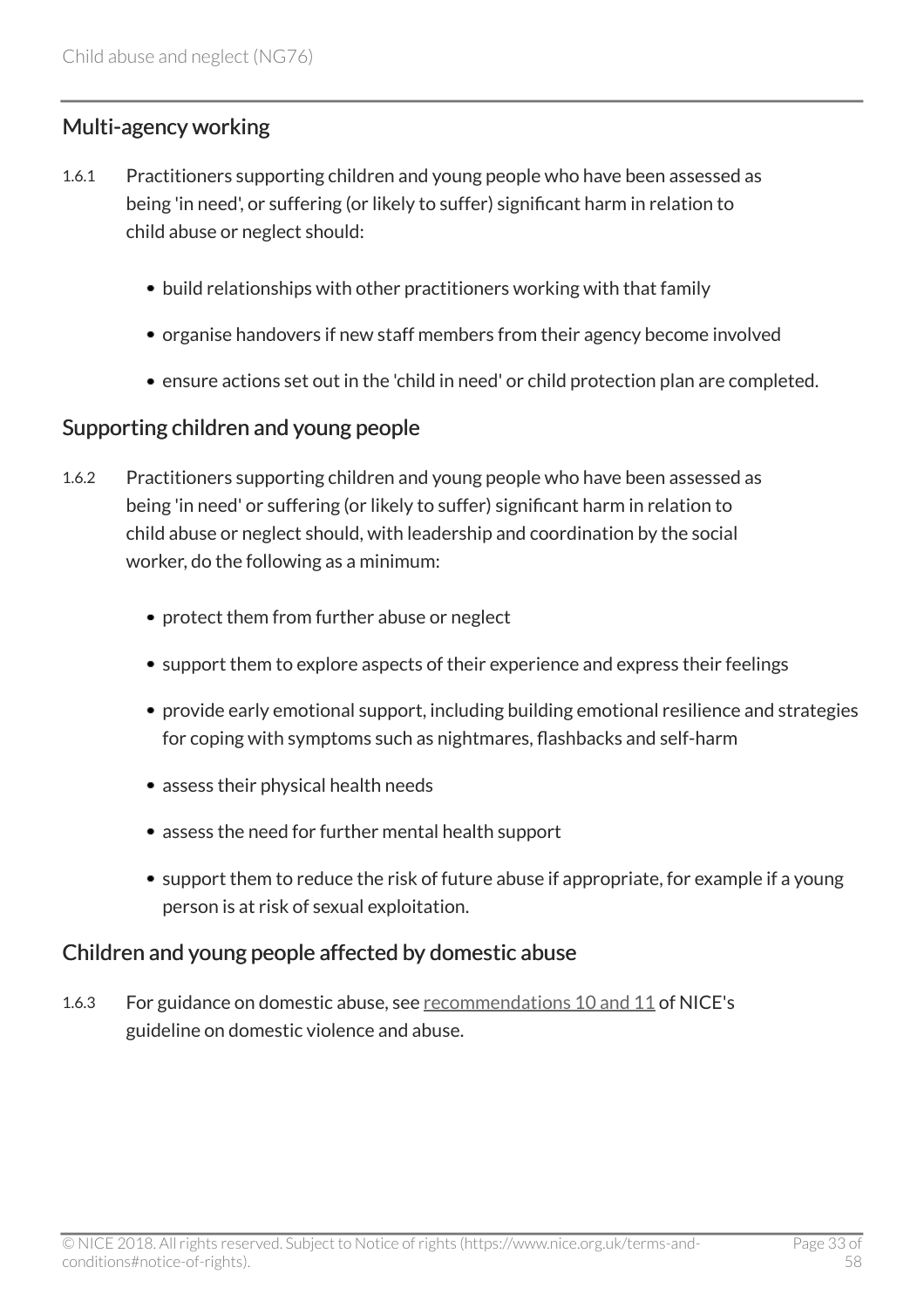### Child trafficking

1.6.4 When working with children and young people who have been trafficked, follow the guidance in the government's [Safeguarding children who may have been](http://www.gov.uk/government/publications/safeguarding-children-who-may-have-been-trafficked-practice-guidance) [trafficked.](http://www.gov.uk/government/publications/safeguarding-children-who-may-have-been-trafficked-practice-guidance)

# <span id="page-33-0"></span>*1.7 Therapeutic interventions for children, young people and families after child abuse and neglect*

These recommendations are for:

- Social workers and others coordinating support for children and young people, to help them decide what services to refer children and young people to.
- Child and adolescent mental health practitioners (psychologists, psychotherapists, psychiatrists), practitioners in specialist family intervention teams (for example social workers) and voluntary sector agencies.
- Strategic commissioners of services for children and young people who have been abused or neglected.

Where interventions are recommended for particular groups, this reflects the evidence base for this intervention.

- 1.7.1 Discuss in detail with children, young people, parents and carers any interventions you offer them, explaining what the intervention will involve and how you think it may help (see [section 1.1](http://live-publications.nice.org.uk/recommendations#working-with-children-and-young-people) for principles for working with children, young people, parents and carers).
- 1.7.2 Give children, young people, parents and carers a choice of proposed interventions if possible. Recognise that some interventions, although effective, may not suit that person or family.
- 1.7.3 The choice of intervention should be based on a detailed assessment of the child or young person.

### Therapeutic interventions following child physical abuse, emotional abuse or neglect

This section provides a range of options for therapeutic interventions for children and young people who have experienced physical abuse, emotional abuse or neglect. Some interventions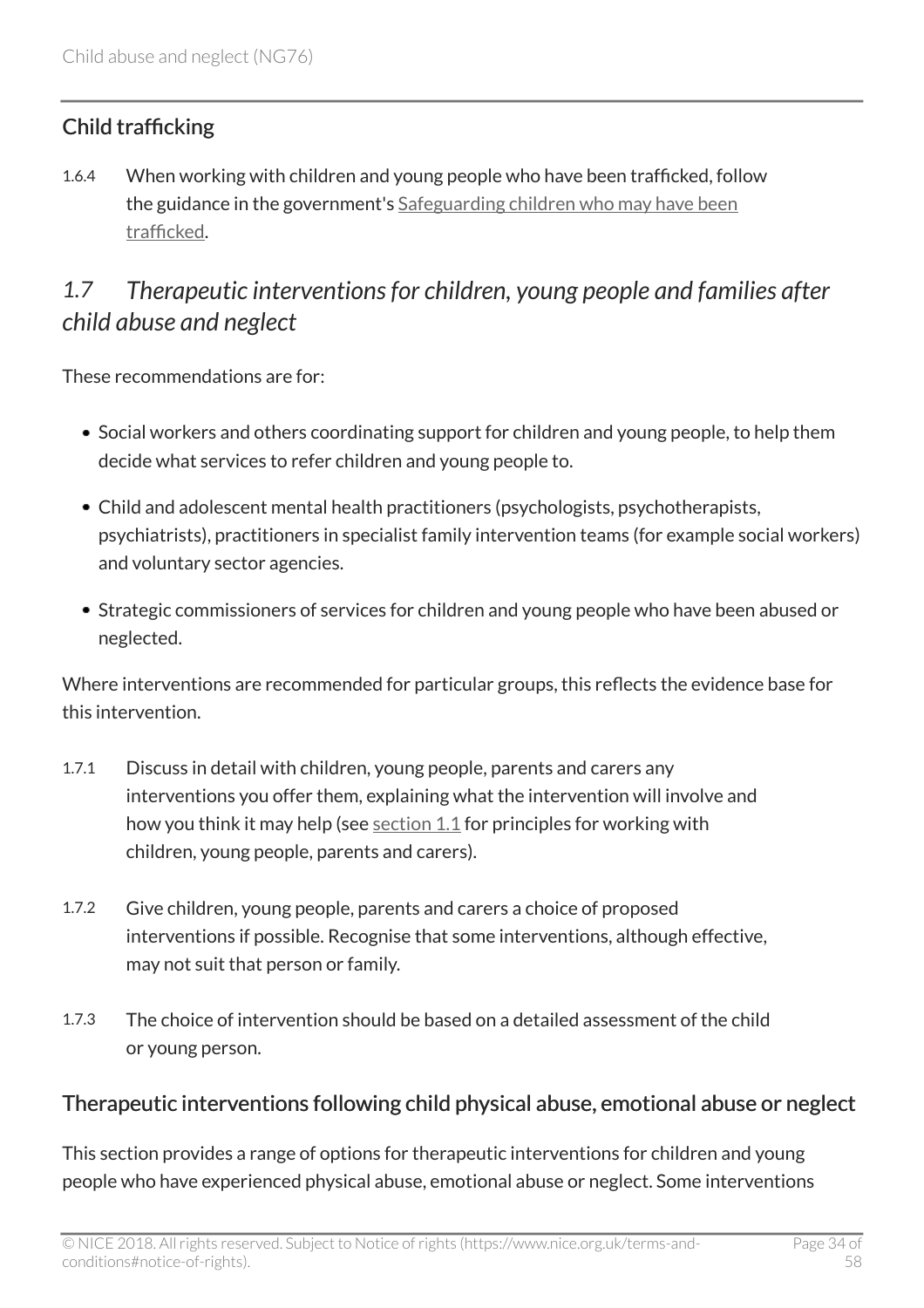involve the parent or carer who abused or neglected the child, and others involve alternative carers such as foster carers or adoptive parents. An overview of interventions is shown below.



Figure 1 Interventions following physical abuse, emotional abuse or neglect

For more recommendations about looked-after children, including children in residential care, see NICE's guideline on [looked-after children and young people.](http://www.nice.org.uk/guidance/ph28)

#### *Children under 5*

- 1.7.4 Offer an [attachment-based intervention,](http://live-publications.nice.org.uk/terms-used-in-this-guideline#attachment-based-intervention) for example Attachment and Biobehavioural Catch-up, to parents or carers who have neglected or physically abused a child under 5.
- 1.7.5 Deliver the attachment-based intervention in the parent or carer's home, if possible, and provide at least 10 sessions. Aim to:
	- improve how they nurture their child, including when the child is distressed
	- improve their understanding of what their child's behaviour means
	- help them respond positively to cues and expressions of the child's feelings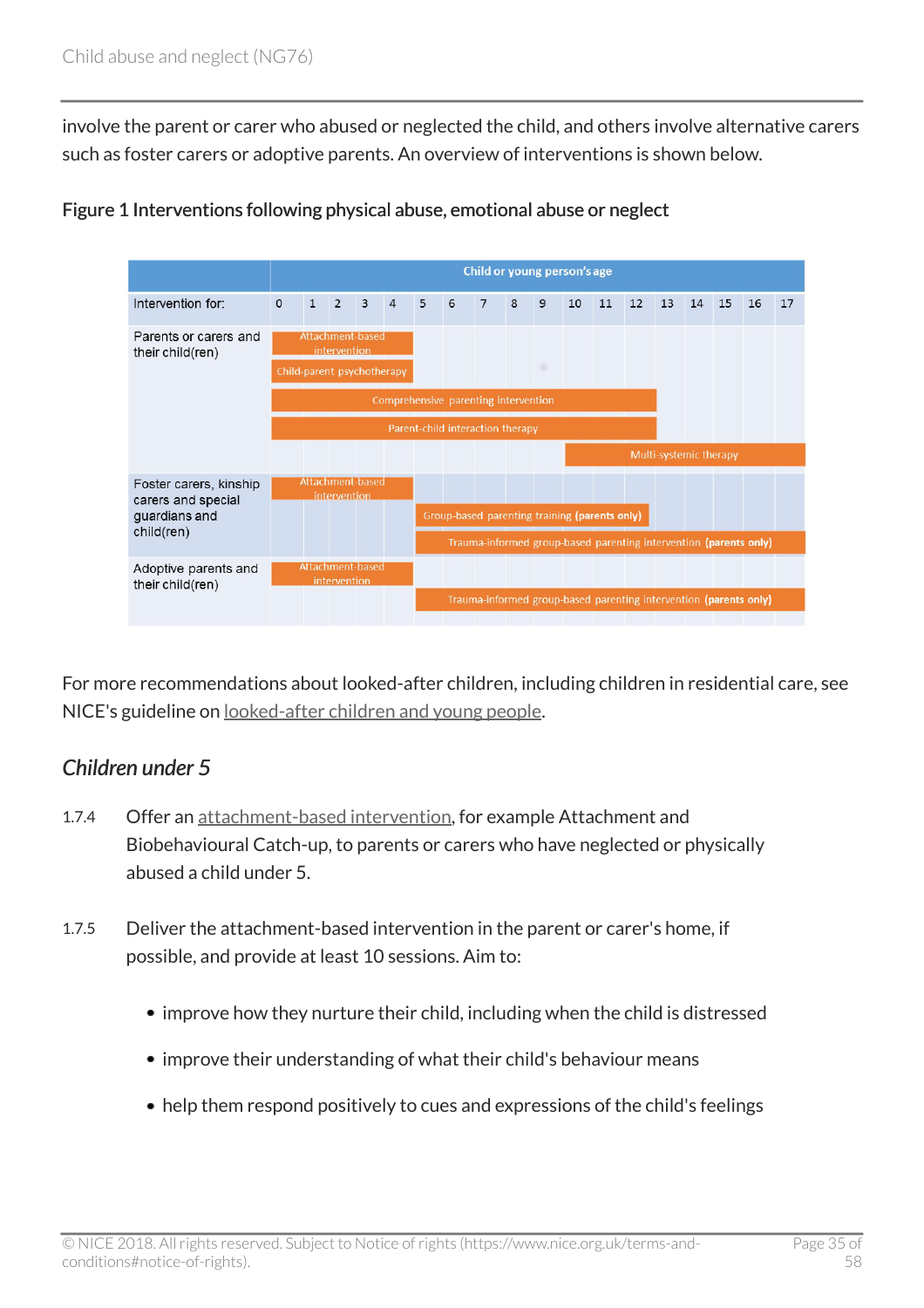• improve how they manage their feelings when caring for their child.

[This recommendation is adapted from NICE's guideline on [children's attachment.](http://www.nice.org.uk/guidance/ng26)]

- 1.7.6 Consider child–parent psychotherapy for parents or carers and their children under 5 if the parent or carer has physically or emotionally abused or neglected the child, or the child has been exposed to domestic violence.
- <span id="page-35-0"></span>1.7.7 Ensure that child–parent psychotherapy:
	- $\bullet$  is based on the Cicchetti and Toth model  $[1]$  $[1]$  $[1]$
	- consists of weekly sessions (lasting 45–60 minutes) over 1 year
	- is delivered in the parents' home, if possible, by a therapist trained in the intervention
	- involves directly observing the child and the parent-child interaction
	- explores the parents' understanding of the child's behaviour
	- explores the relationship between the emotional reactions of the parents and their perceptions of the child on the one hand, and the parents' own childhood experiences on the other hand.

[This recommendation is adapted from NICE's guideline on [children's attachment.](http://www.nice.org.uk/guidance/ng26)]

- 1.7.8 Offer an attachment-based intervention in the home to [foster carers](http://live-publications.nice.org.uk/terms-used-in-this-guideline#foster-carer) looking after children under 5 who have been abused or neglected. Aim to help foster carers to:
	- improve how they nurture their foster child, including when the child is distressed
	- improve their understanding of what the child's behaviour means
	- respond positively to cues and expressions of the child's feelings
	- behave in ways that are not frightening to the child
	- improve how they manage their feelings when caring for their child.

[This recommendation is adapted from NICE's guideline on [children's attachment.](http://www.nice.org.uk/guidance/ng26)]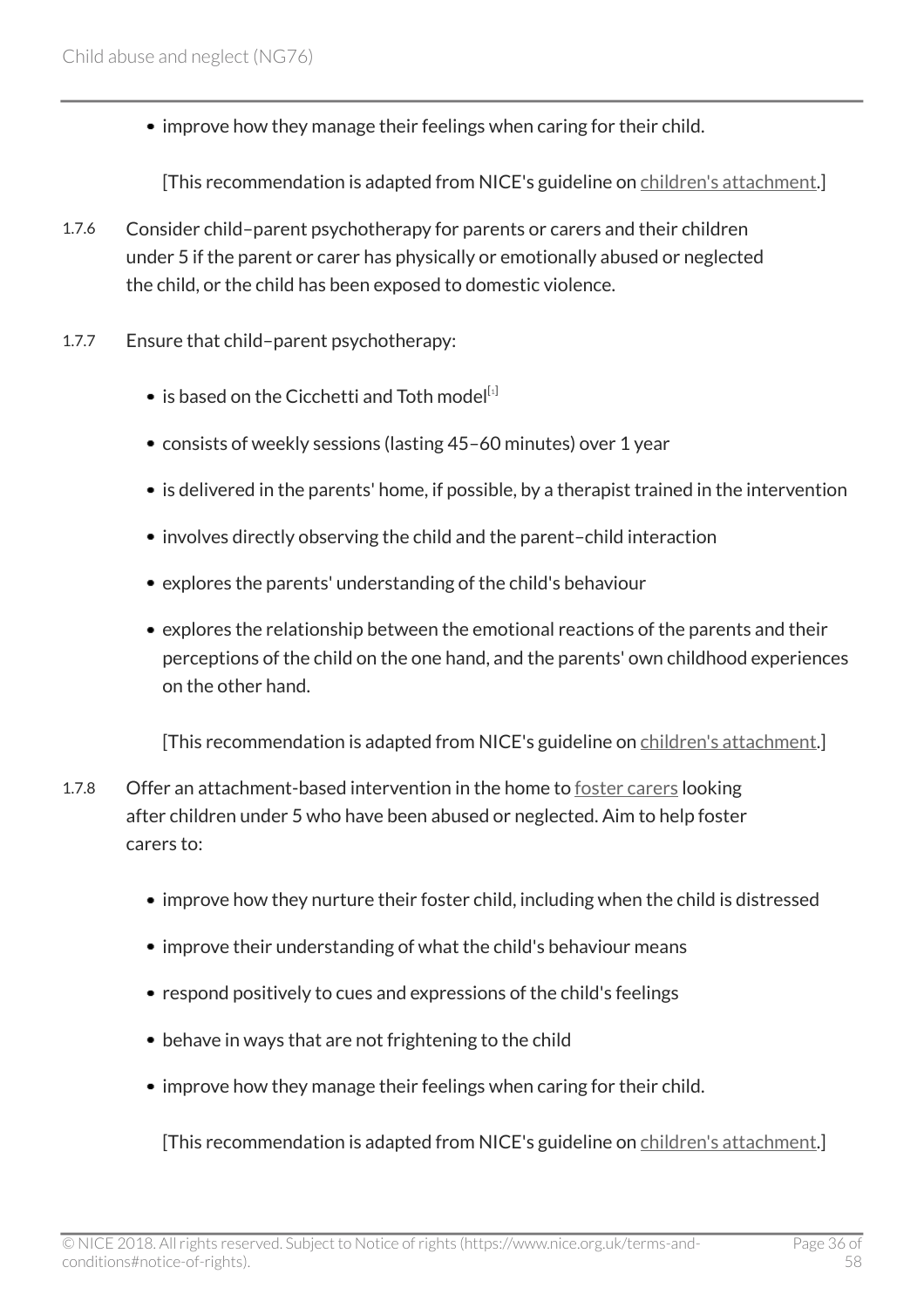1.7.9 Consider the attachment-based intervention in recommendation 1.7.8 for adoptive parents and those providing permanence (including [special guardians](http://live-publications.nice.org.uk/terms-used-in-this-guideline#special-guardian), foster carers or kinship carers) for children under 5 who have been abused or neglected.

[This recommendation is adapted from NICE's guideline on [children's](http://www.nice.org.uk/guidance/ng26) [attachment.](http://www.nice.org.uk/guidance/ng26)]

#### *Children aged 12 and under*

- 1.7.10 Consider a comprehensive [parenting intervention](http://live-publications.nice.org.uk/terms-used-in-this-guideline#parenting-intervention), for example [SafeCare,](http://www.nspcc.org.uk/services-and-resources/services-for-children-and-families/safecare-support-for-parents-of-under-5s/) for parents and children under 12 if the parent or carer has physically or emotionally abused or neglected the child. This should be delivered by a professional trained in the intervention and comprise weekly home visits for at least 6 months that address:
	- parent-child interactions
	- caregiving structures and parenting routines
	- parental stress
	- home safety
	- any other issues that caused the family to come to the attention of services.

As part of the intervention, help the family to access other services they might find useful.

- 1.7.11 Consider parent–child interaction therapy for parents or carers and children under 12 if the parent or carer has physically abused or neglected the child. Combine group sessions for these parents with individual child–parent sessions focusing on developing child-centred interaction and effective discipline skills.
- 1.7.12 Offer a group-based parent training intervention, for example KEEP, to foster carers of children aged 5 to 12 who have been abused or neglected and are showing problematic behaviours. Include strategies to manage behaviour and discipline positively. Provide group sessions over at least 16 weeks with groups of 8 to 10 foster carers, including video, role play and homework practice.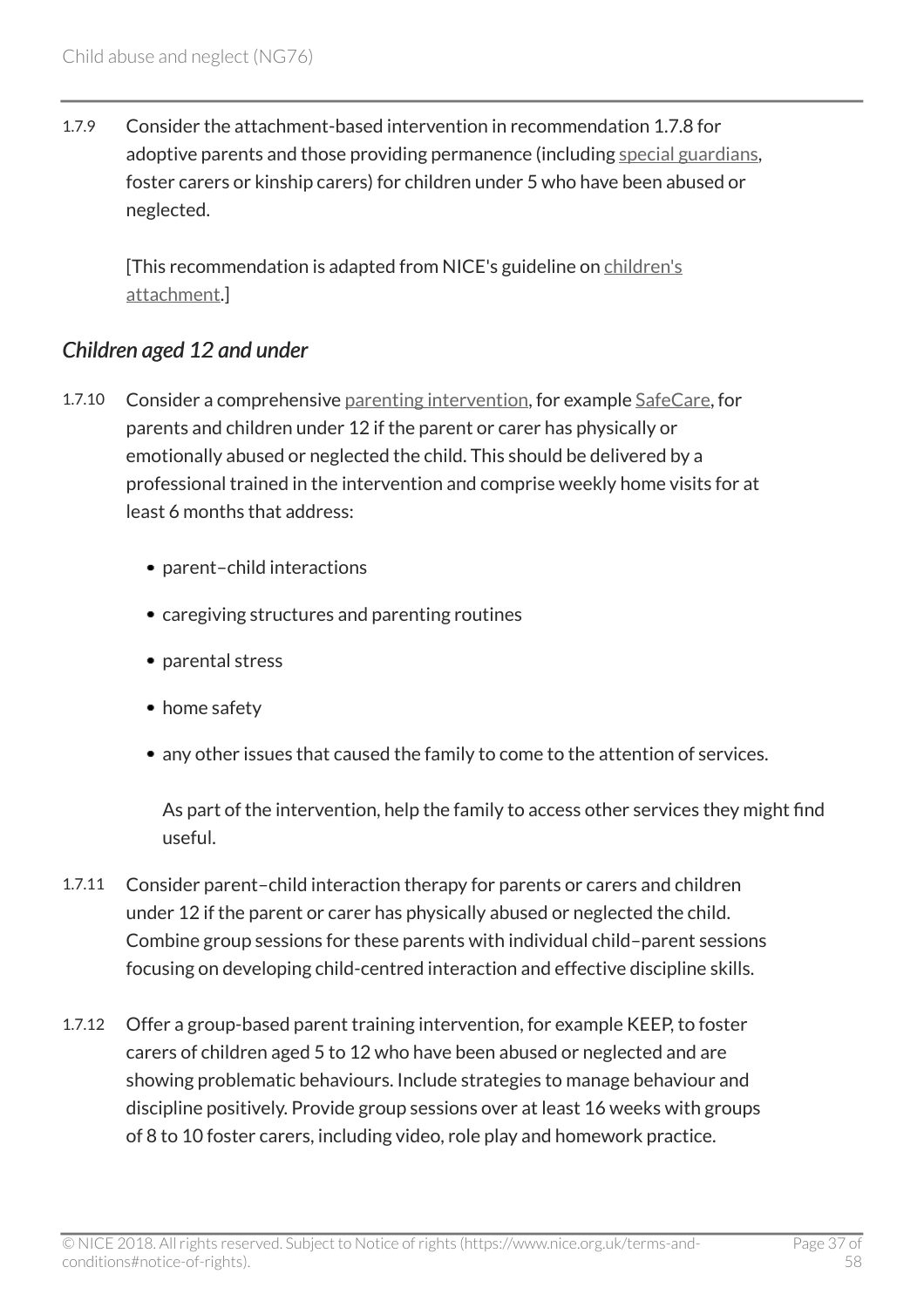1.7.13 Consider the intervention in recommendation 1.7.12 for foster carers of children aged 5 to 12 who have been abused or neglected and are not currently showing problematic behaviours.

#### *Children and young people aged 17 and under*

- 1.7.14 Consider multi-systemic therapy for child abuse and neglect (MST-CAN) for parents or carers of children and young people aged 10 to 17 if the parent or carer has abused or neglected their child. This should last 4 to 6 months and:
	- involve the whole family
	- address multiple factors contributing to the problem
	- be delivered in the home or in another convenient location
	- include a round-the-clock on-call service to support families to manage crises.
- 1.7.15 For foster carers of children and young people aged 5 to 17 who have been abused or neglected, consider a trauma-informed group parenting intervention, using a trust-based relational intervention as an example. It should last for at least 4 day-long sessions and help foster carers to:
	- develop the child or young person's capacity for self-regulation
	- build trusting relationships
	- develop proactive and reactive strategies for managing behaviour.
- 1.7.16 Consider the trauma-informed group parenting intervention in recommendation 1.7.15 for adoptive parents and those providing permanence (including special guardians, foster carers or kinship carers) for children aged 5 to 17 who have been abused or neglected.

#### Therapeutic interventions for children, young people and families after sexual abuse

This section provides a range of options for therapeutic interventions for children and young people who have experienced sexual abuse. An overview of interventions is shown below.

#### Figure 2. Interventions following sexual abuse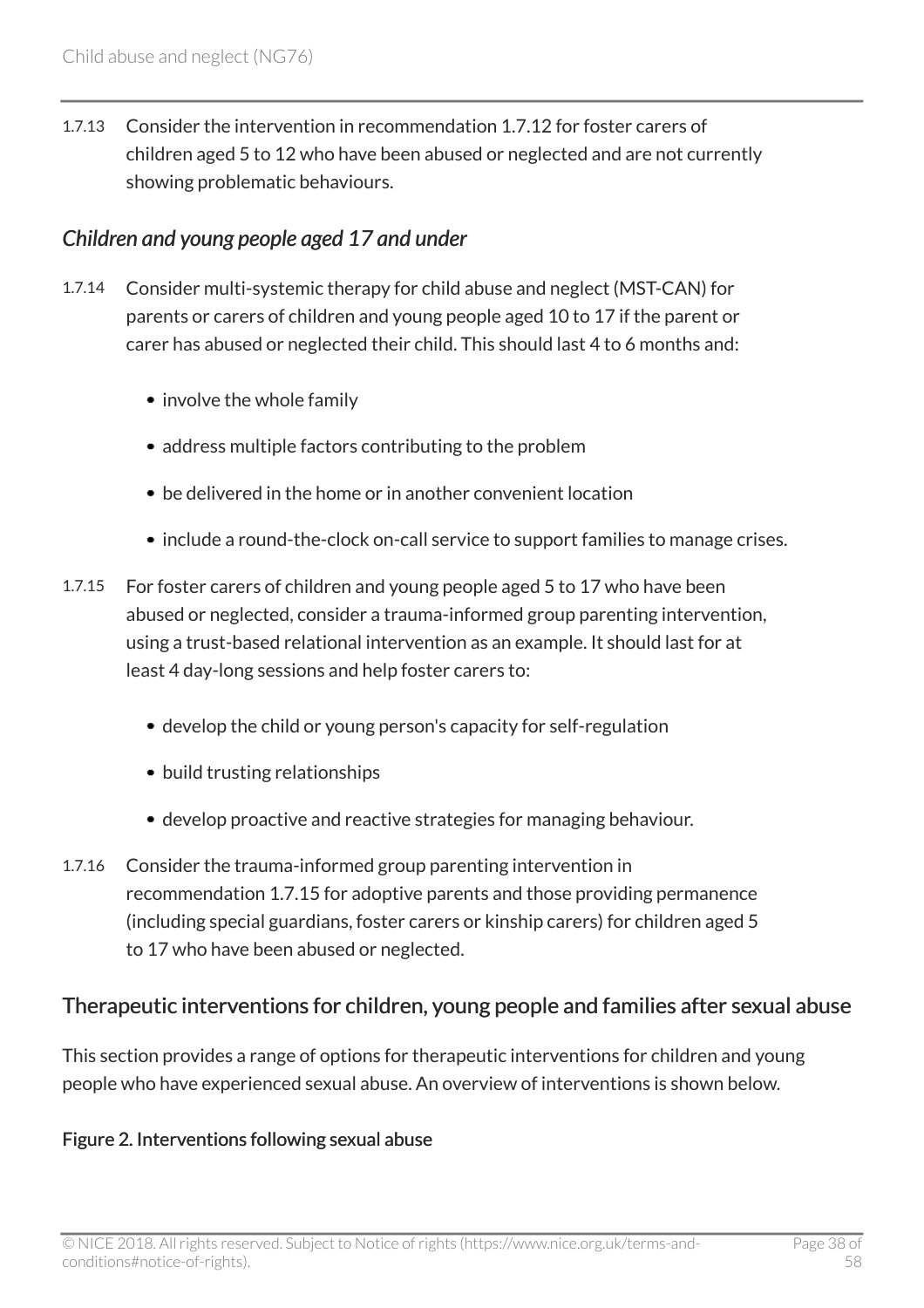

- 1.7.17 Offer group or individual trauma-focused cognitive behavioural therapy over 12 to 16 sessions (more if needed) to children and young people (boys or girls) who have been sexually abused and show symptoms of anxiety, sexualised behaviour or post-traumatic stress disorder. When offering this therapy:
	- discuss it fully with the child or young person before providing it and make clear that there are other options available if they would prefer
	- provide separate trauma-focused cognitive behavioural therapy sessions for the nonabusing parent or carer.
- 1.7.18 For children and young people (boys or girls) aged 8 to 17 who have been sexually abused, consider an intervention, for example 'Letting the future in', that:
	- emphasises the importance of the therapeutic relationship between the child or young person and therapist
	- offers support tailored to the child or young person's needs, drawing on a range of approaches including counselling, socio-educative and creative (such as drama or art)
	- includes individual work with the child or young person (up to 20 sessions, extending to 30 as needed) and parallel work with non-abusing parents or carers (up to 8 sessions).
- 1.7.19 For girls aged 6 to 14 who have been sexually abused and who are showing symptoms of emotional or behavioural disturbance, consider one of the following, after assessing carefully and discussing which option would suit her best:
	- individual focused psychoanalytic therapy (up to 30 sessions) or
	- group psychotherapeutic and psychoeducational sessions (up to 18 sessions).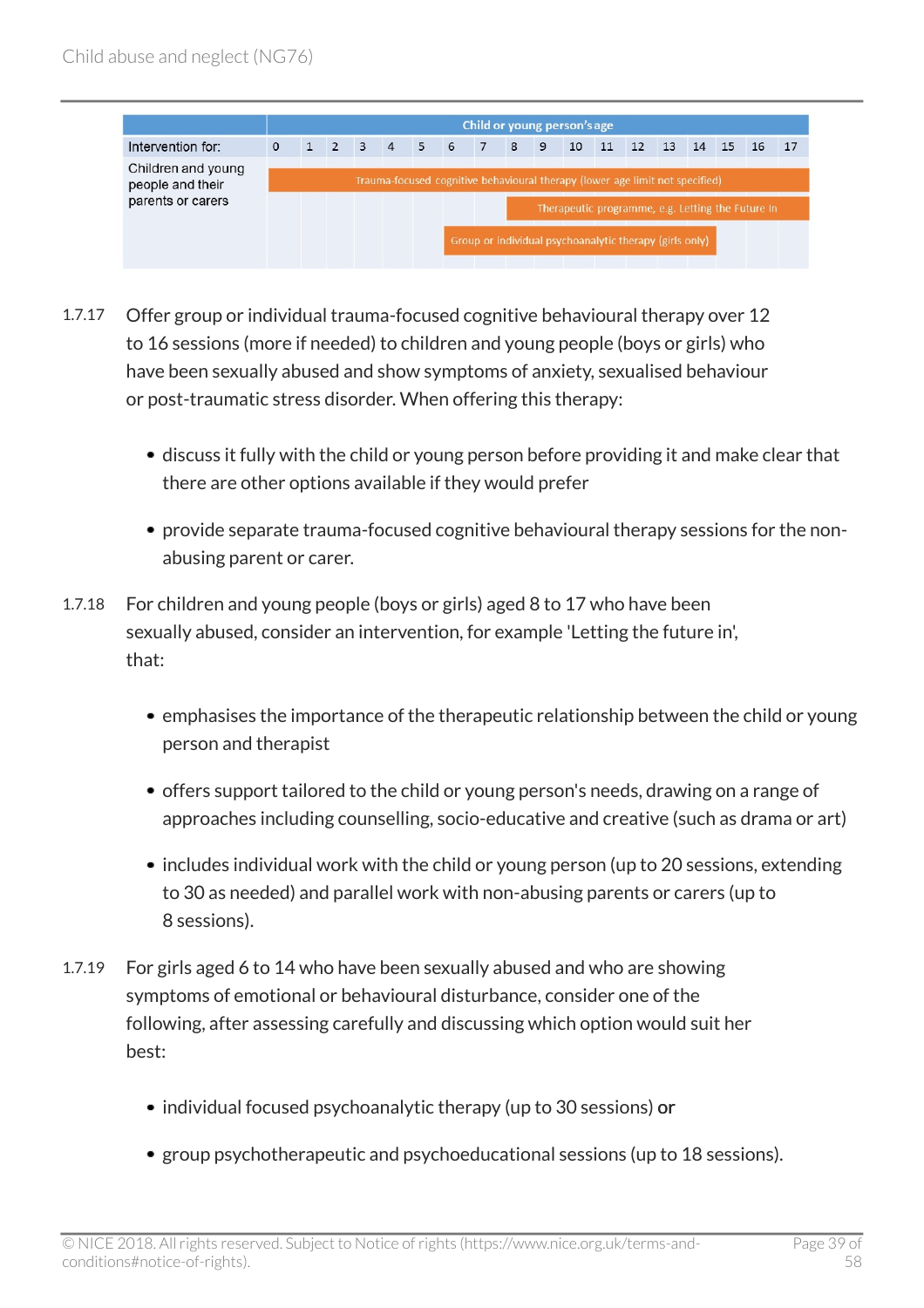Provide separate supportive sessions for the non-abusing parent or carer, helping them to support the child's attendance at therapy, as well as addressing issues within the family.

### <span id="page-39-0"></span>*1.8 Planning and delivering services*

These recommendations are for senior managers in agencies responsible for planning and delivering services to children and young people. They provide additional detail to guidance in [Working together to safeguard children](http://www.gov.uk/government/publications/working-together-to-safeguard-children--2) on strategic arrangements for multi-agency working.

- 1.8.1 Plan services in a way that enables children, young people, parents and carers to work with the same practitioners over time where possible.
- 1.8.2 Agencies responsible for planning and delivering services for children and young people should agree terminology across agencies relating to child protection roles and processes, and ensure these are well publicised.
- 1.8.3 Ensure that local threshold documents set out responses to other forms of abuse including [child sexual exploitation](http://live-publications.nice.org.uk/terms-used-in-this-guideline#child-sexual-exploitation), [female genital mutilation](http://live-publications.nice.org.uk/terms-used-in-this-guideline#female-genital-mutilation), [honour](http://live-publications.nice.org.uk/terms-used-in-this-guideline#honour-based-abuse)[based abuse](http://live-publications.nice.org.uk/terms-used-in-this-guideline#honour-based-abuse) (including [forced marriage](http://live-publications.nice.org.uk/terms-used-in-this-guideline#forced-marriage)), [child trafficking,](http://live-publications.nice.org.uk/terms-used-in-this-guideline#child-trafficking-2) serious youth violence and gang-related abuse. Ensure that these are communicated to local agencies, including those providing universal services, so that they are aware of these forms of abuse.
- 1.8.4 To address the risks posed by sexual exploitation and gang-related abuse, agencies responsible for planning and delivering services for children and young people should put in place:
	- $\bullet$  effective leadership within agencies
	- a local lead who will coordinate planning and information sharing between agencies.

#### Supervision and support for staff

- 1.8.5 Organisations should support staff working with children and families at risk of or experiencing child abuse and neglect, and provide good quality supervision, tailored to their level of involvement in safeguarding work. This should include:
	- case management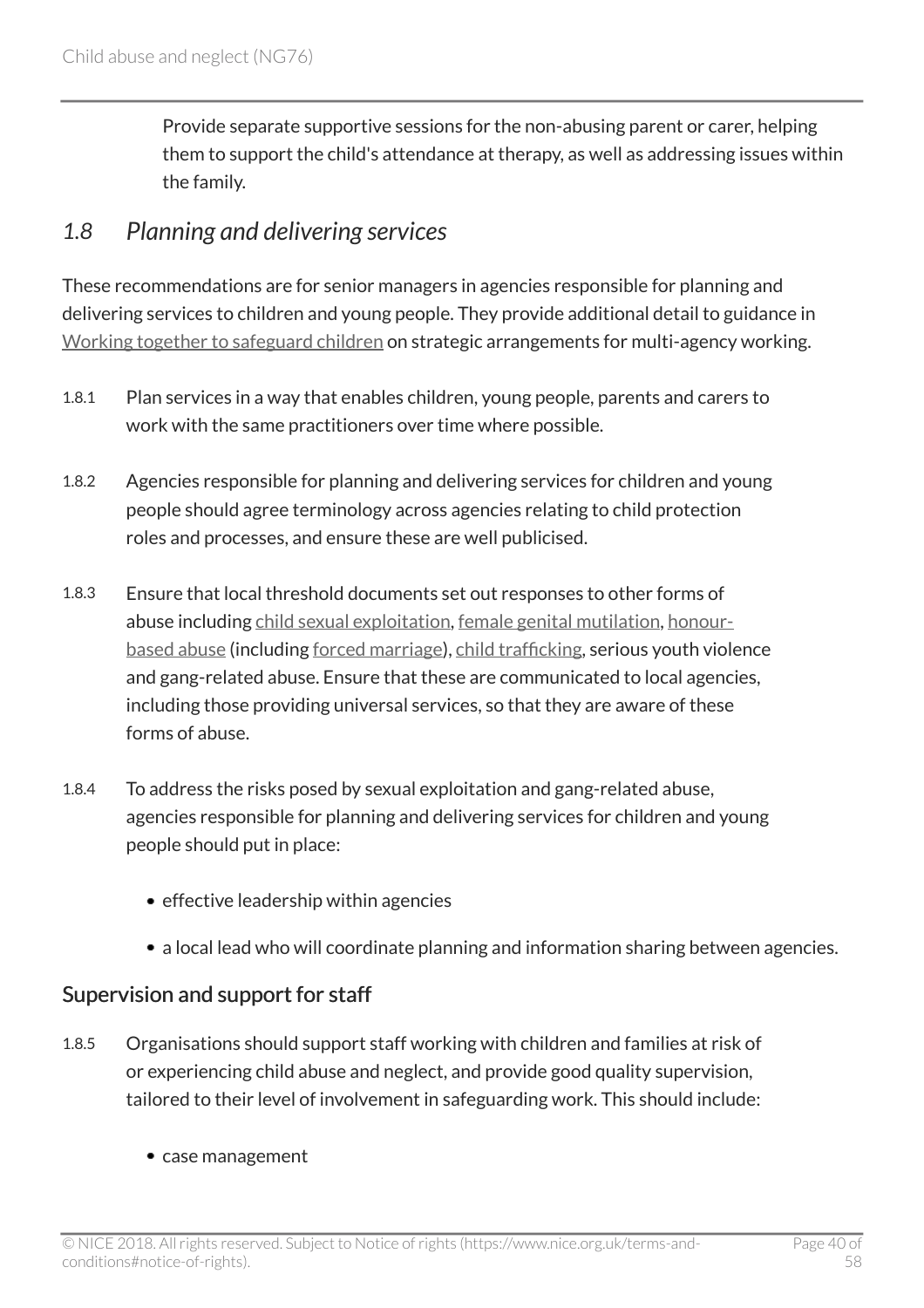- reflective practice
- emotional support
- continuing professional development.

<span id="page-40-0"></span> $\overline{10}$  $\overline{10}$  $\overline{10}$ Cicchetti D, Rogosch FA, Toth SL (2006) Fostering secure attachment in infants in maltreating families through preventive interventions. Development and Psychopathology 18: 623–49 and Toth SL, Maughan A, Manly JT et al. (2002) The relative efficacy of two interventions in altering maltreated preschool children's representational models: implications for attachment theory. Development and Psychopathology 14: 877–908.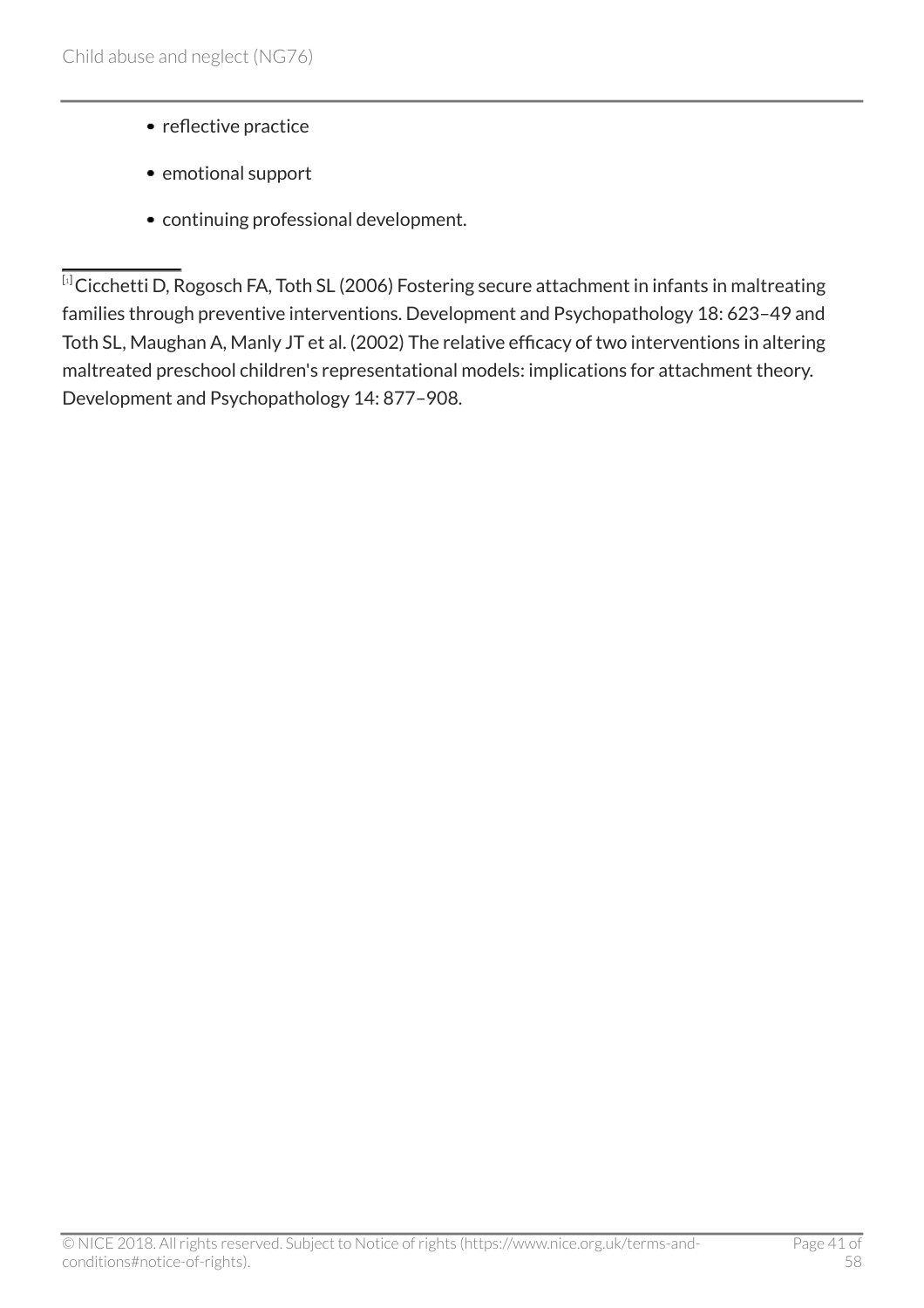# <span id="page-41-0"></span>Terms used in this guideline

# <span id="page-41-1"></span>*Alerting feature*

Symptoms and signs that may indicate that child abuse or neglect is taking place, and which should prompt practitioners to take action.

# <span id="page-41-2"></span>*Analysis*

Analysis involves organising the information collected during assessment, judging its significance and exploring different perspectives, to identify themes and reach conclusions on what these mean for the child or young person and their family. It should draw on knowledge from research and practice combined with an understanding of the child's needs.

# <span id="page-41-3"></span>*Attachment-based intervention*

Interventions which are based on attachment theory. Attachment-based interventions focus on improving the relationships between children and young people and their key attachment figures (often, parents or carers), for example by helping the parent or carer to respond more sensitively to the child or young person.

# <span id="page-41-4"></span>*Bullying*

Persistent behaviour by a person or group of people that intentionally hurts a child or young person either physically or emotionally.

# <span id="page-41-5"></span>*Child abuse and neglect*

In this guideline child abuse and neglect includes inflicting harm on a child or young person and also failing to protect them from harm. Children and young people may be abused by someone they know in a family or in an institutional or community setting or, more rarely, by someone they don't know (for example through the internet). Some indicators of abuse and neglect may be indicators of current or past abuse and neglect.

# <span id="page-41-6"></span>*Child sexual exploitation*

Child sexual exploitation is a form of child sexual abuse. It occurs where an individual or group takes advantage of an imbalance of power to coerce, manipulate or deceive a child or young person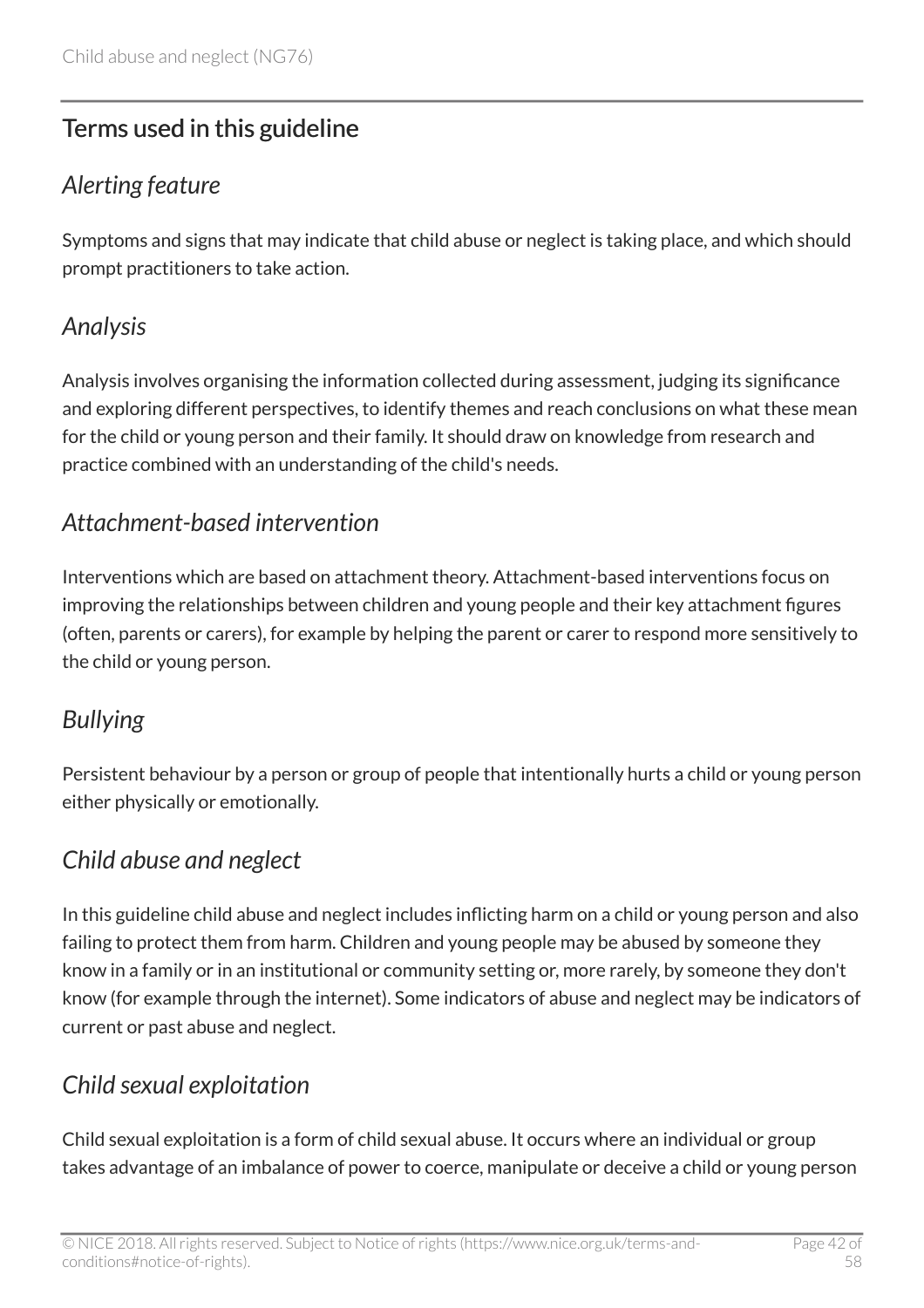under the age of 18 into sexual activity (a) in exchange for something the victim needs or wants, and/or (b) for the financial advantage or increased status of the perpetrator or facilitator. The victim may have been sexually exploited even if the sexual activity appears consensual. Child sexual exploitation does not always involve physical contact; it can also occur through the use of technology.

# <span id="page-42-0"></span>*Child trafficking*

Recruiting and transporting children and young people for the purposes of exploitation, for example, sexual exploitation, forced labour or services, benefit fraud, domestic servitude or the removal of organs.

# <span id="page-42-1"></span>*Children and young people*

In this guideline 'infant' means aged under 1 year, 'child' means under 13 years and 'young person' means 13 to 17 years.

# <span id="page-42-2"></span>*Disabled children and young people*

Children and young people who meet the [Equality Act 2010](http://www.legislation.gov.uk/ukpga/2010/15/contents) definition of disability, namely those who have a physical or mental impairment that has a substantial and long-term negative effect on their ability to do normal daily activities.

### <span id="page-42-3"></span>*Domestic abuse*

Any incident or pattern of incidents of controlling, coercive, threatening behaviour, violence or abuse between those aged 16 or over who are, or have been, intimate partners or family members regardless of gender or sexuality.

# <span id="page-42-4"></span>*Early help*

Support provided early as soon as a problem emerges. Early help can prevent a problem from worsening or further problems from arising.

# <span id="page-42-5"></span>*Emotional abuse*

Persistently treating a child or young person in a way that can cause severe adverse effects on their emotional development. For example, conveying to them that they are worthless or unloved; not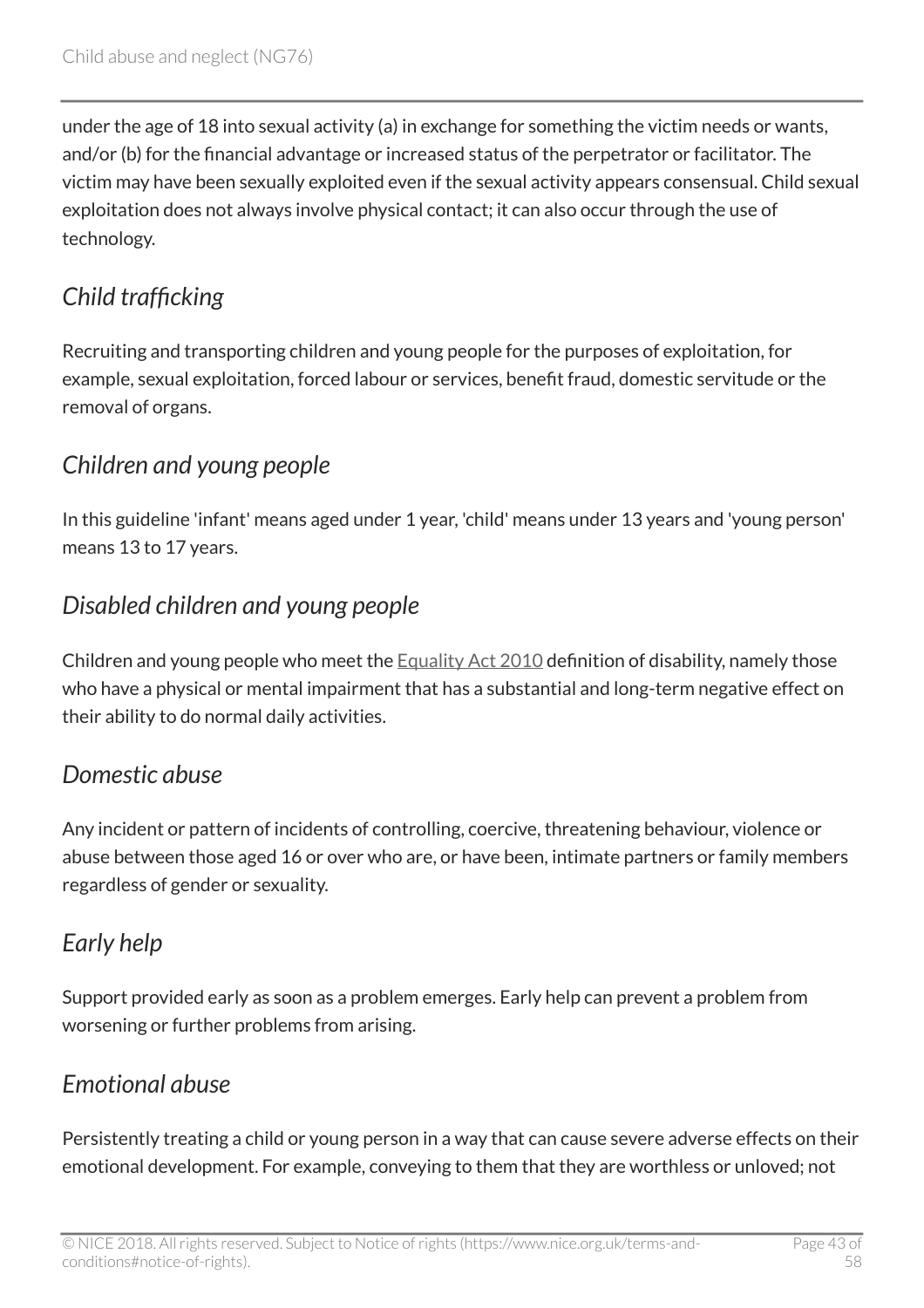giving them opportunities to express their views; deliberately silencing them or making fun of them; imposing inappropriate expectations on them for their age or developmental stage; and serious bullying (including cyber bullying).

# <span id="page-43-0"></span>*Faltering growth*

This term is used in relation to infants and young children whose weight gain occurs more slowly than expected for their age and sex. In the past this was often described as a 'failure to thrive' but this is no longer the preferred term.

# <span id="page-43-1"></span>*Female genital mutilation*

A practice involving removal of or injury to any part of a girl's external genitalia for non-medical purposes. Female genital mutilation is illegal in England and Wales according to the [Female Genital](http://www.legislation.gov.uk/ukpga/2003/31/contents) [Mutilation 2003 Act](http://www.legislation.gov.uk/ukpga/2003/31/contents).

# <span id="page-43-2"></span>*Forced marriage*

A marriage in which one or both partners have not consented (or cannot consent because of a learning disability) to be married and pressure or abuse has been used.

### <span id="page-43-3"></span>*Foster carer*

Foster carers care for children and young people who are 'looked after' in the public care system. They must go through a process of assessment and approval, before providing care for the child or young person as a member of their household. Some are 'kinship foster carers', which means they are relatives or friends who are fostering a child or young person who has entered the public care system.

### <span id="page-43-4"></span>*Honour-based abuse*

Honour-based abuse includes forced marriage and female genital mutilation (FGM). It can be described as a collection of practices used to control behaviour within families or other social groups to protect perceived cultural and religious beliefs and/or honour. Such abuse can occur when perpetrators perceive that a relative has shamed the family or community by breaking their honour code.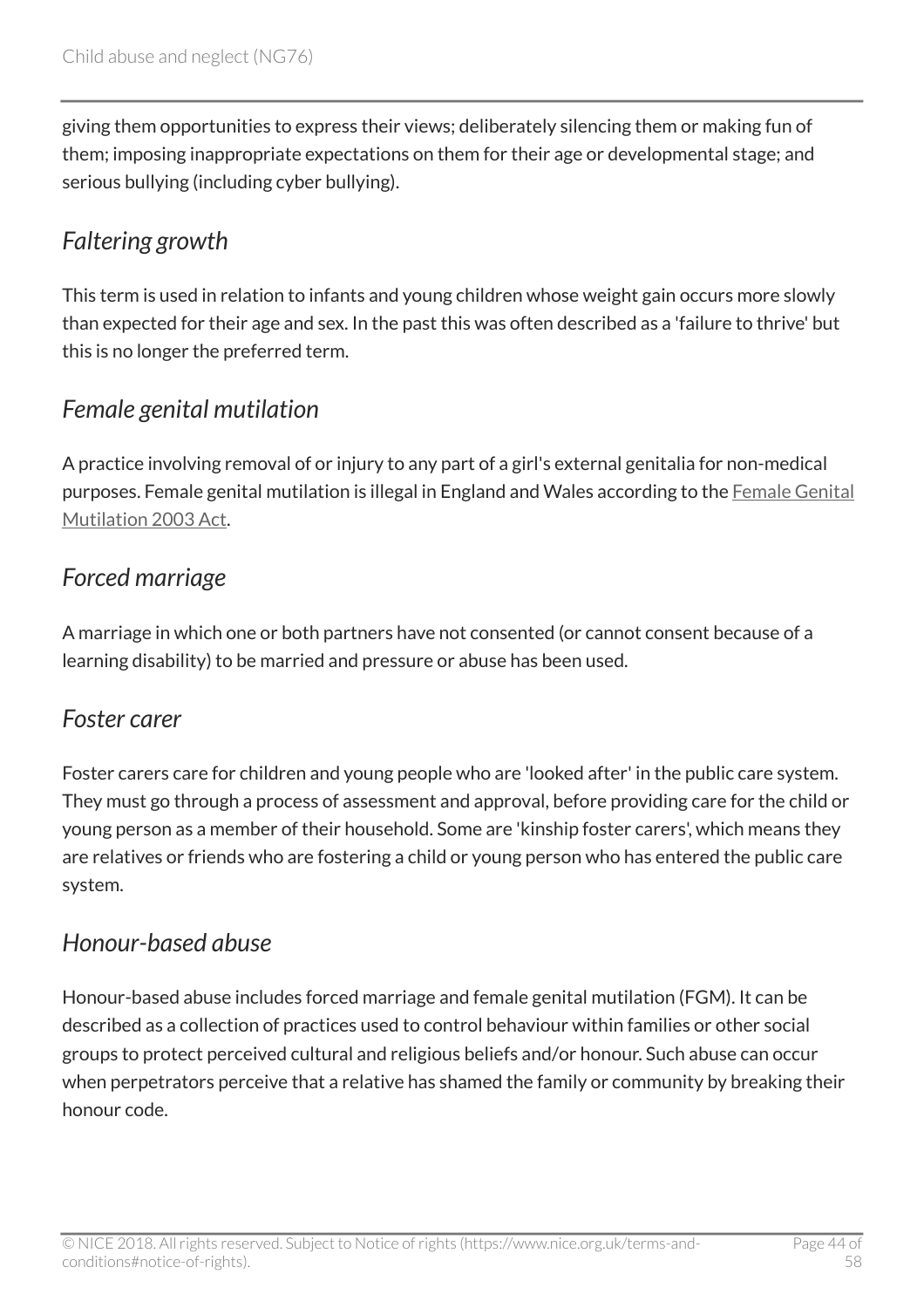# <span id="page-44-0"></span>*Lead professional*

A professional who leads the provision of early help support to children, young people, parents and carers by acting as their advocate and coordinating their support. The lead professional role could be undertaken by a GP, family support worker, teacher, health visitor or a special educational needs coordinator.

### <span id="page-44-1"></span>*Maltreatment*

In line with the NICE guideline on [child maltreatment](http://www.nice.org.uk/guidance/cg89) includes neglect; physical, sexual and emotional abuse; and fabricated or induced illness. It is also used as an 'umbrella' term for all categories of child abuse and neglect, including witnessing domestic violence, forced marriage, child trafficking, female genital mutilation and child sexual exploitation.

### <span id="page-44-2"></span>*Neglect*

The persistent failure to meet a child's basic physical and/or psychological needs, likely to result in the serious impairment of the child's health or development. Neglect may occur during pregnancy as a result of maternal substance abuse. Once a child is born, neglect may involve a parent or carer failing to:

- provide adequate food, clothing and shelter (including exclusion from home or abandonment)
- protect a child from physical and emotional harm or danger
- ensure adequate supervision (including the use of inadequate caregivers)
- ensure access to appropriate medical care or treatment.

It may also include neglect of, or unresponsiveness to, a child's basic emotional needs.

### <span id="page-44-3"></span>*Parent or carer*

This guideline uses 'parent or carer' to acknowledge that people other than a child or young person's parent may be caring for them. We have defined 'parent' as the person with parental responsibility for a child, including an adoptive parent, and 'carer' as someone other than a parent who is caring for a child. This could include family members, such as the partner of a parent. Where we are referring specifically to paid carers we use the term 'foster carer'.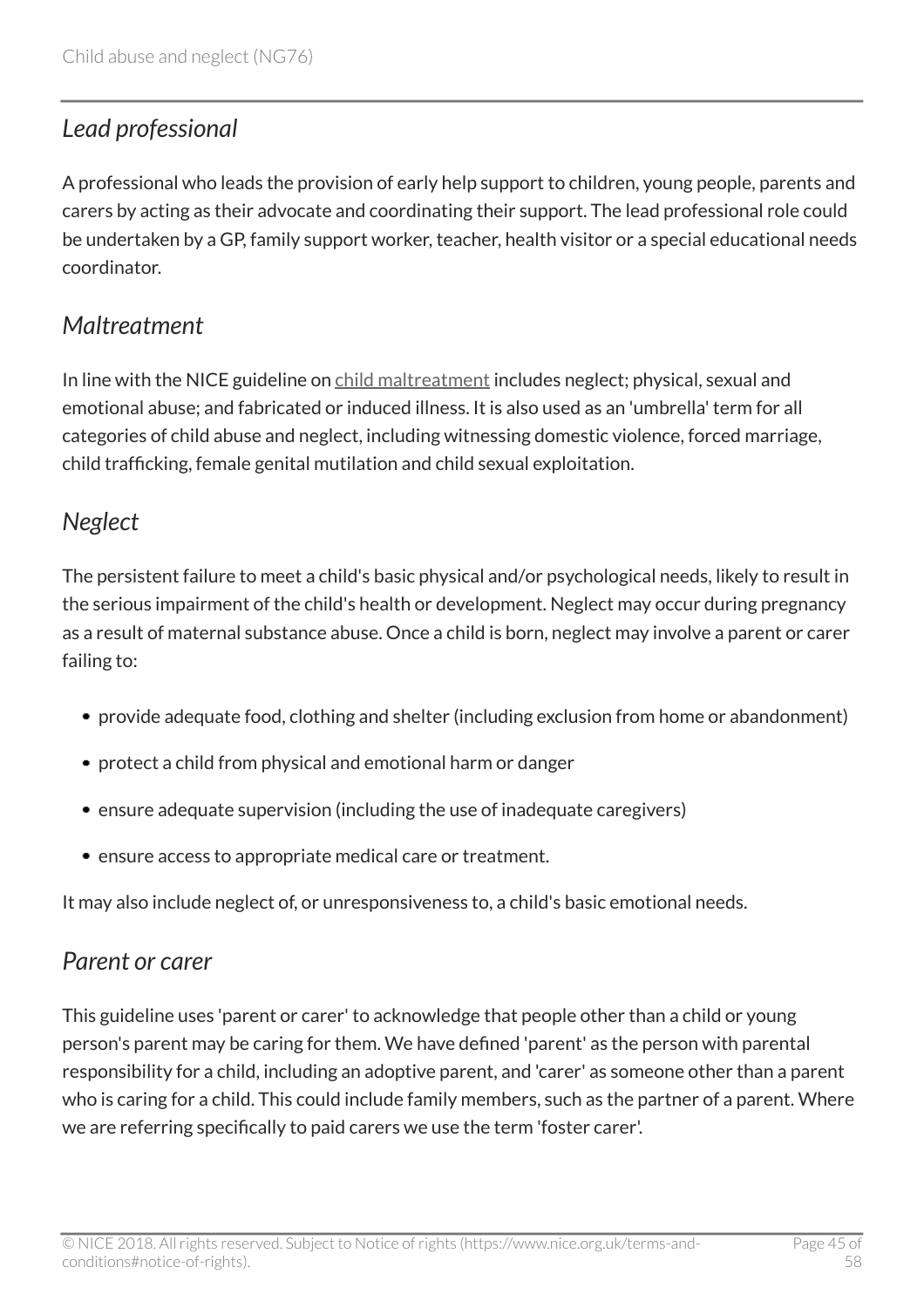# <span id="page-45-0"></span>*Parenting intervention*

A psycho-educational intervention focusing on improving parenting skills.

# <span id="page-45-1"></span>*Past child abuse or neglect*

Abuse or neglect that a child or young person may have experienced but which is no longer occurring. For example, abuse which occurred in a previous family environment before the child or young person was placed in care or with an adoptive family.

# <span id="page-45-2"></span>*Physical abuse*

A form of abuse which may involve hitting, shaking, throwing, poisoning, burning or scalding, drowning, suffocating or otherwise causing physical harm to a child. Physical harm may also be caused when a parent or carer fabricates the symptoms of, or deliberately induces, illness in a child.

# <span id="page-45-3"></span>*Practitioner*

A person working with children and young people who may have a role in safeguarding them.

# <span id="page-45-4"></span>*Prader-Willi syndrome*

A genetic condition leading to a range of symptoms, including over-eating, restricted growth, reduced muscle tone, and learning and behavioural difficulties.

# <span id="page-45-5"></span>*Regulated profession*

Regulated professions as defined in section 5B(2)(a), (11) and (12) of the [Female Genital Mutilation](http://www.legislation.gov.uk/ukpga/2003/31/contents?schedule-2-paragraph-27-1-a) [Act 2003](http://www.legislation.gov.uk/ukpga/2003/31/contents?schedule-2-paragraph-27-1-a). A person works in a regulated profession if they are a healthcare professional, a teacher, or (in Wales) if they are a social care worker.

# <span id="page-45-6"></span>*Sexual abuse*

Involves forcing or enticing a child or young person to take part in sexual activities, not necessarily involving a high level of violence, whether or not the child is aware of what is happening. The activities may involve physical contact, including assault by penetration (for example, rape or oral sex) or non-penetrative acts such as masturbation, kissing, rubbing and touching outside of clothing. They may also include non-contact activities, such as involving children in looking at, or in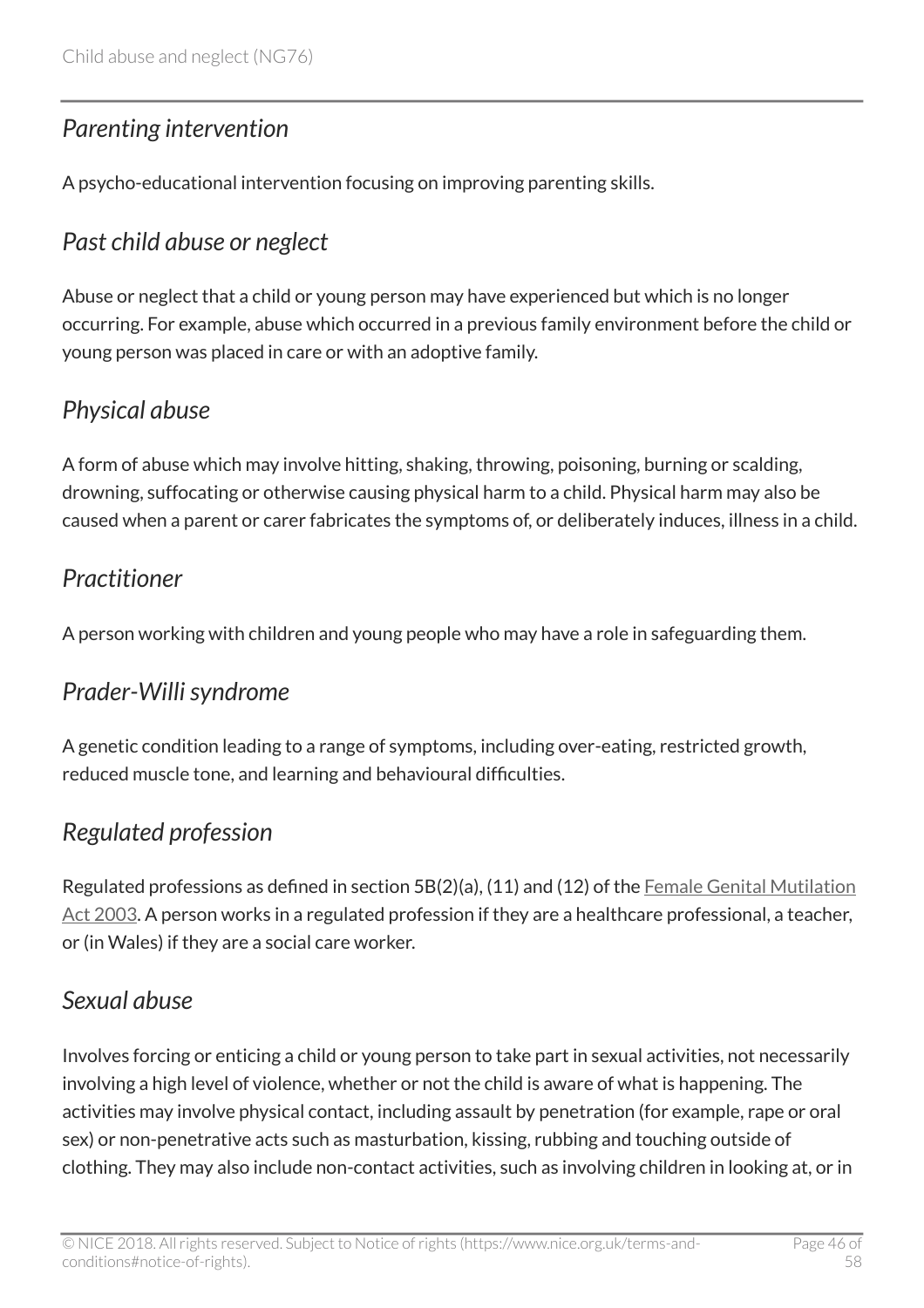the production of, sexual images, watching sexual activities, encouraging children to behave in sexually inappropriate ways, or grooming a child in preparation for abuse (including through the internet). Sexual abuse is not solely perpetrated by adult males. Women can also commit acts of sexual abuse, as can other children.

# <span id="page-46-0"></span>*Special guardian*

A person who has been granted a special guardianship order (SGO), a private law order which grants someone parental responsibility for a named child or young person. While parents do not lose parental responsibility when an SGO is granted, the special guardian has the exclusive right to exercise it, and make important decisions about the child or young person. Special guardians may also in some circumstances be provided with local authority financial and other support.

# <span id="page-46-1"></span>*Vulnerability factor*

Situations, behaviours or underlying characteristics of children, young people and their parents or carers and their social environment that increase the child or young person's vulnerability to child abuse or neglect.

For other social care terms see the Think Local, Act Personal [Care and Support Jargon Buster](http://www.thinklocalactpersonal.org.uk/Browse/Informationandadvice/CareandSupportJargonBuster).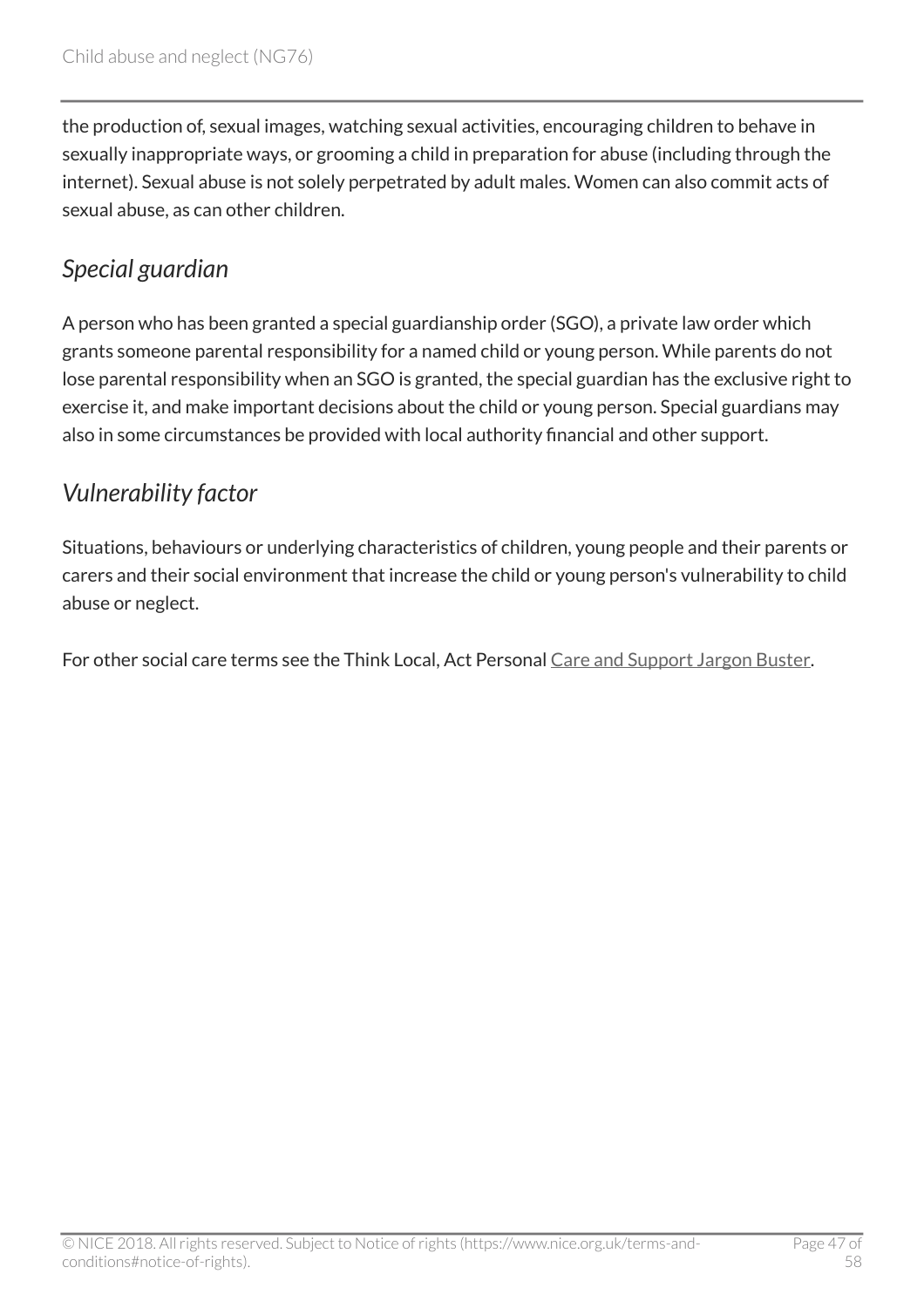# <span id="page-47-0"></span>Putting this guideline into practice

Some issues were highlighted that might need specific thought when implementing the recommendations. These were raised during the development of this guideline. They are:

- Offering effective therapeutic interventions for children and their parents or carers. Although families who have children on child protection plans usually receive interventions from a social worker, there is a lack of provision of evidence-based therapeutic interventions to support parents, carers, foster carers and adoptive parents to meet the needs of children who have been abused or neglected.
- Providing more training and education for all staff who work with children and young people who have experienced abuse and neglect. Training in recognising the signs of child abuse and neglect and when to act on them is a priority, particularly as new forms of abuse emerge. However, increasing training is likely to prove challenging for many organisations because of cuts in resources.
- Making multi-agency responses effective across the country. It should begin at the early help stage. Adopting common language and terms, leadership at all levels, agreeing protocols for information sharing and co-locating staff from different agencies who are working on the same, or related, cases or issues all contribute to effective multi-agency working.

Putting recommendations into practice can take time. How long may vary from guideline to guideline, and depends on how much change in practice or services is needed. Implementing change is most effective when aligned with local priorities.

Changes recommended for practice that can be done quickly – such as conducting a baseline assessment (see 3 below) – should be shared quickly. This is because health and social care professionals should use guidelines to guide their work and keep their skills and knowledge up to date – as is required by professional regulating bodies such as the Health and Care Professions Council, General Medical and Nursing and Midwifery Councils.

Changes should be implemented as soon as possible, unless there is a good reason for not doing so (for example, if it would be better value for money if a package of recommendations were all implemented at once).

Different organisations may need different approaches to implementation, depending on their size and function. Sometimes individual practitioners may be able to respond to recommendations to improve their practice more quickly than large organisations.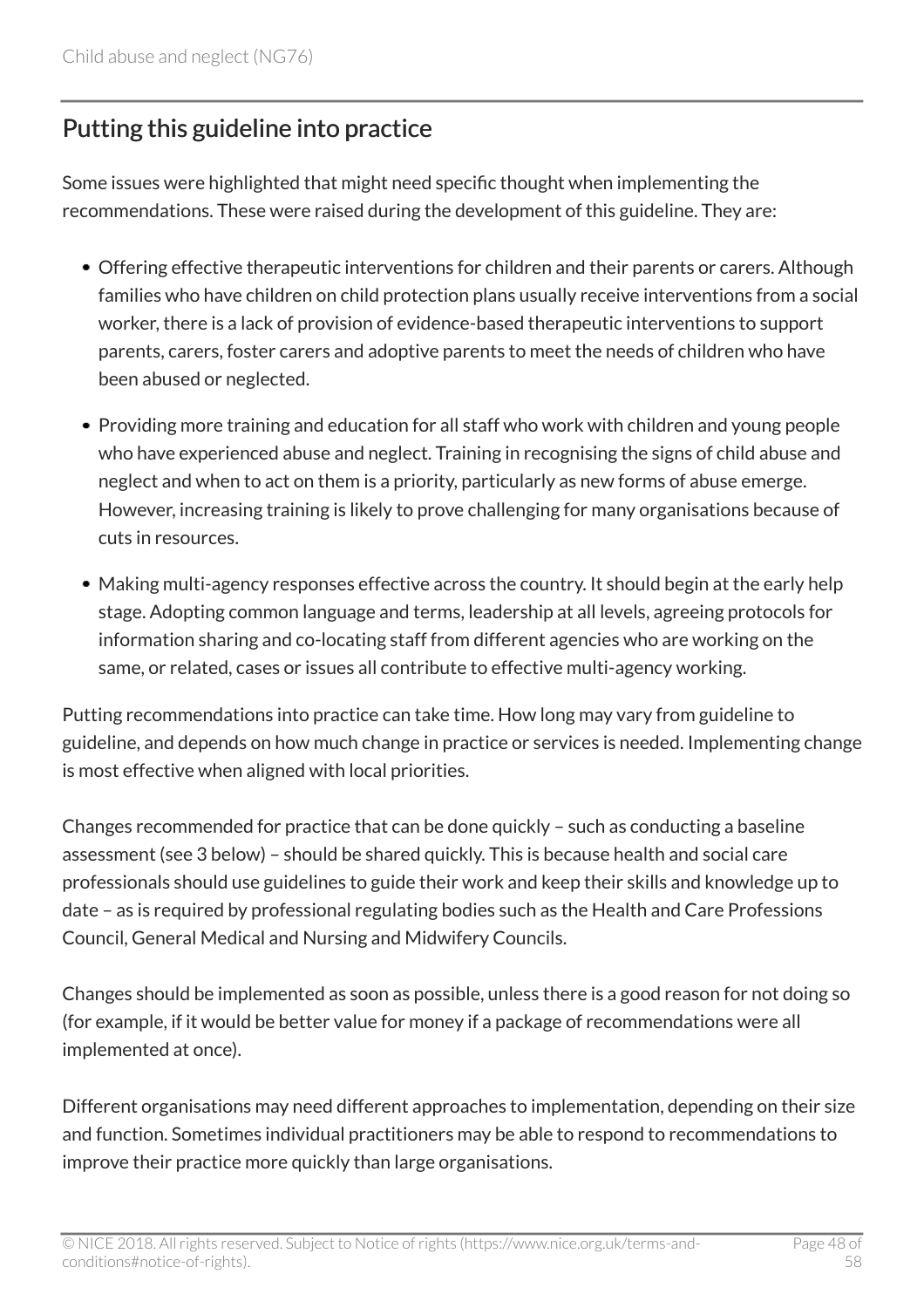Here are some pointers to help organisations put NICE guidelines into practice:

1. Raise awareness through routine communication channels, such as email or newsletters, regular meetings, internal staff briefings and other communications with all relevant partner organisations. Identify things staff can include in their own practice straight away.

2. Identify a lead with an interest in the topic to champion the guideline and motivate others to support its use and make service changes, and to find out any significant issues locally.

3. Involve children, young people, parents and carers, foster carers and adoptive parents in identifying how practice needs to change.

4. Carry out a baseline assessment against the recommendations to find out whether there are gaps in current service provision.

5. Think about what data you need to measure improvement and plan how you will collect it. You may want to work with other health and social care organisations and specialist groups to compare current practice with the recommendations. This may also help identify local issues that will slow or prevent implementation.

6. Develop an action plan, with the steps needed to put the guideline into practice, and make sure it is ready as soon as possible. Big, complex changes may take longer to implement, but some may be quick and easy to do. An action plan will help in both cases.

7. For very big changes include milestones and a business case, which will set out additional costs, savings and possible areas for disinvestment. A small project group could develop the action plan. The group might include the guideline champion, a senior organisational sponsor, staff involved in the associated services, finance and information professionals.

8. Implement the action plan with oversight from the lead and the project group. Big projects may also need project management support.

9. Review and monitor how well the guideline is being implemented through the project group. Share progress with those involved in making improvements, as well as relevant boards and local partners.

NICE provides a comprehensive programme of support and resources to maximise uptake and use of evidence and guidance. See our [into practice](http://www.nice.org.uk/about/what-we-do/into-practice) pages for more information.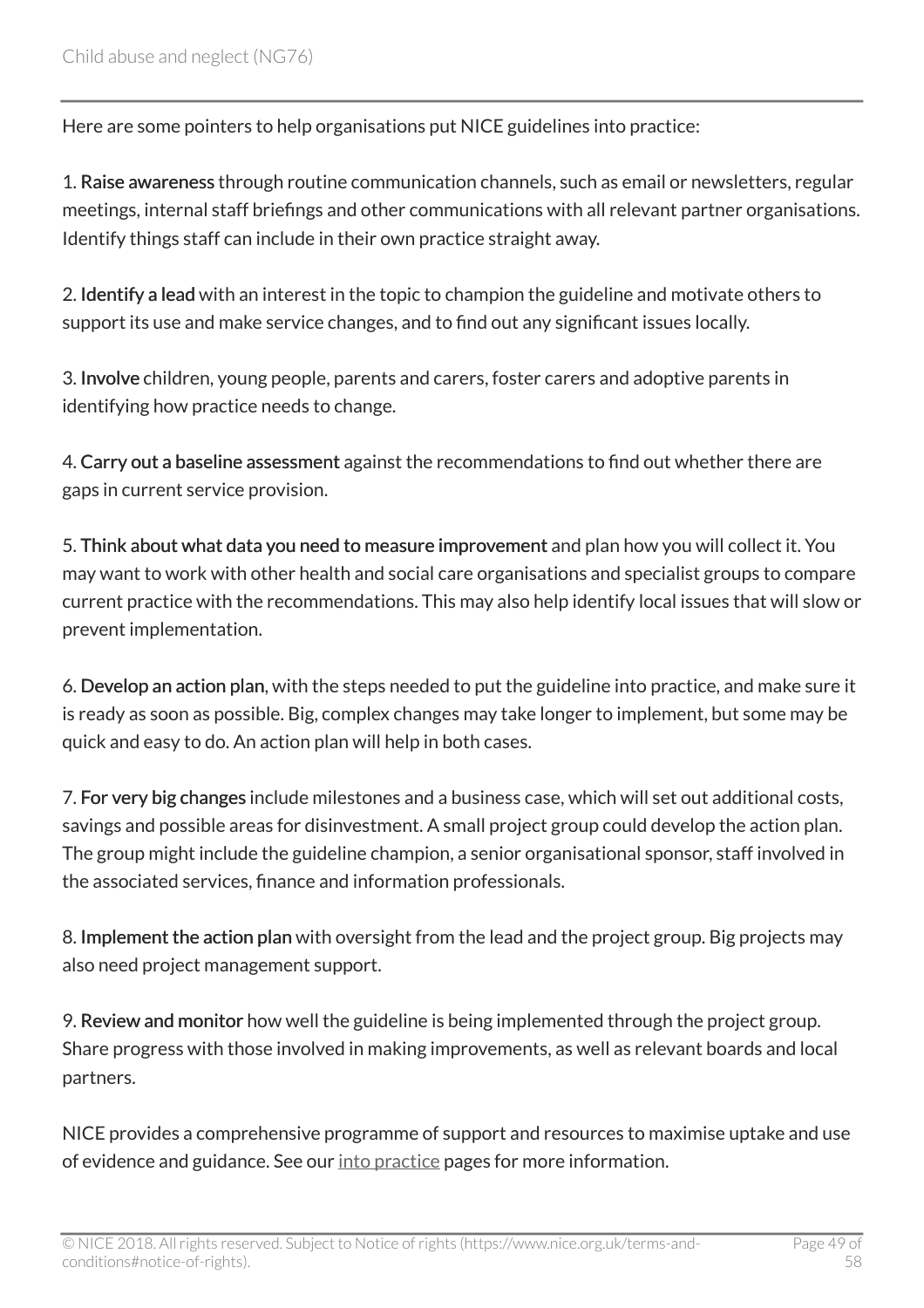Also see Leng G, Moore V, Abraham S, editors (2014) Achieving high quality care - practical [experience from NICE.](http://onlinelibrary.wiley.com/doi/10.1002/9781118543412.ch2/summary) Chichester: Wiley.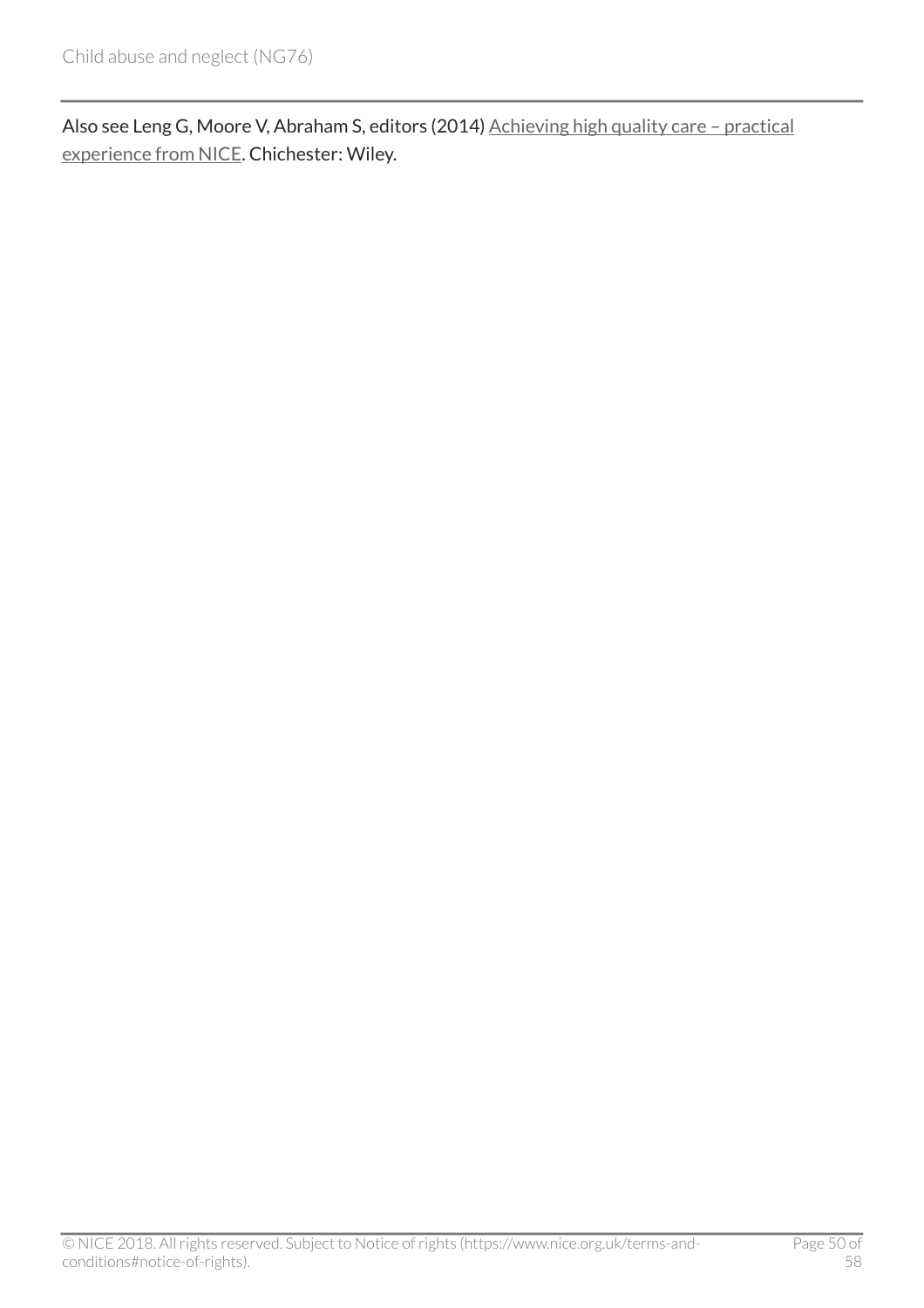# <span id="page-50-0"></span>Recommendations for research

The guideline committee has made the following recommendations for research.

# <span id="page-50-1"></span>*1 Recognition of child sexual abuse*

What approaches to practice enable children (both boys and girls) who have been sexually abused to begin to tell practitioners about their experiences earlier, and in a way that does not contaminate the reliability of subsequent court proceedings?

#### Why this is important

Research shows that many children and young people who are sexually abused do not tell anyone about their abuse. Among those who do, many delay telling someone for a long time, sometimes until adulthood. We found little research identifying the approaches or techniques that would make it more likely for a child being sexually abused to tell a practitioner about it. Although there is an evidence base on Achieving Best Evidence interviewing as part of a formal investigation, there is less evidence about approaches that can be used at an earlier stage. Studies are needed that would identify effective approaches to enable children to talk about sexual abuse, while ensuring that these early conversations do not contaminate evidence at a later stage in an investigation.

### <span id="page-50-2"></span>*2 Recognition of risk and prevention of female genital mutilation*

What interventions are effective and cost effective in:

- improving practitioners' recognition of children who are at risk of female genital mutilation (FGM) in the UK or overseas?
- improving recognition of co-occurring forms of abuse where relevant?
- preventing FGM in this group?

#### Why this is important

There is a lack of evidence from the UK about how practitioners can be supported to recognise girls and young women who are at risk of FGM and effective interventions to prevent FGM. This is despite evidence that many practitioners are likely to encounter young women at risk of FGM. There is also a lack of evidence about the extent to which FGM is a risk factor or indicator of other forms of abuse, and therefore whether the identification of FGM should be accompanied by other types of assessment and support. The Home Office has developed an FGM recognition and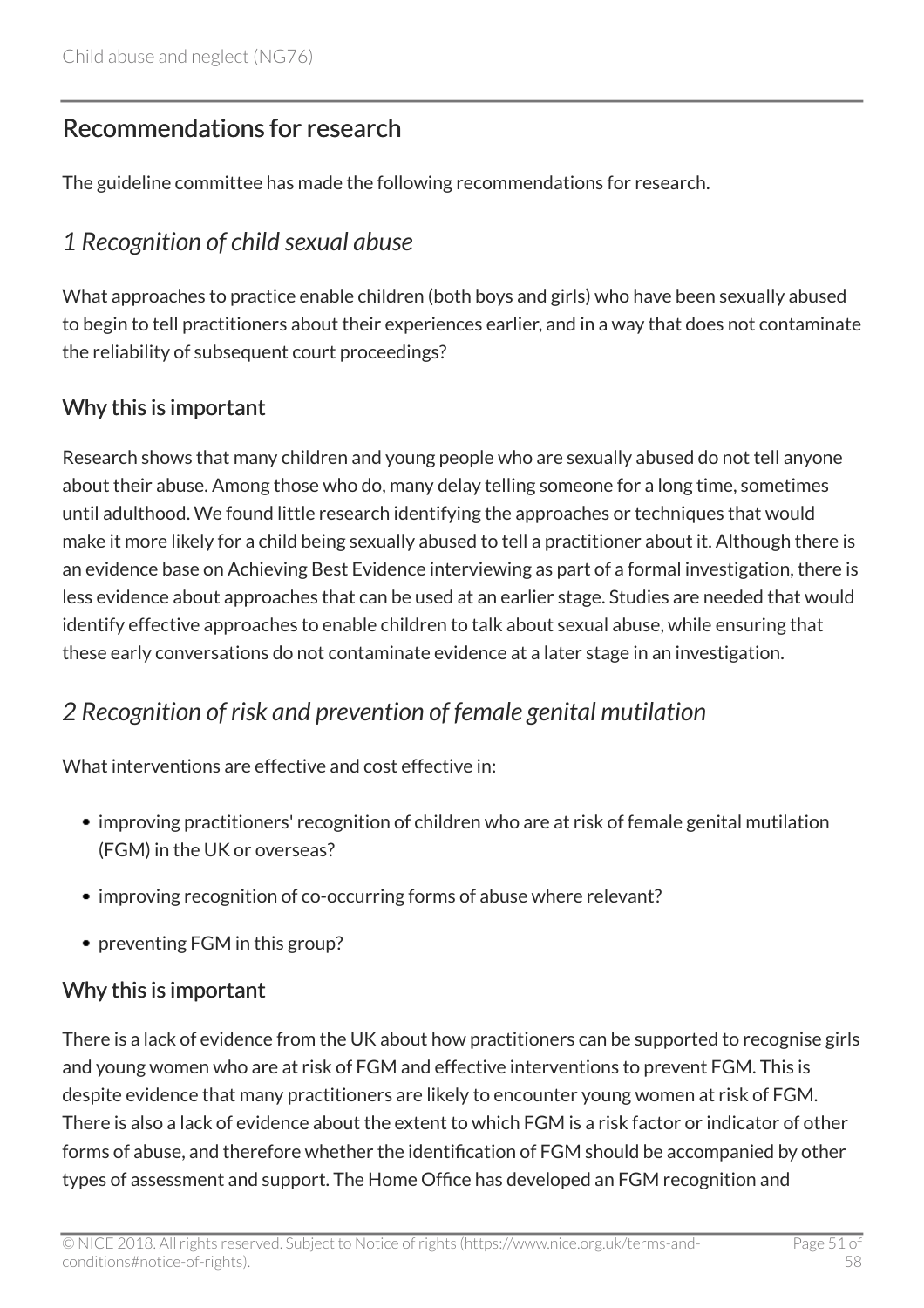prevention [e-learning resource;](http://www.safeguardingchildrenea.co.uk/resources/female-genital-mutilation-recognising-preventing-fgm-free-online-training/) however, the effectiveness of this resource does not appear to have been evaluated.

# <span id="page-51-0"></span>*3 Recognition of risk and prevention of 'honour-based' violence and forced marriage*

What interventions are effective and cost effective in:

- improving practitioners' recognition of children who are at risk of or experiencing 'honourbased' violence and forced marriage?
- preventing 'honour-based' violence and forced marriage?

#### Why this is important

There is a lack of evidence from the UK about how practitioners can be supported to recognise children and young people who are at risk of or experiencing 'honour-based' violence, and how to prevent it. There is also little evidence showing which interventions are most effective for recognising young people at risk of forced marriage and for preventing such marriages from taking place. The government's [The right to choose: multi-agency statutory guidance for dealing with](http://www.gov.uk/guidance/forced-marriage) [forced marriage](http://www.gov.uk/guidance/forced-marriage) (2014) explains the issues around forced marriage, provides a clear definition and distinction from arranged marriage, lists some of the potential warning signs or indicators, and recommends organisational approaches to dealing with forced marriage. However, the effectiveness of these approaches has not been evaluated.

# <span id="page-51-1"></span>*4 Early help home visiting*

What are the components of effective home visiting programmes for preventing child abuse and neglect in families of children and young people at risk of child abuse and neglect in the UK?

### Why this is important

There are numerous studies, based mostly in the US, involving home visiting programmes for families at risk of child abuse and neglect. The findings of these studies are mixed, with some programmes proving effective but not others. The descriptions of the programmes and their theoretical basis are often poorly reported. It is therefore difficult to ascertain the key 'active ingredients' in a successful home visiting programme. A meta-analytic study seeking to obtain additional information from study authors on the features of home visiting programmes and their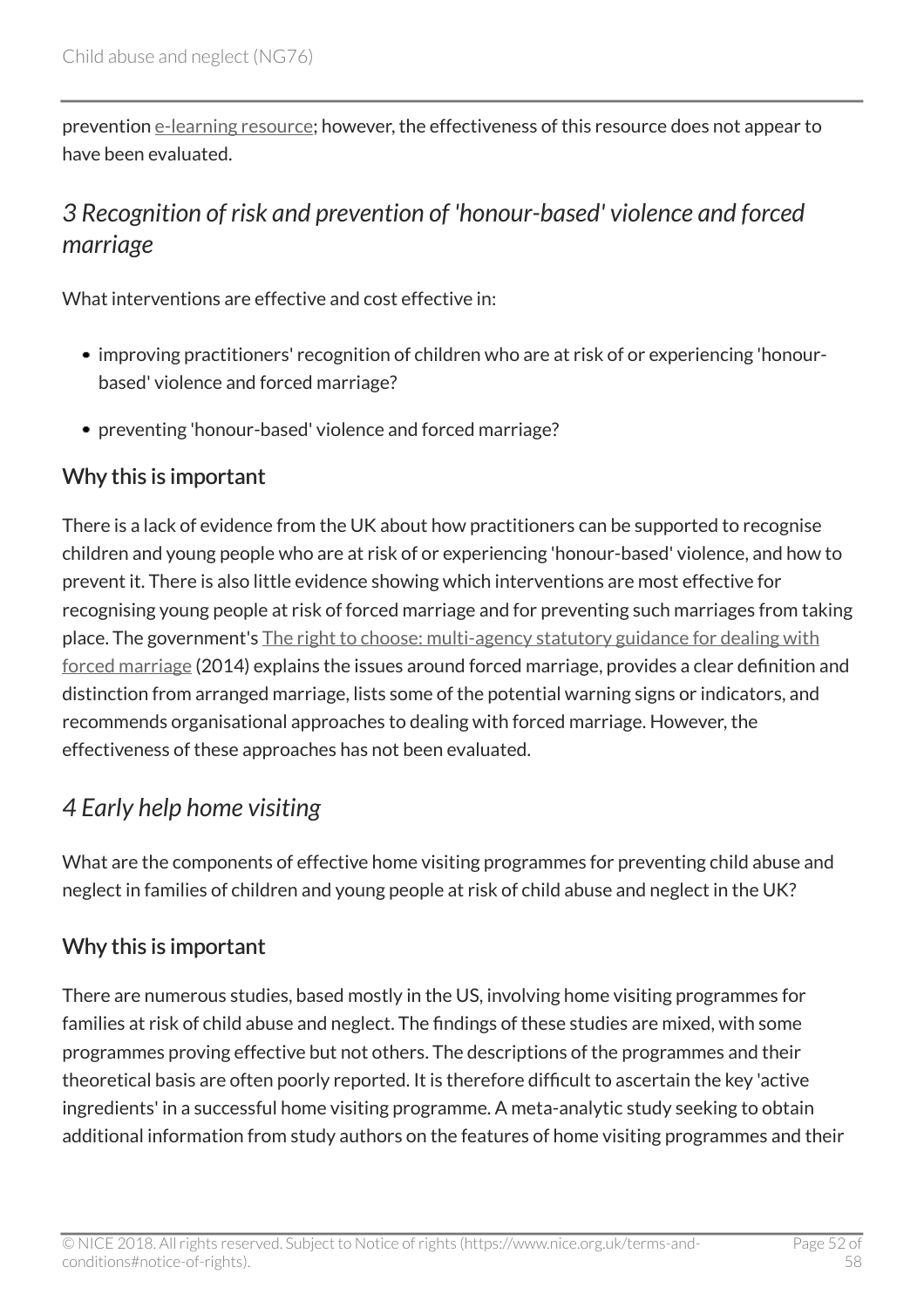effectiveness, for example using statistical modelling, would help in understanding these programmes.

# <span id="page-52-0"></span>*5 Effective prevention of child abuse and neglect in the UK*

What interventions are effective and cost effective in the UK to prevent abuse and neglect of children and young people in families at risk of, or showing early signs of, abuse and neglect?

#### Why this is important

The evidence reviewed for this guideline on the effectiveness of interventions to prevent abuse and neglect of children and young people was predominantly from outside the UK, and focused on home visiting programmes and parenting programmes. High-quality studies (ideally randomised controlled trials) are needed that:

- look specifically at the effectiveness of interventions to prevent child abuse and neglect in the UK
- focus on interventions already being provided in the UK that may have no or low-quality evidence to support them at present.

### <span id="page-52-1"></span>*6 Reducing social isolation and associated child abuse and neglect*

What is the impact of social isolation on children, young people and families at risk of abuse and neglect in the UK? What interventions are effective and cost effective in a UK context in reducing social isolation and any associated child abuse and neglect?

#### Why this is important

Evidence presented in [How safe are our children?](https://www.nspcc.org.uk/services-and-resources/research-and-resources/2014/how-safe-are-our-children-2014/) suggests a link between social isolation and child abuse and neglect. However, there is a lack of evidence about what interventions are effective in reducing social isolation and any associated child abuse and neglect. The aim of research should be to inform practitioners and policy-makers of the impact of social isolation, and the methods that lead to successful engagement with socially isolated children, young people and families, and reduction of associated child abuse and neglect.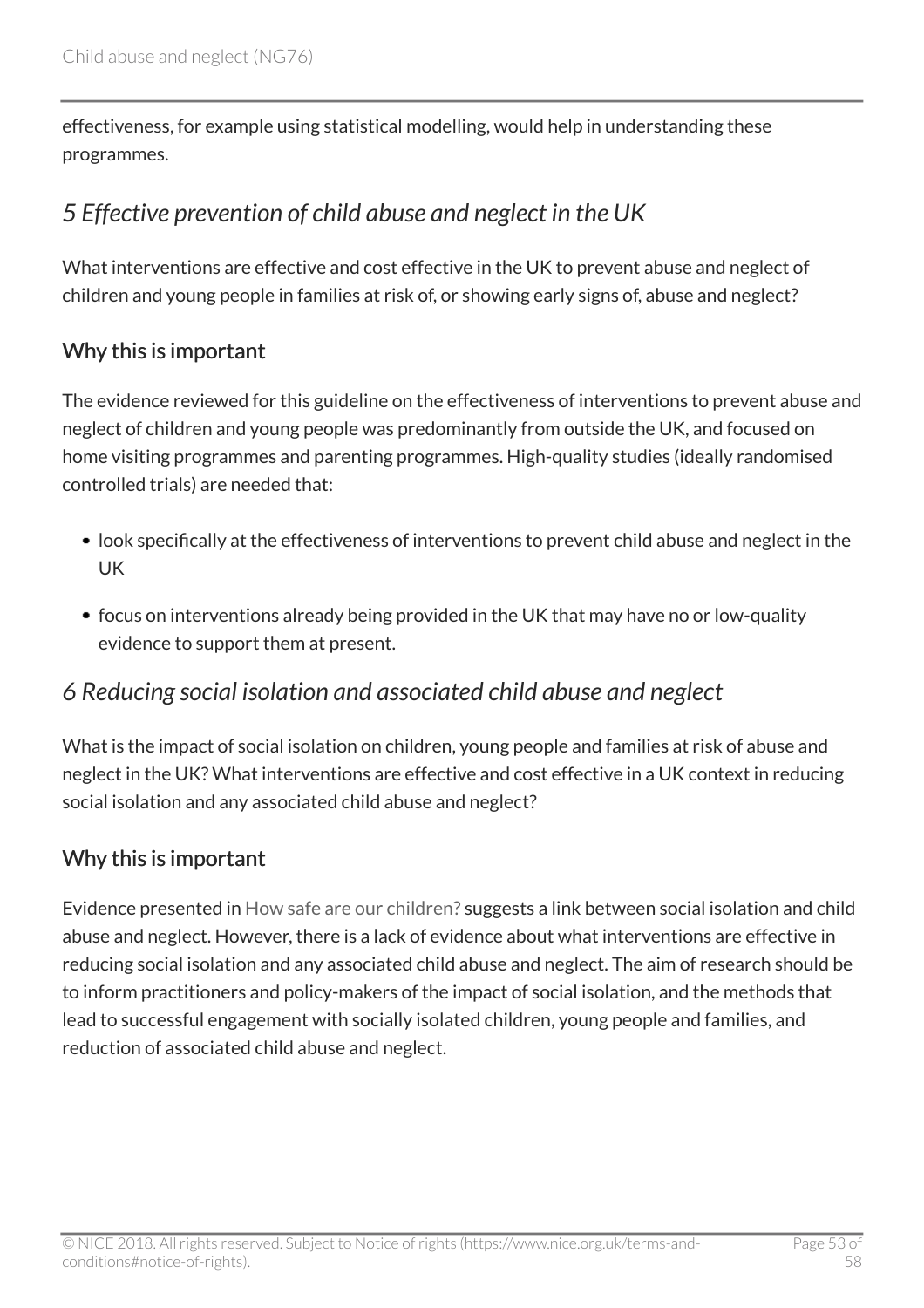### <span id="page-53-0"></span>*7 Effective interventions for young people who have been abused or neglected*

What interventions are effective and cost effective in improving the wellbeing of young people aged 12 to 17 who have experienced abuse or neglect, including those who are now in temporary or permanent alternative care placements or living independently?

#### Why this is important

There is little evidence on effective interventions to improve the wellbeing of young people who have experienced abuse and neglect, except for those who have been sexually abused. Studies are needed that evaluate interventions for young people aged 12 and over who have been abused or neglected in the past, but are now in temporary or permanent alternative care placements. These include foster care, kinship care, residential care, special guardianship and adoption.

# <span id="page-53-1"></span>*8 Effective interventions for children and young people who have experienced online-facilitated abuse, including online grooming*

What interventions are effective and cost effective in improving the wellbeing of children and young people who have experienced online-facilitated abuse, including grooming online?

### Why this is important

There is little evidence on what interventions are effective in helping children and young people recover from trauma following online abuse, including online grooming. In particular, whether existing interventions may be suitable, or whether different kinds of therapeutic support are needed to address the particular features of online abuse.

### <span id="page-53-2"></span>*9 Effective interventions for addressing child abuse and neglect in the UK*

What interventions, approaches and methodologies provided by social care and voluntary sector services are effective and cost effective in the UK to prevent the recurrence of child abuse and neglect, and to improve the wellbeing of children, young people and families?

#### Why this is important

The evidence reviewed for this guideline on the effectiveness of interventions to address abuse and neglect of children and young people was predominantly from outside the UK, and within the health sector (therapeutic interventions). We identified interventions, approaches and methodologies being used by social care and voluntary sector organisations in the UK but many of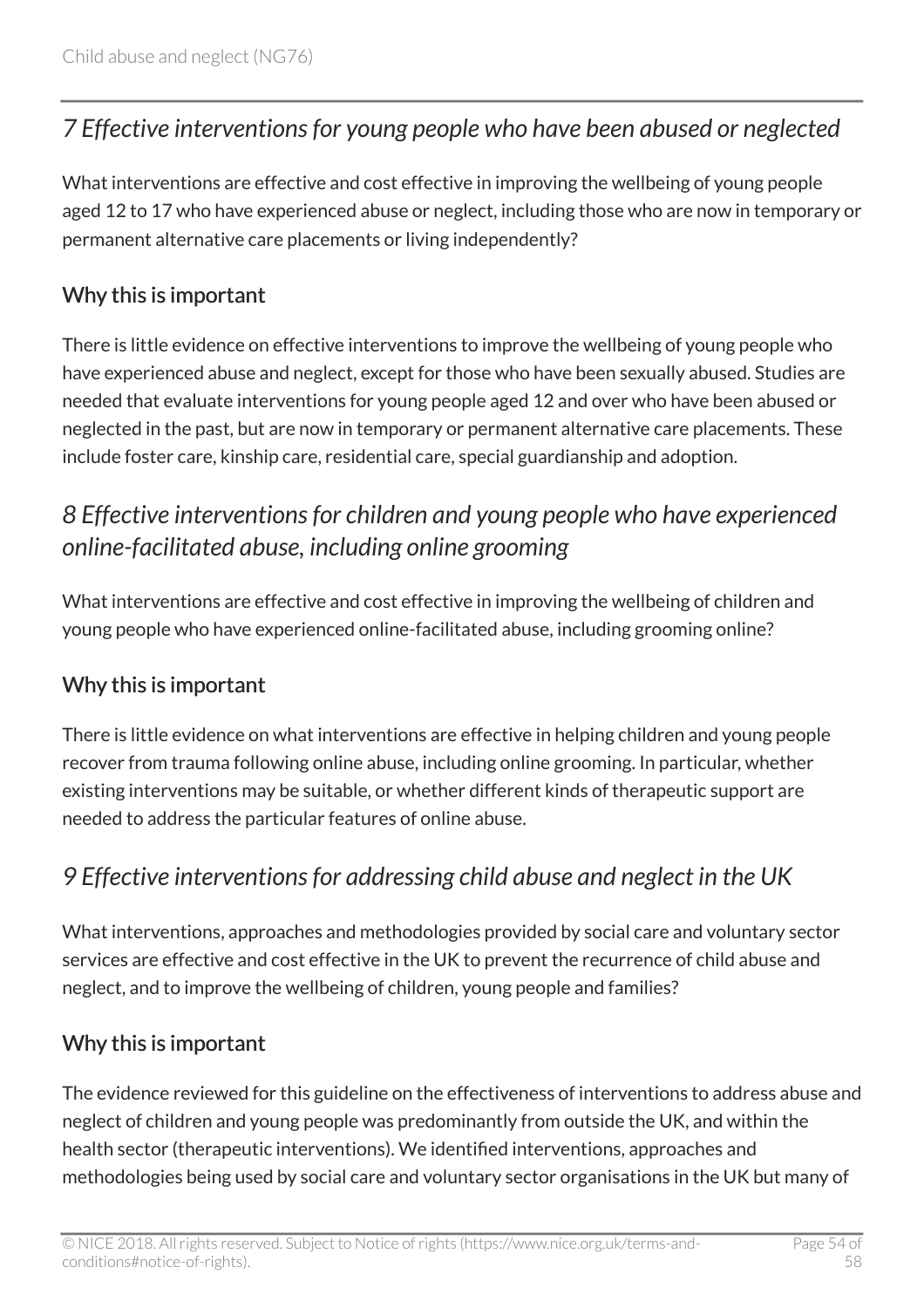these could not be included because they have not been evaluated using high-quality research designs. High-quality studies are needed to show policy-makers and practitioners which ones are effective in the UK and in what circumstances.

# <span id="page-54-0"></span>*10 Interventions with fathers and male carers*

What interventions are effective and cost effective when working with fathers and male carers to improve their parenting in families where children are being, or have been, abused or neglected?

### Why this is important

There is a lack of research evidence from the UK showing what interventions are effective to improve fathers' and male carers' parenting in families where children are being, or have been, abused or neglected. Most studies reviewed for this guideline, both from the UK and elsewhere, focused on female carers. Studies are needed to show what interventions and practices are effective in engaging fathers and male carers, and improving their parenting if needed.

# <span id="page-54-1"></span>*11 Interventions with male foster carers and adoptive parents*

What interventions are effective and cost effective when working with male foster carers and adoptive parents who are caring for children and young people who have been abused in the past?

### Why this is important

There is a lack of research evidence from the UK on what interventions are effective in working with male foster carers and adoptive parents – much of the existing literature is in relation to female foster carers and adoptive parents.

# <span id="page-54-2"></span>*12 Effectiveness of home visiting following child abuse or neglect*

Are home visiting interventions effective and cost effective in improving parenting and preventing recurrence of child abuse and neglect in families in which abuse or neglect is occurring or has occurred?

### Why this is important

There is a lack of evidence from the UK on the impact of home visiting on families in which abuse or neglect is occurring or has occurred (as opposed to its impact on prevention). For children who are subject to a child protection plan, home visiting is one of the tools that may be used for monitoring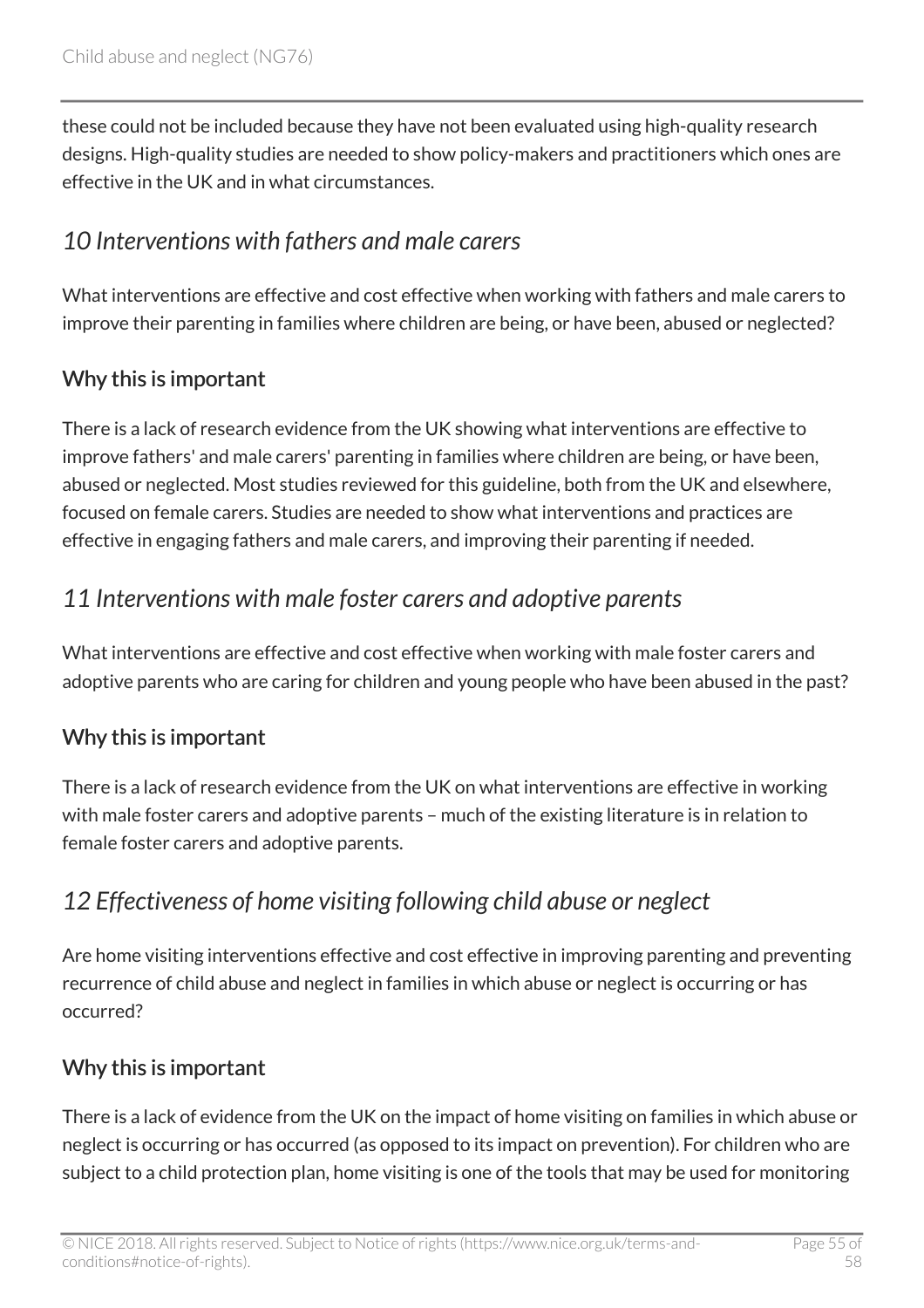their welfare and their interaction with their parents or carers. It is also used for engaging with parents or carers to address abusive or neglectful behaviours or ensure children are protected. There is a need for studies which identify what practices are effective in ensuring the safety and wellbeing of children and young people.

### <span id="page-55-0"></span>*13 Effective interventions for parents or carers with substance misuse problems*

What interventions, including family behaviour therapy, are effective and cost effective in improving parenting and preventing recurrence of neglect by parents or carers with substance misuse problems and whose children are on a child protection plan under the category of neglect in the UK?

#### Why this is important

There is a lack of evidence from the UK about the impact of family behaviour therapy and other interventions on parents and carers with substance misuse problems who show neglectful parenting. Studies are needed to examine the effectiveness of family behaviour and other interventions, and the timescales for delivering such interventions. In some cases, it may take longer than the 26-week timescale of care proceedings to address parents' substance misuse problems. This research could inform court decisions about whether to extend the time limit if there was a realistic possibility of reunification at the end of the intervention.

### <span id="page-55-1"></span>*14 Effectiveness of web-based parenting programmes*

Are web-based parenting programmes effective and cost effective for improving parenting and preventing recurrence of child abuse and neglect in families where child abuse or neglect has occurred?

### Why this is important

There is a lack of research data about the impact of web-based parenting programmes on families where child abuse or neglect has occurred. Our review for this guideline identified 1 small-scale US study of a web-based parenting programme for parents of children with abusive head injury. Research would inform practitioners whether this type of parenting programme could be effective for families where child abuse or neglect has occurred, and if so which families would be most likely to benefit.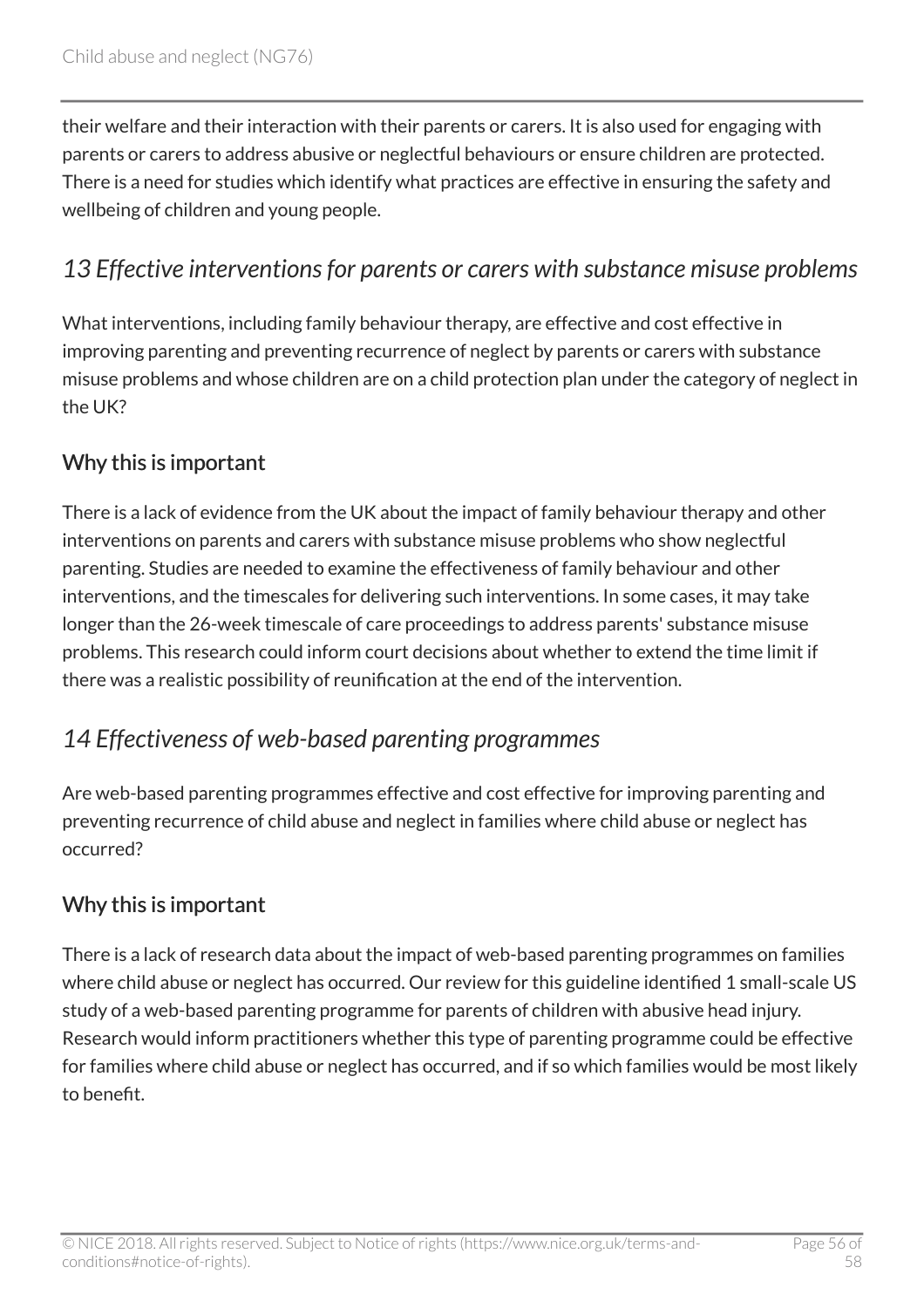# <span id="page-56-0"></span>*15 Relative effectiveness of interventions to support foster carers*

What is the relative effectiveness and cost effectiveness of the KEEP intervention for foster carers of abused or neglected children compared to other interventions?

#### Why this is important

There has been no independent UK study of the relative effectiveness of the KEEP intervention for foster carers and abused or neglected children when compared head to head with other interventions for foster carers. (There are effectiveness studies, but these are with a waitlist or service as usual comparator, rather than comparing different forms of support 'head to head'.) Data about outcomes in fostering services which use the KEEP model are kept by the National Implementation Service, which has responsibility for ensuring that model fidelity is maintained, but does not make comparisons with outcomes of other intervention models. A comparison study would help service providers identify the most appropriate model for supporting foster carers and abused or neglected children.

# <span id="page-56-1"></span>*16 Peer support for children and young people who have been abused or neglected*

What peer support programmes are effective and cost effective in improving the wellbeing of children and young people who have been abused or neglected?

#### Why this is important

There is a small amount of research into peer support interventions for children who have been abused or neglected. There is also anecdotal evidence that children who have experienced abuse or neglect would appreciate formally organised peer support in addition to the informal peer support that children often provide each other. A research study, where careful consideration was given to issues like helping peer supporters to manage confidential information about abuse or neglect, could test the success of a formally organised peer support programme.

ISBN: 978-1-4731-1110-3